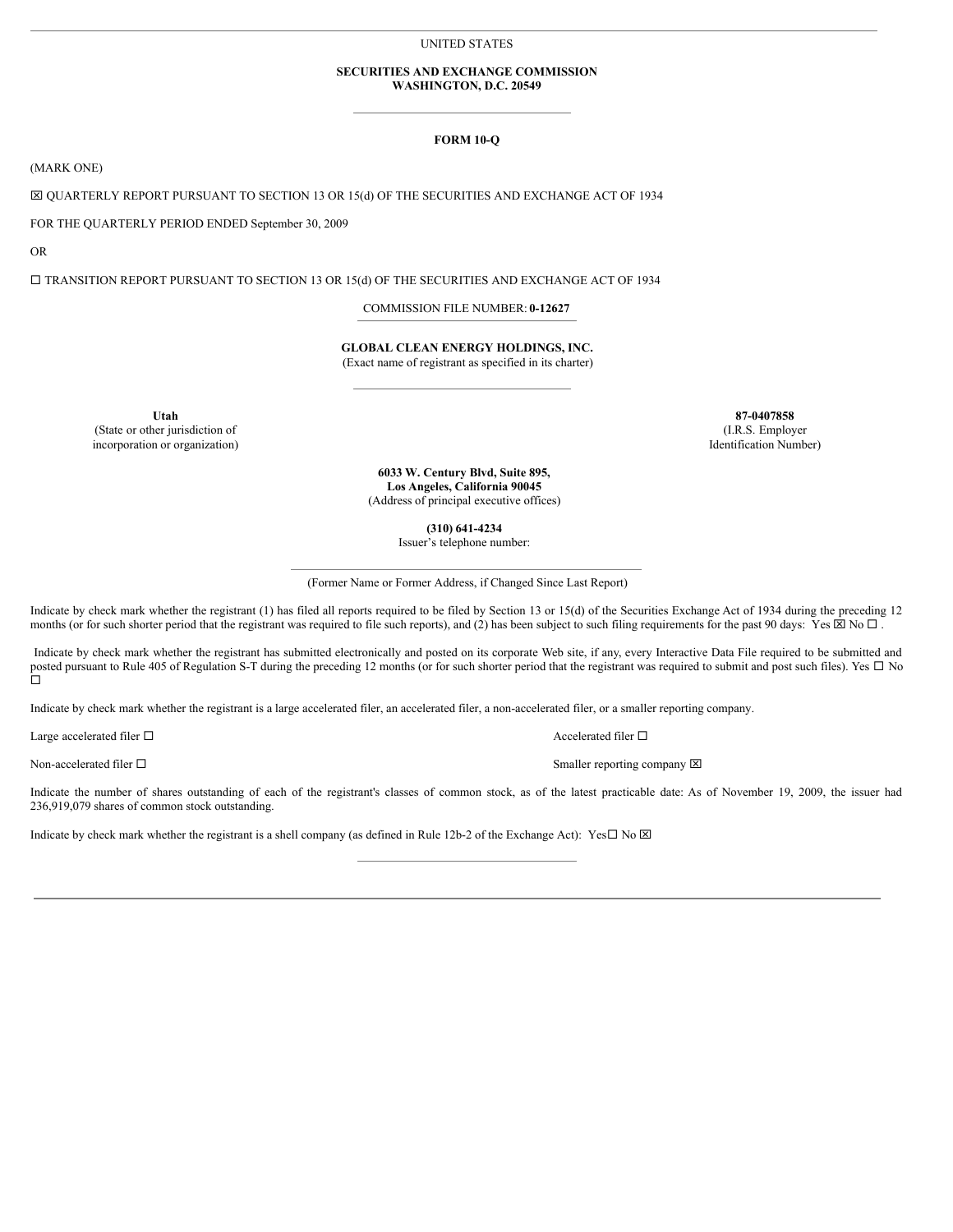## **GLOBAL CLEAN ENERGY HOLDINGS, INC. For the quarter ended September 30, 2009 FORM 10-Q**

# **TABLE OF CONTENTS**

|                | <b>PART I</b>                                                                         |    |
|----------------|---------------------------------------------------------------------------------------|----|
|                |                                                                                       |    |
| ITEM 1.        | <b>FINANCIAL STATEMENTS</b>                                                           |    |
| ITEM 2.        | MANAGEMENT'S DISCUSSION AND ANALYSIS OF FINANCIAL CONDITION AND RESULTS OF OPERATIONS | 18 |
| ITEM 3.        | <b>OUANTITATIVE AND OUALITATIVE DISCLOSURE ABOUT MARKET RISK</b>                      | 22 |
| ITEM 4T.       | <b>CONTROLS AND PROCEDURES</b>                                                        | 22 |
|                |                                                                                       |    |
|                | <b>PART II</b>                                                                        |    |
|                |                                                                                       |    |
| ITEM 1.        | <b>LEGAL PROCEEDINGS</b>                                                              | 22 |
| <b>ITEM 1A</b> | <b>RISK FACTORS</b>                                                                   | 23 |
| ITEM 2.        | UNREGISTERED SALES OF EQUITY SECURITIES AND USE OF PROCEEDS                           | 23 |
| ITEM 3.        | DEFAULTS UPON SENIOR SECURITIES                                                       | 23 |
| ITEM 4.        | SUBMISSION OF MATTERS TO A VOTE OF SECURITY HOLDERS                                   | 23 |
| ITEM 5.        | <b>OTHER INFORMATION</b>                                                              | 23 |
| ITEM 6.        | <b>EXHIBITS</b>                                                                       | 23 |
|                |                                                                                       |    |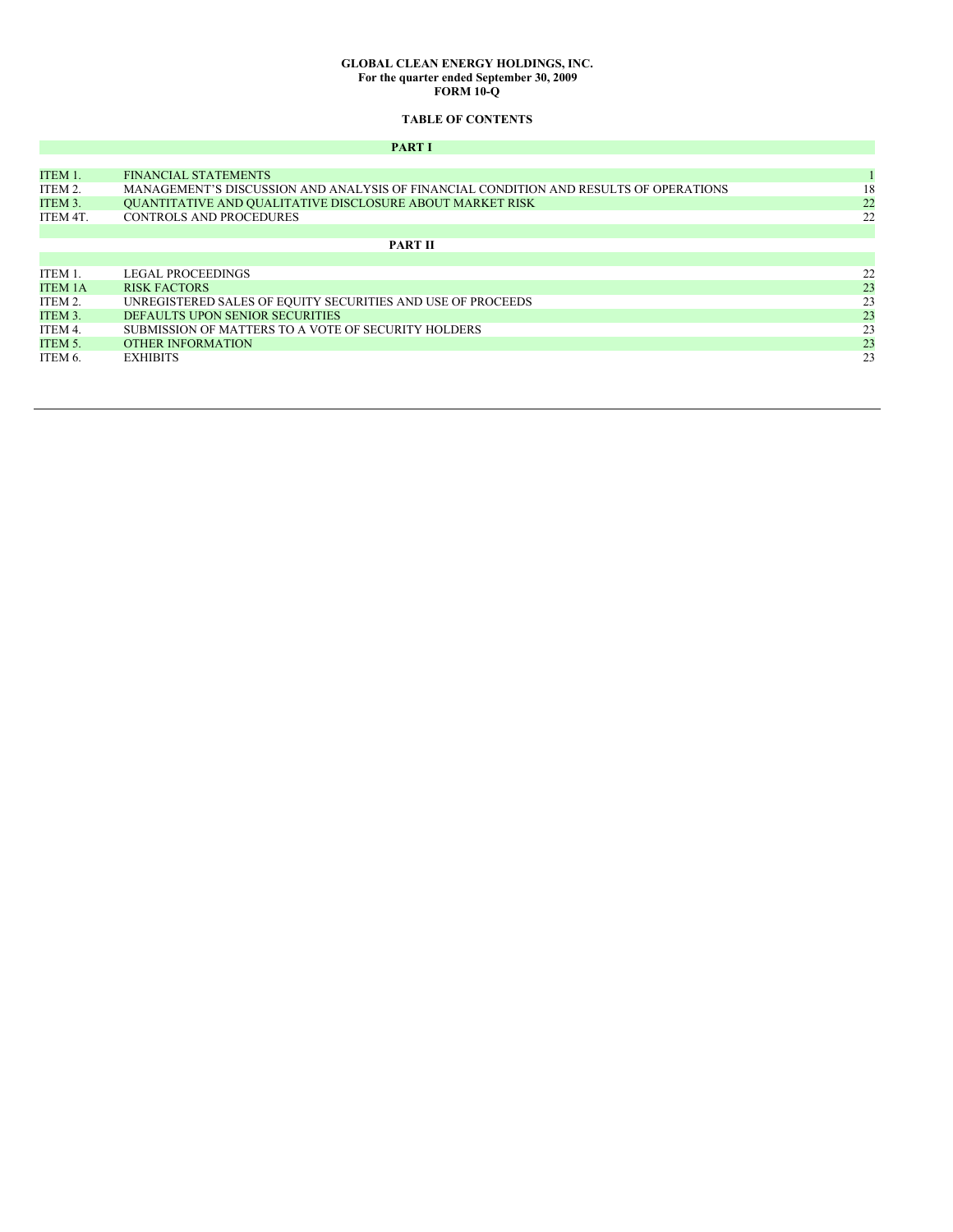## **PART I**

#### **GLOBAL CLEAN ENERGY HOLDINGS, INC. AND SUBSIDIARIES (A Development Stage Company) CONDENSED CONSOLIDATED BALANCE SHEETS (Unaudited)**

|                                                                                                                                                                               |              | September 30,<br>2009 |    | December 31,<br>2008 |
|-------------------------------------------------------------------------------------------------------------------------------------------------------------------------------|--------------|-----------------------|----|----------------------|
| <b>ASSETS</b>                                                                                                                                                                 |              |                       |    |                      |
|                                                                                                                                                                               |              |                       |    |                      |
| <b>CURRENT ASSETS</b>                                                                                                                                                         |              |                       |    |                      |
| Cash and cash equivalents                                                                                                                                                     | \$           | 848,511               | \$ | 291,309              |
| Accounts receivable                                                                                                                                                           |              | 116,618<br>132,535    |    |                      |
| Other current assets                                                                                                                                                          |              |                       |    | 131,715<br>423,024   |
| <b>Total Current Assets</b>                                                                                                                                                   |              | 1,097,664             |    |                      |
| <b>PROPERTY AND EQUIPMENT</b>                                                                                                                                                 |              |                       |    |                      |
| Land                                                                                                                                                                          |              | 2,525,193             |    | 2,051,282            |
| Plantation development costs                                                                                                                                                  |              | 3,511,873             |    | 2,117,061            |
| Plantation equipment                                                                                                                                                          |              | 818,176               |    | 509,037              |
| Office equipment                                                                                                                                                              |              | 21,016                |    | 10,993               |
|                                                                                                                                                                               |              | 6,876,258             |    | 4,688,373            |
| Less accumulated depreciation                                                                                                                                                 |              | (64, 043)             |    | (22, 296)            |
|                                                                                                                                                                               |              | 6,812,215             |    | 4,666,077            |
|                                                                                                                                                                               |              |                       |    |                      |
| <b>OTHER ASSETS</b>                                                                                                                                                           |              | 2,691                 |    | 2,691                |
|                                                                                                                                                                               |              |                       |    |                      |
| <b>TOTAL ASSETS</b>                                                                                                                                                           | \$           | 7,912,570             | \$ | 5,091,792            |
|                                                                                                                                                                               |              |                       |    |                      |
| <b>LIABILITIES AND EQUITY (DEFICIT)</b>                                                                                                                                       |              |                       |    |                      |
| <b>CURRENT LIABILITIES</b>                                                                                                                                                    |              |                       |    |                      |
| Accounts payable                                                                                                                                                              | $\mathbb{S}$ | 2,319,514             | \$ | 1,890,999            |
| Accrued payroll and payroll taxes                                                                                                                                             |              | 1,536,163             |    | 1,158,808            |
| Accrued interest payable                                                                                                                                                      |              | 766,638               |    | 522,097              |
| Accrued return on noncontrolling interest                                                                                                                                     |              | 463,652               |    | 138,014              |
| Secured promissory note                                                                                                                                                       |              | 475,000               |    | 460,000              |
| Notes payable to shareholders                                                                                                                                                 |              | 317,517               |    | 56,000               |
| Convertible notes payable                                                                                                                                                     |              | 193,200               |    | 193,200              |
| Research and development obligation                                                                                                                                           |              | 2,708,955             |    | 2,607,945            |
| <b>Total Current Liabilities</b>                                                                                                                                              |              | 8,780,639             |    | 7,027,063            |
|                                                                                                                                                                               |              |                       |    |                      |
| <b>MORTGAGE NOTE PAYABLE</b>                                                                                                                                                  |              | 2,051,282             |    | 2,051,282            |
|                                                                                                                                                                               |              |                       |    |                      |
| <b>EQUITY (DEFICIT)</b>                                                                                                                                                       |              |                       |    |                      |
| Global Clean Energy Holdings, Inc. equity (deficit)<br>Preferred stock - no par value; 50,000,000 shares authorized Series B, convertible; 13,000 shares issued or subscribed |              |                       |    |                      |
| (aggregate liquidation preference of \$1,300,000)                                                                                                                             |              | 1,290,735             |    | 1,290,735            |
| Common stock, no par value; 500,000,000 shares authorized; 236,919,079 and 224,813,819 shares issued and outstanding,                                                         |              |                       |    |                      |
| respectively                                                                                                                                                                  |              | 17,881,147            |    | 17,634,474           |
| Additional paid-in capital                                                                                                                                                    |              | 4,056,303             |    | 3,672,724            |
| Deficit accumulated prior to the development stage                                                                                                                            |              | (1,399,577)           |    | (1,399,577)          |
| Deficit accumulated during the development stage                                                                                                                              |              | (28,056,909)          |    | (27, 146, 931)       |
| Accumulated other comprehensive loss                                                                                                                                          |              | (4,609)               |    |                      |
| <b>Total Global Clean Energy Holdings, Inc. Stockholders' Deficit</b>                                                                                                         |              | (6,232,910)           |    | (5,948,575)          |
| <b>Noncontrolling interest</b>                                                                                                                                                |              | 3,313,559             |    | 1,962,022            |
| <b>Total equity (deficit)</b>                                                                                                                                                 |              | (2,919,351)           |    | (3,986,553)          |
|                                                                                                                                                                               |              |                       |    |                      |
| <b>TOTAL LIABILITIES AND EQUITY (DEFICIT)</b>                                                                                                                                 | $\mathbb{S}$ | 7,912,570             | \$ | 5,091,792            |
|                                                                                                                                                                               |              |                       |    |                      |

The accompanying notes are an integral part of these condensed consolidated financial statements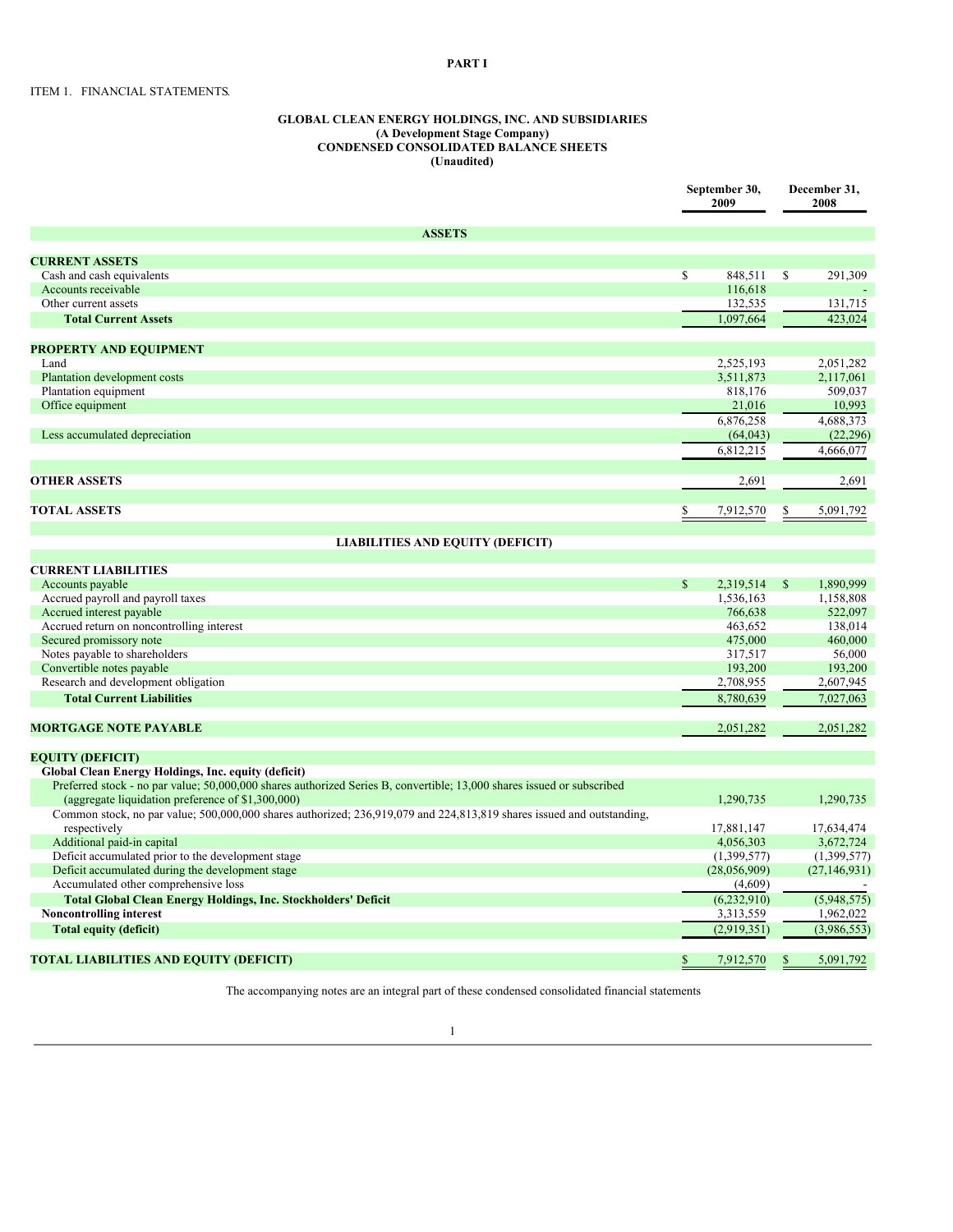## **GLOBAL CLEAN ENERGY HOLDINGS, INC. AND SUBSIDIARIES (A Development Stage Company) CONDENSED CONSOLIDATED STATEMENTS OF OPERATIONS (Unaudited)**

|                                                                                      |              | For the Three Months Ended<br>September 30, |      | <b>From Inception of</b><br>the Development Stage<br>on November 20, 1991<br>For the Nine Months Ended<br>September 30, |              |                          |    |                      |               |                               |
|--------------------------------------------------------------------------------------|--------------|---------------------------------------------|------|-------------------------------------------------------------------------------------------------------------------------|--------------|--------------------------|----|----------------------|---------------|-------------------------------|
|                                                                                      |              | 2009                                        | 2008 |                                                                                                                         |              | 2009                     |    | 2008                 |               | through<br>September 30, 2009 |
| Revenue                                                                              | \$           | 148,915                                     | \$   |                                                                                                                         | \$           | 218,151                  | \$ |                      | \$            | 218,151                       |
| <b>Operating Expenses</b>                                                            |              |                                             |      |                                                                                                                         |              |                          |    |                      |               |                               |
| General and administrative                                                           |              | 264,217                                     |      | 345,499                                                                                                                 |              | 1,204,655                |    | 1,360,410            |               | 10,933,940                    |
| Research and development                                                             |              |                                             |      |                                                                                                                         |              |                          |    |                      |               | 986,584                       |
|                                                                                      |              | 264,217                                     |      | 345,499                                                                                                                 |              | 1,204,655                |    | 1,360,410            |               | 11,920,524                    |
| <b>Loss from Operations</b>                                                          |              | (115,302)                                   |      | (345, 499)                                                                                                              |              | (986, 504)               |    | (1,360,410)          |               | (11, 702, 373)                |
| Other Income (Expenses)                                                              |              |                                             |      |                                                                                                                         |              |                          |    |                      |               |                               |
| Unrealized gain on financial instrument                                              |              |                                             |      |                                                                                                                         |              |                          |    | 5,469                |               | 4,722,632                     |
| Interest income                                                                      |              | $\overline{2}$                              |      | 37                                                                                                                      |              | $\overline{4}$           |    | 4,306                |               | 66,919                        |
| Interest expense                                                                     |              | (82,035)                                    |      | (78, 921)                                                                                                               |              | (245, 560)               |    | (155, 244)           |               | (1,717,579)                   |
| Interest expense from amortization of discount on<br>secured promissory note         |              |                                             |      | (19,766)                                                                                                                |              |                          |    | (36,369)             |               | (286, 369)                    |
| Foreign currency transaction adjustments                                             |              | (2,101)                                     |      |                                                                                                                         |              | (94)                     |    |                      |               | (94)                          |
| Gain on debt restructuring                                                           |              |                                             |      |                                                                                                                         |              | ÷,                       |    |                      |               | 2,524,787                     |
| Other income                                                                         |              |                                             |      |                                                                                                                         |              |                          |    |                      |               | 906,485                       |
| Total Other Income (Expenses)                                                        |              | (84, 134)                                   |      | (98, 650)                                                                                                               |              | (245, 650)               |    | (181, 838)           |               | 6,216,781                     |
| Loss from Continuing Operations                                                      |              | (199, 436)                                  |      | (444, 149)                                                                                                              |              | (1, 232, 154)            |    | (1, 542, 248)        |               | (5,485,592)                   |
|                                                                                      |              |                                             |      |                                                                                                                         |              |                          |    |                      |               |                               |
| Income (Loss) from Discontinued Operations                                           |              | (161, 126)                                  |      | 250,782                                                                                                                 |              | (182, 441)               |    | 6,432                |               | (22, 698, 850)                |
| Net Loss                                                                             |              | (360, 562)                                  |      | (193, 367)                                                                                                              |              | (1,414,595)              |    | (1, 535, 816)        |               | (28, 184, 442)                |
| Net loss attributable to the noncontrolling interest                                 |              | (166, 084)                                  |      | (105, 126)                                                                                                              |              | (504, 617)               |    | (189, 279)           |               | (819, 732)                    |
| Net Loss attributable to Global Clean Energy Holdings,                               |              |                                             |      |                                                                                                                         |              |                          |    |                      |               |                               |
| Inc.                                                                                 |              | (194, 478)                                  |      | (88, 241)                                                                                                               |              | (909, 978)               |    | (1,346,537)          |               | (27, 364, 710)                |
| Preferred stock dividend from beneficial conversion                                  |              |                                             |      |                                                                                                                         |              |                          |    |                      |               | (692, 199)                    |
| feature                                                                              |              |                                             |      |                                                                                                                         |              |                          |    |                      |               |                               |
| Net Loss Applicable to Common Shareholders                                           | \$           | (194, 478)                                  | \$   | (88, 241)                                                                                                               | \$           | (909, 978)               | \$ | (1,346,537)          | \$            | (28,056,909)                  |
| <b>Amounts attributable to Global Clean Energy</b>                                   |              |                                             |      |                                                                                                                         |              |                          |    |                      |               |                               |
| Holdings, Inc. common shareholders:                                                  |              |                                             |      |                                                                                                                         |              |                          |    |                      |               |                               |
| <b>Loss from Continuing Operations</b><br>Income (Loss) from Discontinued Operations | $\mathbb{S}$ | $(33,352)$ \$<br>(161, 126)                 |      | $(339,023)$ \$<br>250,782                                                                                               |              | (727, 537)<br>(182, 441) | \$ | (1,352,969)<br>6,432 | <sup>\$</sup> | (4,665,860)<br>(22, 698, 850) |
| Net Loss                                                                             | \$           | (194, 478)                                  | \$   | (88, 241)                                                                                                               | \$           | (909, 978)               | \$ | (1,346,537)          | \$            | (27, 364, 710)                |
|                                                                                      |              |                                             |      |                                                                                                                         |              |                          |    |                      |               |                               |
| <b>Basic and Diluted Loss per Common Share:</b>                                      |              |                                             |      |                                                                                                                         |              |                          |    |                      |               |                               |
| Loss from Continuing Operations                                                      | \$           | $(0.000)$ \$                                |      | (0.001)                                                                                                                 | $\mathbb{S}$ | (0.003)                  | -S | (0.007)              |               |                               |
| Income (Loss) from Discontinued Operations                                           | \$           | (0.001)                                     | \$   | 0.001                                                                                                                   | $\mathbb{S}$ | (0.001)                  | \$ | 0.000                |               |                               |
| Net loss                                                                             | \$           | (0.001)                                     | \$   | (0.000)                                                                                                                 | \$           | (0.004)                  | \$ | (0.007)              |               |                               |
| <b>Basic and Diluted Weighted-Average Common Shares</b>                              |              |                                             |      |                                                                                                                         |              |                          |    |                      |               |                               |
| Outstanding                                                                          |              | 236,724,454                                 |      | 222,036,041                                                                                                             |              | 229,441,296              |    | 202,660,451          |               |                               |

The accompanying notes are an integral part of these condensed consolidated financial statements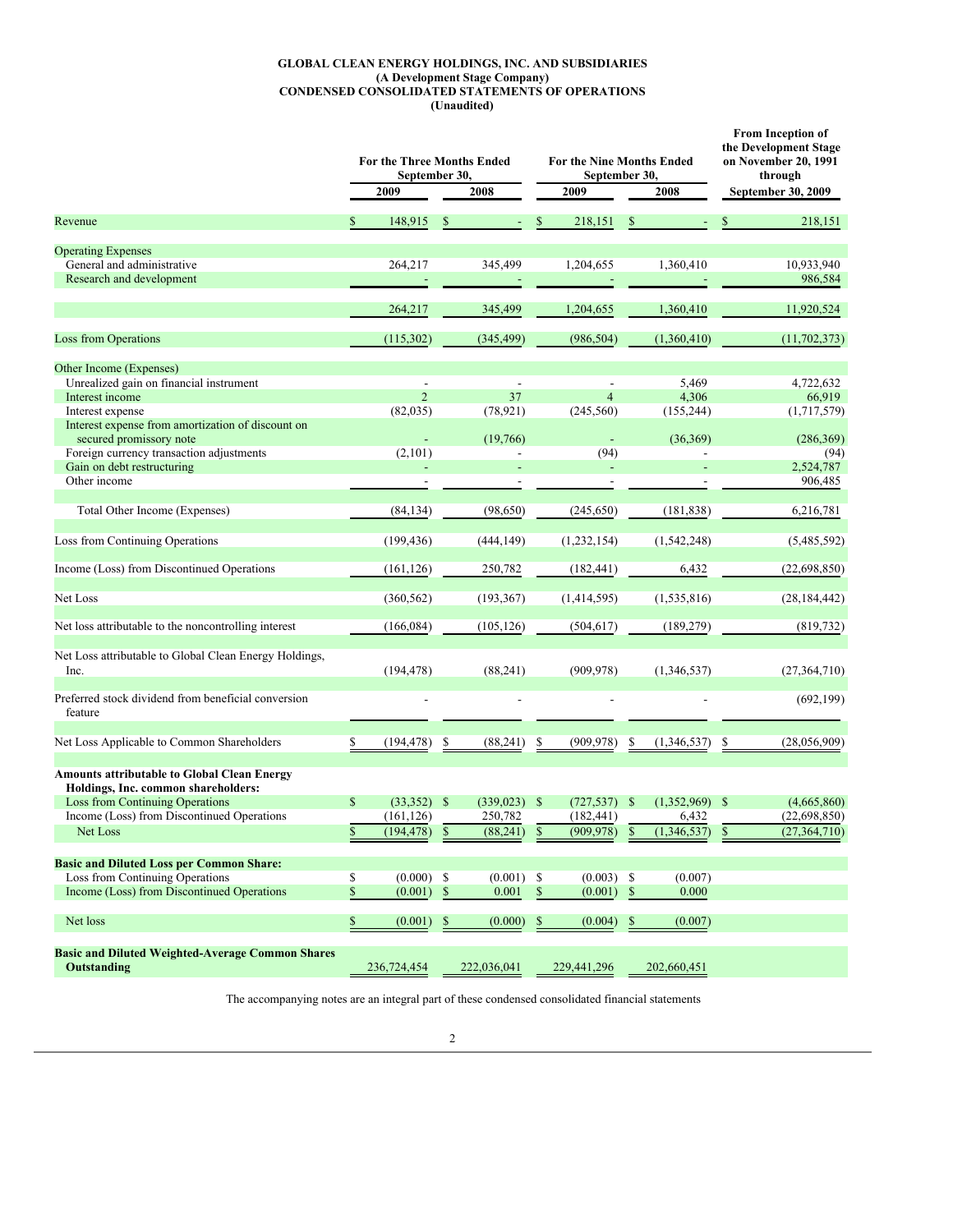### **GLOBAL CLEAN ENERGY HOLDINGS, INC. AND SUBSIDIARIES** (A Development Stage Company) **CONDENSED CONSOLIDATED STATEMENTS OF CASH FLOWS (Unaudited)**

|                                                                                           | <b>For the Nine Months Ended</b><br>September 30, |                          |              | From Inception of<br>the Development Stage<br>on November 20, 1991<br>through |    |                    |
|-------------------------------------------------------------------------------------------|---------------------------------------------------|--------------------------|--------------|-------------------------------------------------------------------------------|----|--------------------|
|                                                                                           |                                                   | 2009                     |              | 2008                                                                          |    | September 30, 2009 |
| <b>Cash Flows From Operating Activities</b>                                               |                                                   |                          |              |                                                                               |    |                    |
| Net loss                                                                                  | \$                                                | (1,414,595)              | -S           | $(1,535,816)$ \$                                                              |    | (28, 184, 442)     |
| Adjustments to reconcile net loss to net cash used in operating activities                |                                                   |                          |              |                                                                               |    |                    |
| Foreign currency transaction loss (gain)                                                  |                                                   | 115,170                  |              | (33,076)                                                                      |    | 365,192            |
| Gain on debt restructuring                                                                |                                                   |                          |              |                                                                               |    | (2,524,787)        |
| Share-based compensation for services, expenses, litigation, and research and development |                                                   | 401,197                  |              | 307,139                                                                       |    | 13, 115, 377       |
| Commitment for research and development obligation                                        |                                                   |                          |              |                                                                               |    | 2,378,445          |
| Depreciation                                                                              |                                                   | 1,649                    |              | 815                                                                           |    | 140,680            |
| Reduction of escrow receivable from research and development                              |                                                   |                          |              |                                                                               |    | 272,700            |
| Unrealized loss (gain) on financial instrument                                            |                                                   | ÷,                       |              | (5, 469)                                                                      |    | (4,722,632)        |
| Interest expense from amortization of discount on secured promissory note                 |                                                   |                          |              | 36,369                                                                        |    | 286,369            |
| Reduction of legal costs                                                                  |                                                   | $\blacksquare$           |              |                                                                               |    | (130,000)          |
| Write-off of subscriptions receivable                                                     |                                                   |                          |              |                                                                               |    | 112,500            |
| Impairment loss on assets                                                                 |                                                   |                          |              | $\overline{a}$                                                                |    | 9,709              |
| Gain on disposal of assets, net of losses                                                 |                                                   |                          |              |                                                                               |    | (228, 445)         |
| Write-off of receivable                                                                   |                                                   | $\overline{\phantom{a}}$ |              | $\overline{a}$                                                                |    | 562,240            |
| Note payable issued for litigation                                                        |                                                   |                          |              |                                                                               |    | 385,000            |
| Changes in operating assets and liabilities                                               |                                                   |                          |              |                                                                               |    |                    |
| Accounts receivable                                                                       |                                                   | (116, 618)               |              |                                                                               |    | (124, 147)         |
| Other current assets                                                                      |                                                   | (49, 392)                |              | (29, 362)                                                                     |    | (181, 107)         |
| Accounts payable and accrued expenses                                                     |                                                   | 823,271                  |              | 614,576                                                                       |    | 5,843,597          |
| Net Cash Used in Operating Activities                                                     |                                                   | (239, 318)               |              | (644, 824)                                                                    |    | (12, 623, 751)     |
| <b>Cash Flows From Investing Activities</b>                                               |                                                   |                          |              |                                                                               |    |                    |
| Plantation development costs                                                              |                                                   | (1, 191, 767)            |              | (1,472,960)                                                                   |    | (3,288,460)        |
| Purchase of property and equipment                                                        |                                                   | (266, 658)               |              | (518,903)                                                                     |    | (1,006,895)        |
| Proceeds from disposal of assets                                                          |                                                   | 12,624                   |              |                                                                               |    | 322,624            |
| Change in deposits                                                                        |                                                   |                          |              | (2,691)                                                                       |    | (53, 791)          |
| Cash acquired in acquisition of Technology Alternatives, Limited                          |                                                   | 2,532                    |              |                                                                               |    | 2,532              |
| Issuance of note receivable                                                               |                                                   |                          |              |                                                                               |    | (313,170)          |
| Payments received on note receivable                                                      |                                                   |                          |              |                                                                               |    | 130,000            |
| Net Cash Used in Investing Activities                                                     |                                                   | (1,443,269)              |              | (1,994,554)                                                                   |    | (4,207,160)        |
| <b>Cash Flows From Financing Activities</b>                                               |                                                   |                          |              |                                                                               |    |                    |
| Proceeds from common stock, preferred stock, and warrants for cash                        |                                                   | 50,000                   |              | 75,000                                                                        |    | 11,474,580         |
| Proceeds from issuance of preferred membership in GCE Mexico I, LLC                       |                                                   | 2,204,063                |              | 1,649,713                                                                     |    | 4,619,214          |
| Contributed equity                                                                        |                                                   |                          |              |                                                                               |    | 131,374            |
| Proceeds from notes payable and related warrants                                          |                                                   | 15,000                   |              | 250,000                                                                       |    | 1,961,613          |
| Payments on notes payable                                                                 |                                                   |                          |              | (50,000)                                                                      |    | (951, 287)         |
| Proceeds from convertible notes payable                                                   |                                                   |                          |              |                                                                               |    | 571,702            |
| Payments on convertible notes payable                                                     |                                                   |                          |              |                                                                               |    | (98, 500)          |
| Net Cash Provided by Financing Activities                                                 |                                                   | 2,269,063                |              | 1,924,713                                                                     |    | 17,708,696         |
| <b>Effect of exchange rate changes on cash</b>                                            |                                                   | (29, 274)                |              |                                                                               |    | (29, 274)          |
| Net Increase (Decrease) in Cash and Cash Equivalents                                      |                                                   | 557,202                  |              | (714, 665)                                                                    |    | 848,511            |
| <b>Cash and Cash Equivalents at Beginning of Period</b>                                   |                                                   | 291,309                  |              | 805,338                                                                       |    |                    |
| Cash and Cash Equivalents at End of Period                                                | \$                                                | 848.511                  | S            | 90.673                                                                        | \$ | 848.511            |
|                                                                                           |                                                   |                          |              |                                                                               |    |                    |
| <b>Supplemental Disclosures of Cash Flow Information:</b>                                 |                                                   |                          |              |                                                                               |    |                    |
| Cash paid for interest                                                                    | $\mathsf{\$}$                                     |                          | $-$ \$       | 12,823                                                                        |    |                    |
| Noncash Investing and Financing Activities:                                               |                                                   |                          |              |                                                                               |    |                    |
| Reclassification of financial instrument to permanent equity                              | $\mathsf{\$}$                                     | $\omega_{\rm c}$         | $\mathbb{S}$ | 2,161,045                                                                     |    |                    |
| Acquisition of land in exchange for mortgage note payable                                 |                                                   | $\blacksquare$           |              | 2,051,282                                                                     |    |                    |
| Exchange of Series A preferred stock for common stock                                     |                                                   |                          |              | 514,612                                                                       |    |                    |
| Release of common stock held in escrow                                                    |                                                   | 17,618                   |              | 493,292                                                                       |    |                    |
| Accrual of return on noncontrolling interest                                              |                                                   | 325,638                  |              | 67,983                                                                        |    |                    |
| Plantation costs financed by accounts payable                                             |                                                   | 204,388                  |              | $\blacksquare$                                                                |    |                    |
| Equipment depreciation capitalized to plantation development costs                        |                                                   | 38,052                   |              |                                                                               |    |                    |
| Issuance of common stock for net assets of Technology Alternatives, Limited               |                                                   | 179,055                  |              |                                                                               |    |                    |
| Issuance of warrants in satisfaction of accounts payable                                  |                                                   |                          |              | 124,565                                                                       |    |                    |

The accompanying notes are an integral part of these condensed consolidated financial statements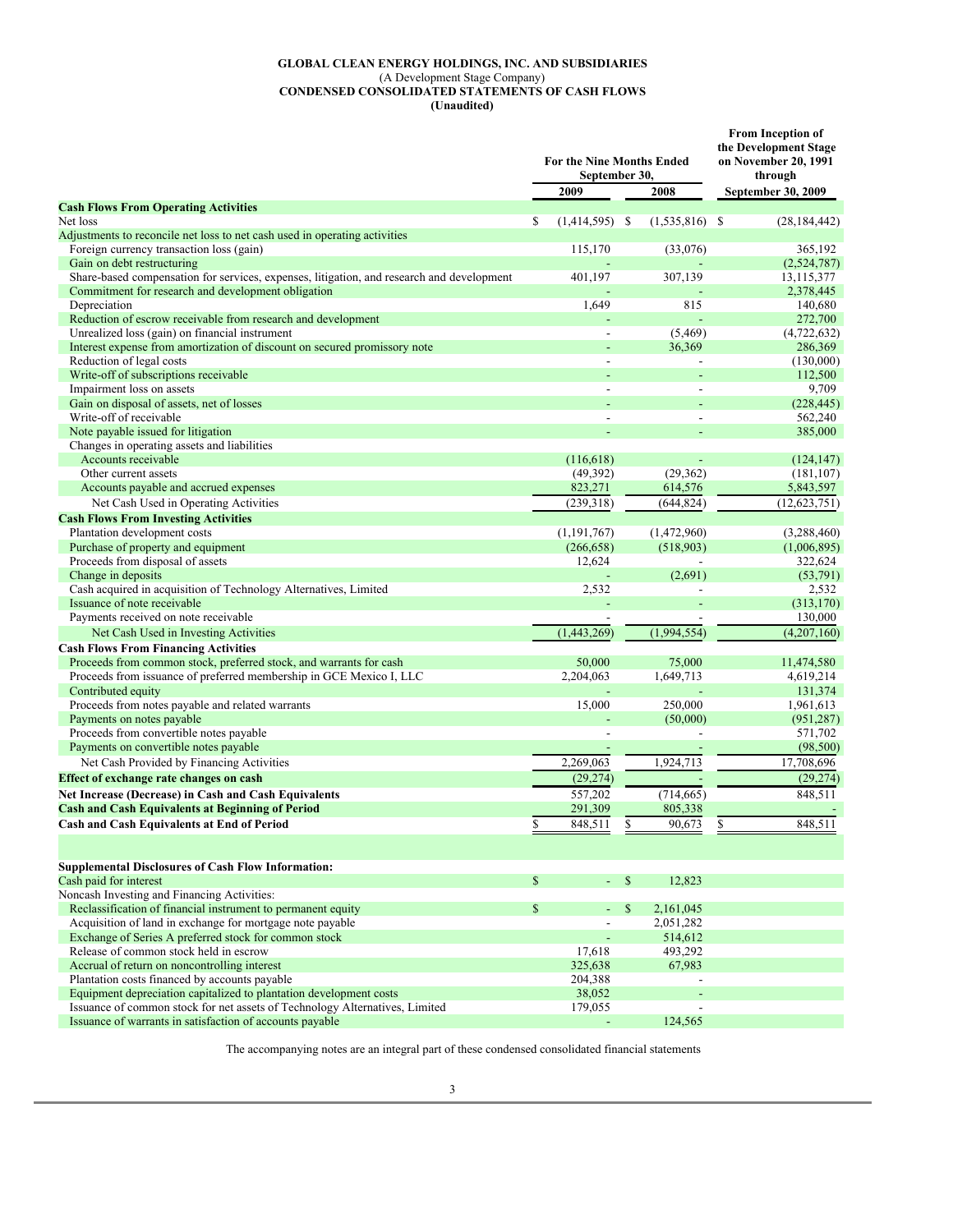## **Note 1 – History and Basis of Presentation**

## *History*

Medical Discoveries, Inc. was incorporated under the laws of the State of Utah on November 20, 1991. Effective as of August 6, 1992, the Company merged with and into WPI Pharmaceutical, Inc., a Utah corporation ("WPI"), pursuant to which WPI was the surviving corporation. Pursuant to the MDI-WPI merger, the name of the surviving corporation was changed to Medical Discoveries, Inc. ("MDI"). MDI's initial purpose was the research and development of an anti-infection drug known as MDI-P.

On March 22, 2005, MDI formed MDI Oncology, Inc., a Delaware corporation, as a wholly-owned subsidiary to acquire and operate the assets and business associated with the Savetherapeutics transaction. With this transaction, MDI acquired the SaveCream technology and carried on the research and development of this drug candidate. As discussed in Note 9, MDI made the decision in 2007 to discontinue further development of these two drug candidates and sell these technologies.

On September 7, 2007, MDI entered into a share exchange agreement pursuant to which it acquired all of the outstanding ownership interests in Global Clean Energy Holdings, LLC, discussed further in Note 3. Global Clean Energy Holdings, LLC was an entity that had certain trade secrets, know-how, business plans, term sheets, business relationships, and other information relating to the start-up of a business related to the cultivation and production of seed oil from the seed of the Jatropha plant. With this transaction, MDI commenced the research and development of a business whose purpose will be providing feedstock oil intended for the production of bio-diesel.

On January 29, 2008, a meeting of shareholders was held and, among other things, the name Medical Discoveries, Inc. was changed to Global Clean Energy Holdings, Inc. (the "Company").

Effective April 23, 2008, the Company entered into a limited liability company agreement to form GCE Mexico I, LLC (GCE Mexico) along with six unaffiliated investors. The Company owns 50% of the common membership interest of GCE Mexico and five of the unaffiliated investors own the other 50% of the common membership interest. Additionally, a total of 1,000 preferred membership units were issued to two of the unaffiliated investors. GCE Mexico owns a 99% interest in Asideros Globales Corporativo, (Asideros) a corporation newly organized under the laws of Mexico, and the Company owns the remaining 1% directly. GCE Mexico was organized primarily to, among other things, acquire land in Mexico through Asideros for the cultivation of the Jatropha plant.

On July 2, 2009, the Company acquired 100% of the equity interests of Technology Alternatives, Limited (TAL), which is developing a farm in Belize for cultivation of the Jatropha plant. TAL has also developed a nursery capable of producing Jatropha seedlings and rooted cuttings, and provides technical advisory services for the propagation of the Jatropha plant.

#### *Principles of Consolidation*

The consolidated financial statements include the accounts of Global Clean Energy Holdings, Inc., its subsidiaries, and the variable interest entities of GCE Mexico and Asideros. All significant intercompany transactions have been eliminated in consolidation.

Generally accepted accounting principles require that if an entity is the primary beneficiary of a variable interest entity (VIE), the entity should consolidate the assets, liabilities and results of operations of the VIE in its consolidated financial statements. Global Clean Energy Holdings, Inc. considers itself to be the primary beneficiary of GCE Mexico and Asideros, and accordingly, has consolidated these entities since April 2008, with the equity interests of the unaffiliated investors in GCE Mexico presented as Noncontrolling Interests in the accompanying consolidated financial statements.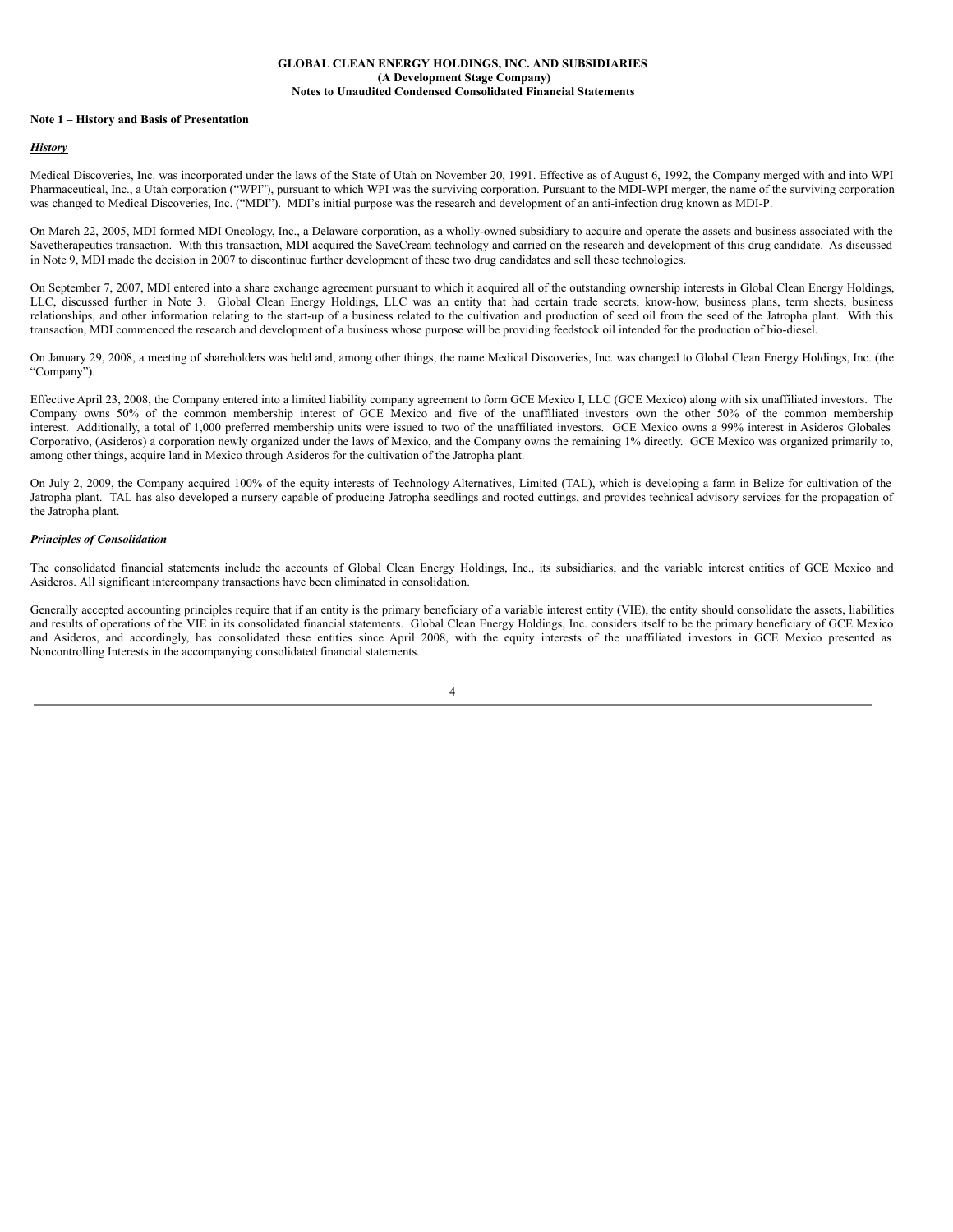## *Unaudited Interim Consolidated Financial Statements*

The accompanying unaudited condensed consolidated financial statements have been prepared by the Company pursuant to the rules and regulations of the Securities and Exchange Commission. Certain information and footnote disclosures normally included in financial statements prepared in accordance with accounting principles generally accepted in the United States of America have been condensed or omitted pursuant to such rules and regulations. In the opinion of management, all adjustments and disclosures necessary for a fair presentation of these financial statements have been included and are of normal, recurring nature. These financial statements should be read in conjunction with the financial statements and notes thereto included in the Company's annual report on Form 10-K for the year ended December 31, 2008, as filed with the Securities and Exchange Commission. The results of operations for the three months and nine months ended September 30, 2009, may not be indicative of the results that may be expected for the year ending December 31, 2009.

## *Loss per Common Share*

Loss per share amounts are computed by dividing loss applicable to the common shareholders of the Company by the weighted-average number of common shares outstanding during each period. Diluted loss per share amounts are computed assuming the issuance of common stock for potentially dilutive common stock equivalents. All outstanding stock options, warrants, convertible notes, convertible preferred stock, and common stock held in escrow are currently antidilutive and have been excluded from the calculations of diluted loss per share at September 30, 2009 and 2008, as follows:

|                                               | September 30. |            |
|-----------------------------------------------|---------------|------------|
|                                               | 2009          | 2008       |
|                                               |               |            |
| Convertible notes                             | 128,671       | 128,671    |
| Convertible preferred stock - Series B        | 11,818,181    | 11,818,181 |
| Warrants                                      | 29,742,552    | 29,742,552 |
| Compensation-based stock options and warrants | 60,859,083    | 51,459,083 |
| Common stock held in escrow                   |               | 4,567,519  |
|                                               | 102.548.487   | 97.716,006 |

## *Fair Values of Financial Instruments*

The carrying amounts reported in the consolidated balance sheets for accounts payable and the research and development obligation approximate fair value because of the immediate or short-term maturity of these financial instruments. The carrying amounts reported for the various notes payable and the mortgage note payable approximate fair value because the underlying instruments are at interest rates which approximate current market rates.

### *Foreign Currency*

The Company has operations located in Mexico and Belize. For these foreign operations, the functional currency is the local country's currency. Consequently, revenues and expenses of operations outside the United States of America are translated into U.S. dollars using weighted average exchange rates, while assets and liabilities of operations outside the United States of America are translated into U.S. dollars using exchange rates at the balance sheet date. The effects of foreign currency translation adjustments are included in equity (deficit) as a component of accumulated other comprehensive loss in the accompanying condensed consolidated balance sheets.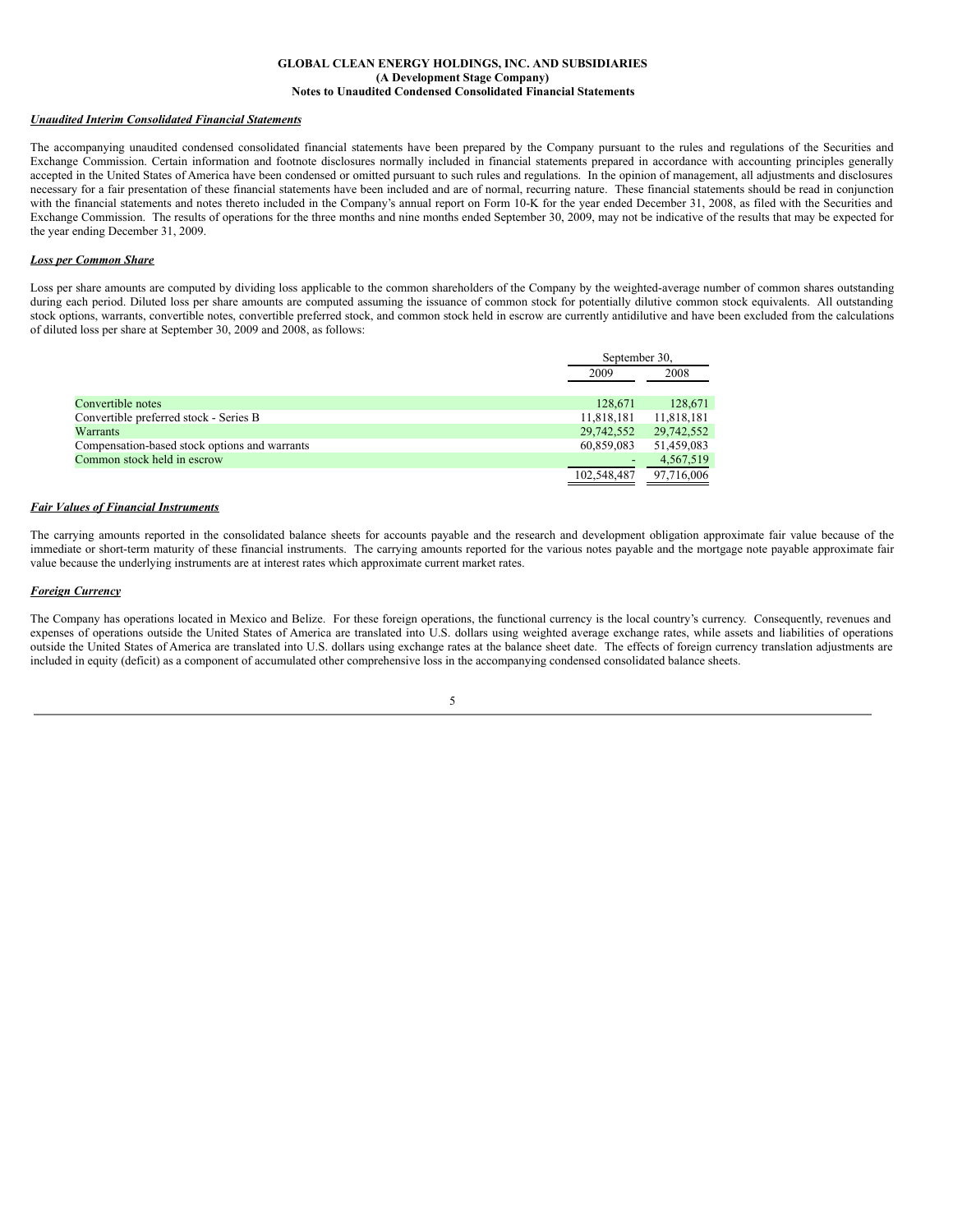## *Subsequent Events*

The Company has evaluated subsequent events through November 20, 2009, the date these condensed consolidated financial statements were issued. See Note 10 to these condensed consolidated financial statements for a description of events occurring subsequent to September 30, 2009.

#### *Recently Issued Accounting Standards*

During the quarter ended September 30, 2009, the Company adopted changes issued by the Financial Accounting Standards Board (FASB) to the authoritative hierarchy of GAAP. These changes establish the FASB Accounting Standards Codification (Codification) as the source of authoritative accounting principles recognized by the FASB to be applied by nongovernmental entities in the preparation of financial statements in conformity with GAAP. Rules and interpretive releases of the Securities and Exchange Commission (SEC) under authority of federal securities laws are also sources of authoritative GAAP for SEC registrants. The FASB will no longer issue new standards in the form of Statements, FASB Staff Positions, or Emerging Issues Task Force Abstracts; instead the FASB will issue Accounting Standards Updates. Accounting Standards Updates will not be authoritative in their own right as they will only serve to update the Codification. These changes and the Codification itself do not change GAAP. Other than the manner in which new accounting guidance is referenced, the adoption of these changes had no impact on our financial statements.

In May 2009, the FASB issued new accounting guidance on subsequent events. The objective of this guidance is to establish general standards of accounting for and disclosure of events that occur after the balance sheet date but before financial statements are issued or are available to be issued. This new accounting guidance was effective for interim and annual periods ending after June 15, 2009. The impact of adopting this new guidance had no effect on our financial statements.

In June 2009, the FASB issued changes to the accounting for variable interest entities. These changes require a qualitative approach to identifying a controlling financial interest in a variable interest entity (VIE), and requires ongoing assessment of whether an entity is a VIE and whether an interest in a VIE makes the holder the primary beneficiary of the VIE. These changes are effective for annual reporting periods beginning after November 15, 2009. These changes are not expected to have an immediate impact on our current financial statements. However, these changes could impact the future accounting for the VIEs that we currently consolidate and would impact the accounting for controlling financial interests in any VIE that we may acquire in the future.

In August 2009, the FASB issued new accounting guidance to provide clarification on measuring liabilities at fair value when a quoted price in an active market is not available. This guidance became effective for us on October 1, 2009. We adopted this guidance on October 1, 2009, and it had no material impact on our financial statements.

#### **Note 2 – Going Concern Considerations**

The accompanying unaudited consolidated financial statements have been prepared assuming that the Company will continue as a going concern. The Company incurred a net loss applicable to its common shareholders of \$909,978 and \$1,707,562 during the nine-month period ended September 30, 2009 and the year ended December 31, 2008, respectively, and has incurred losses applicable to its common shareholders since inception of the development stage of \$28,056,909. The Company also used cash in operating activities of \$239,318 and \$1,004,670 during the nine-month period ended September 30, 2009 and the year ended December 31, 2008, respectively. At September 30, 2009, the Company has negative working capital of \$7,682,975 and a stockholders' deficit attributable to its stockholders of \$6,232,910. These factors raise substantial doubt about the Company's ability to continue as a going concern.

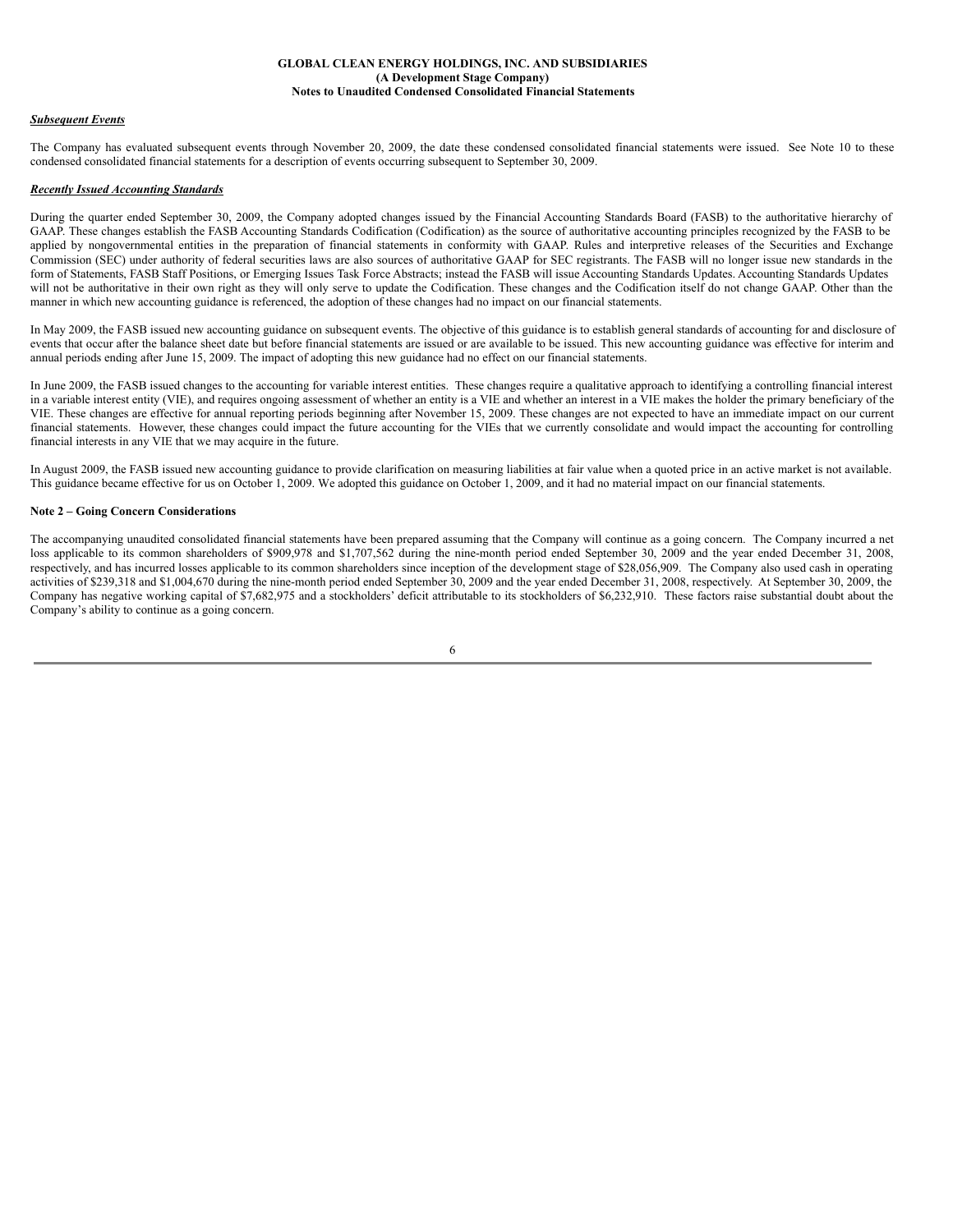The Company discontinued its former bio-pharmaceutical business during the quarter ended March 31, 2007. Management plans to meet its cash needs through various means including selling assets that include, but are not limited to, its former bio-pharmaceutical business, securing financing, entering into joint ventures, and developing a new business model. In order to fund its new operations related to the cultivation of the Jatropha plant, the Company sold Series B preferred stock during the quarter ended December 31, 2007 in the amount of \$1,300,000, issued a secured promissory note under which the Company has borrowings of \$475,000, and has received \$4,619,214 in capital contributions from the preferred membership interest in GCE Mexico I, LLC. The Company is developing a new business operation to participate in the rapidly growing biodiesel industry. The Company continues to expect to be successful in this new venture, but there is no assurance that its business plan will be economically viable. The ability of the Company to continue as a going concern is dependent on that plan's success. The financial statements do not include any adjustments that might be necessary if the Company is unable to continue as a going concern.

## **Note 3 – Jatropha Business Venture**

Having agreed to discontinue its bio-pharmaceutical operations and dispose of the related assets, the Company considered entering into a number of other businesses that would enable it to be able to provide the shareholders with future value. The Company's Board of Directors decided to develop a business to produce and sell seed oils, including seed oils harvested from the planting and cultivation of the *Jatropha curcas* plant, for the purpose of providing feedstock oil intended for the generation of methyl ester, otherwise known as bio-diesel (the "Jatropha Business"). The Company's Board concluded that there was a significant opportunity to participate in the rapidly growing biofuels industry, which previously was mainly driven by high priced, edible oil-based feedstock. In order to commence its new Jatropha Business, the Company entered into various transactions during September and October of 2007, including: (i) hired Richard Palmer, an energy consultant, and a member of Global Clean Energy Holdings LLC ("Global") to act as its new President, Chief Operating Officer and future Chief Executive Officer, (ii) engaged Mobius Risk Group, LLC, a Texas company engaged in providing energy risk advisory services, to provide it with consulting services related to the development of the Jatropha Business, (iii) acquired certain trade secrets, know-how, business plans, term sheets, business relationships, and other information relating to the cultivation and production of seed oil from the Jatropha plant for the production of bio-diesel from Global, and (iv) engaged Corporativo LODEMO S.A DE CV to assist with the development of the Jatropha Business in Mexico. Subsequent to entering into these transactions, the Company identified certain real property in Mexico it believed to be suitable for cultivating the Jatropha plant. During April 2008, the Company and six unaffiliated investors formed GCE Mexico I, LLC (GCE Mexico) and Asideros Globales Corporativo (Asideros), a Mexican corporation. Asideros has acquired the land in Mexico for the cultivation of the Jatropha plant. In July 2009, the Company acquired Technology Alternatives Limited (TAL), which is developing a farm in Belize for cultivation of the Jatropha plant and provides technical advisory services for the propagation of the Jatropha plant. All of these transactions are described in further detail in the remainder of this note to the consolidated financial statements.

## *Share Exchange Agreement*

The Company entered into a share exchange agreement (the Global Agreement) pursuant to which the Company acquired all of the outstanding ownership interests in Global Clean Energy Holdings, LLC, a Delaware limited liability company (Global), on September 7, 2007 from Mobius Risk Group, LLC (Mobius) and from Richard Palmer (Mr. Palmer). Mr. Palmer owns a 13.33% equity interest in Mobius and became the Company's new President and Chief Operating Officer in September 2007 and its Chief Executive Officer in December 2007. Mobius and Mr. Palmer are considered related parties to the Company. Global is an entity that has certain trade secrets, know-how, business plans, term sheets, business relationships, and other information relating to the start-up of a business related to the cultivation and production of seed oil from the seed of the Jatropha plant, for the purpose of providing feedstock oil intended for the production of bio-diesel.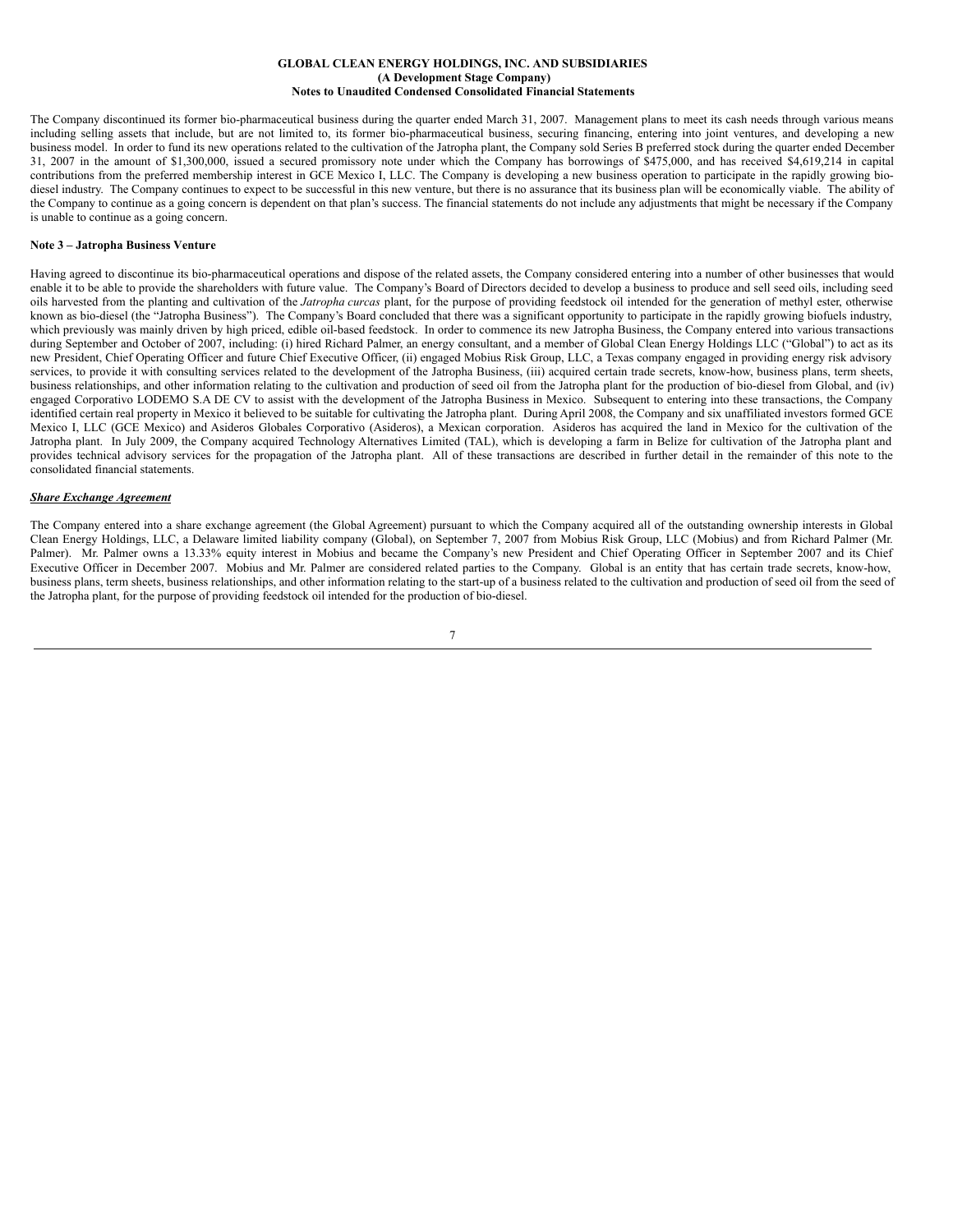## *Mobius Consulting Agreement*

Concurrent with the execution of the Global Agreement, the Company entered into a consulting agreement with Mobius pursuant to which Mobius agreed to provide consulting services to the Company in connection with the Company's new Jatropha bio-diesel feedstock business. The Company engaged Mobius as a consultant to obtain Mobius' experience and expertise in the feedstock/bio-diesel market to assist the Company and Mr. Palmer in developing this new line of operations for the Company. Mobius agreed to provide the following services to the Company: (i) manage and supervise a contemplated research and development program contracted by the Company and conducted by the University of Texas Pan American regarding the location, characterization, and optimal economic propagation of the Jatropha plant; and (ii) assist with the management and supervision of the planning, construction, and start-up of plant nurseries and seed production plantations in Mexico, the Caribbean or Central America.

The original term of the agreement was twelve months. The scope of work under the agreement was completed in August 2008 and the agreement was terminated. Mobius supervised the hiring of certain staff to serve in management and operations roles of the Company, or hired such persons to provide similar services as independent contractors. Mobius' compensation for the services provided under the agreement was a monthly retainer of \$45,000. The Company also reimbursed Mobius for reasonable business expenses incurred in connection with the services provided. The agreement contained customary confidentiality provisions with respect to any confidential information disclosed to Mobius or which Mobius received while providing services under the agreement. Under this agreement, the Company paid Mobius or accrued \$144,144 during the three months ended September 30, 2008, all of which was capitalized as plantation development costs pursuant to generally accepted accounting principles. For the nine months ended September 30, 2008, the Company paid Mobius or accrued \$437,279, of which \$42,155 was expensed as compensation to Mobius and \$395,124 was capitalized as plantation development costs.

#### *LODEMO Agreement*

On October 15, 2007, the Company entered into a service agreement with Corporativo LODEMO S.A DE CV, a Mexican corporation (the LODEMO Group). The Company had decided to initiate its Jatropha Business in Mexico, and had identified parcels of land in Mexico to plant and cultivate Jatropha. In order to obtain all of the logistical and other services needed to operate a large-scale farming and transportation business in Mexico, the Company entered into the service agreement with the LODEMO Group, a privately held Mexican company with substantial land holdings, significant experience in diesel distribution and sales, liquids transportation, logistics, land development and agriculture.

Under the supervision of the Company's management, the LODEMO Group was responsible for the establishment, development, and day-to-day operations of the Jatropha Business in Mexico, including the extraction of the oil from the Jatropha seeds, the delivery of the Jatropha oil to buyers, the purchase or lease of land in Mexico, the establishment and operation of one or more Jatropha nurseries, the clearing, planting and cultivation of the Jatropha fields, the harvesting of the Jatropha seeds, the operation of the Company's oil extraction facilities, and the logistics associated with the foregoing. The LODEMO Group was responsible for identifying and acquiring the farmland. However, ownership of the farmland or any lease thereto is held directly by the Company or by a Mexican subsidiary of the Company. The LODEMO Group was responsible for hiring and the initial management of all necessary employees. All direct and budgeted costs of the Jatropha Business in Mexico will be borne by the Company or by its Mexican subsidiary or joint venture.

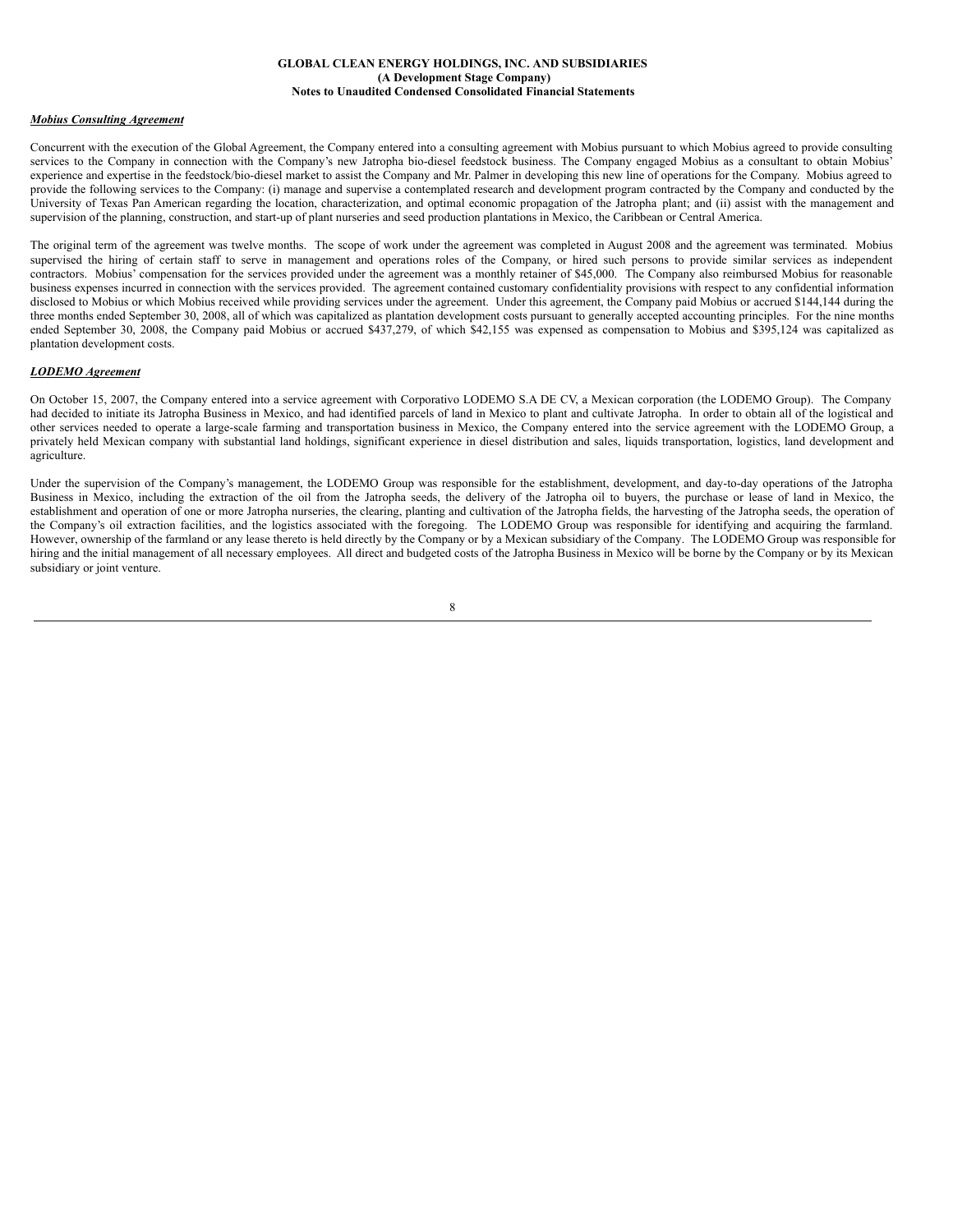The LODEMO Group provided the foregoing and other necessary services for a fee primarily based on the number of hectares of Jatropha under cultivation. The Company had agreed to pay the LODEMO Group a fixed fee per year of \$60 per hectare of land planted and maintained with minimum payments based on 10,000 hectares of developed land, to follow a planned planting schedule. The Agreement has a 20-year term but may be terminated or modified earlier by the Company under certain circumstances. In June 2009, the scope of work previously performed by LODEMO was reduced and modified based upon certain labor functions being provided internally by the Company and by Asideros, the Company's Mexican subsidiary, on a go-forward basis. Under this modified agreement, the Company paid the LODEMO Group or accrued \$14,275 and \$208,168 during the three-month periods ended September 30, 2009 and 2008, respectively, all of which was capitalized as plantation development costs pursuant to generally accepted accounting principles. The Company paid the LODEMO Group or accrued \$616,365 and \$878,612 during the nine months ended September 30, 2009 and 2008, respectively. As of September 30, 2009, the Company owed \$204,388 of plantation development costs to the LODEMO Group. As of December 31, 2008, the Company had prepaid \$98,159 of plantation development costs to the LODEMO Group.

## *GCE Mexico I, LLC and Asideros Globales Corporativo*

Effective April 23, 2008, the Company entered into a limited liability company agreement ("LLC Agreement") to form GCE Mexico I, LLC, a Delaware limited liability company (GCE Mexico), with six unaffiliated investors (collectively, the Investors). GCE Mexico was organized primarily to facilitate the acquisition of approximately 5,000 acres of farm land (the Jatropha Farm) in the State of Yucatan in Mexico to be used primarily for the (i) cultivation of *Jatropha curcas*, (ii) the marketing and sale of the resulting fruit, seeds, or pre-processed crude Jatropha oil, whether as biodiesel feedstock, biomass or otherwise, and (iii) the sale of carbon value, green fuel value, or renewable energy credit value (and other similar environmental attributes) derived from activities at the Jatropha Farm.

Under the LLC Agreement, the Company owns 50% of the issued and outstanding common membership units of GCE Mexico. The remaining 50% of the common membership units was issued to five of the Investors. The Company and the other owners of the common membership interest were not required to make capital contributions to GCE Mexico.

In addition, two of the Investors agreed to invest in GCE Mexico through the purchase of preferred membership units and through the funding of the purchase of land in Mexico. An aggregate of 1,000 preferred membership units were issued to these two Investors who each agreed to make capital contributions to GCE Mexico in installments and as required, to fund the development and operations of the Jatropha Farm. As of September 30, 2009, total capital contributions of \$4,619,214 have been received by GCE Mexico from these Investors since the execution of the LLC Agreement. The LLC Agreement calls for additional contributions from the Investors, as requested by management and as required by the operation in 2009 and the following years. These Investors are entitled to earn a preferential 12% per annum cumulative compounded return on the cumulative balance of their preferred membership interest.

The two investors holding preferred membership units also directly funded the purchase of approximately 5,000 acres of land in the State of Yucatan in Mexico by the payment of \$2,051,282. The land was acquired in the name of Asideros and Asideros issued a mortgage in the amount of \$2,051,282 in favor of these two investors. The mortgage bears interest at the rate of 12% per annum, payable quarterly. The Board has directed that this interest shall continue to accrue until such time as the Board determines that there is sufficient cash flow to pay all accrued interest. The entire mortgage, including any unpaid interest, is due April 23, 2018.

 $\alpha$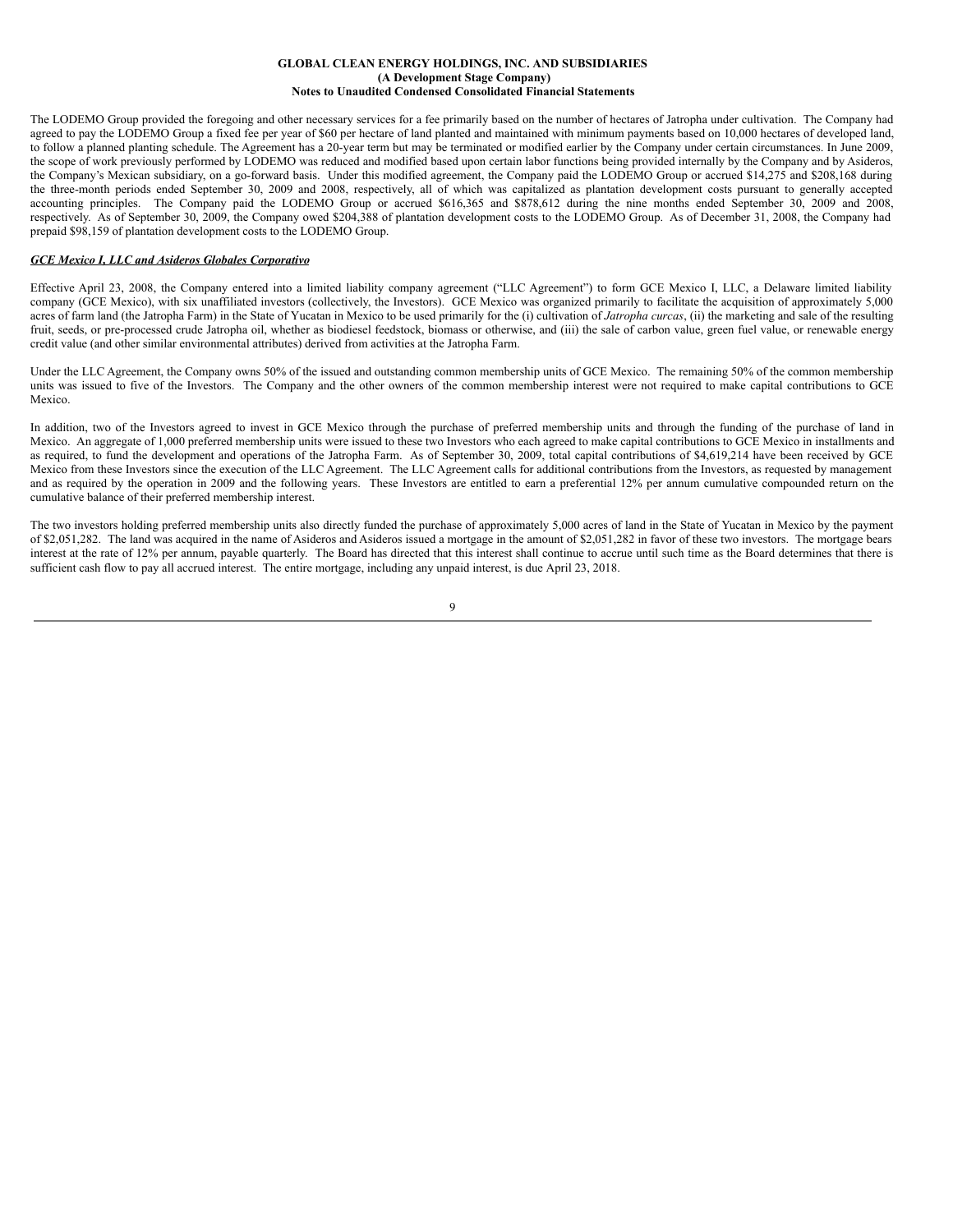The net income or loss of Asideros is allocated to its shareholders based on their respective equity ownership, which is 99% to GCE Mexico and 1% directly to the Company. GCE Mexico has no operations separate from its investment in Asideros. According to the LLC Agreement of GCE Mexico, the net loss of GCE Mexico (composed solely of its share of the operating results of Asideros) is allocated to its members according to their respective investment balances. Accordingly, since the common membership interest did not make a capital contribution, all of the losses have been allocated to the preferred membership interest. The noncontrolling interest presented in the accompanying consolidated balance sheet includes the carrying value of the preferred membership interests and of the common membership interests owned by the Investors, and excludes any common membership interest in GCE Mexico held by the Company.

## *Technology Alternatives, Limited*

On October 29, 2008, the Company entered into a stock purchase agreement with the shareholders of Technology Alternatives, Limited (TAL), a company formed under the laws of Belize in Central America. Subsequently, the terms and conditions of the stock purchase agreement were modified prior to closing. The closing was primarily delayed to allow TAL to complete all required conditions for the closing. On July 2, 2009, all closing requirements were completed and the Company consummated the stock purchase agreement by issuing 8,952,757 shares of its common stock in exchange for 100% of the equity interests of TAL. TAL owns approximately 400 acres of land and has been developing a Jatropha farm in stages over the last three years for the cultivation of the Jatropha plant. TAL has also developed a nursery capable of producing Jatropha seeds, seedlings and rooted cuttings. During 2009, TAL has commenced selling seeds, principally to GCE Mexico. TAL also provides technical advisory services for the propagation of the Jatropha plant.

On the closing date, the common stock issued to acquire TAL was valued at \$179,055, or \$0.02 per share. The Company's preliminary evaluation of the fair value of net assets acquired consists of the following:

| Assets:                        |            |
|--------------------------------|------------|
| Cash                           | S<br>2,532 |
| Land                           | 485,724    |
| Plantation development costs   | 81,189     |
| Plantation equipment           | 61,543     |
| Office equipment               | 2,246      |
| <b>Total Assets</b>            | 633,234    |
|                                |            |
| Liabilities:                   |            |
| Accounts payable               | 26,434     |
| Accrued compensation           | 30,629     |
| Payable to Global Clean Energy | 129,080    |
| Notes payable to shareholders  | 268,036    |
| <b>Total Liabilities</b>       | 454,179    |
| Net assets acquired            | \$179,055  |

In connection with the acquisition, certain payables to the former shareholders of TAL were renegotiated and converted into promissory notes in the aggregate principal amount of \$516,139 Belize Dollars (US \$268,036 based on exchange rates in effect at July 2, 2009). These notes payable to shareholders were interest free through September 30, 2009, and then bear interest at 8% per annum through the maturity date. The notes are secured by a mortgage on the land and related improvements. The notes, plus any related accrued interest, are due on December 29, 2009. TAL and/or the Company may prepay the notes at any time without penalty, and the Company is required to prepay the notes if and when it receives future funding in an amount that, in the Company's reasonable discretion, is sufficient to permit the prepayment of the notes without adversely affecting the Company's operations or financial condition.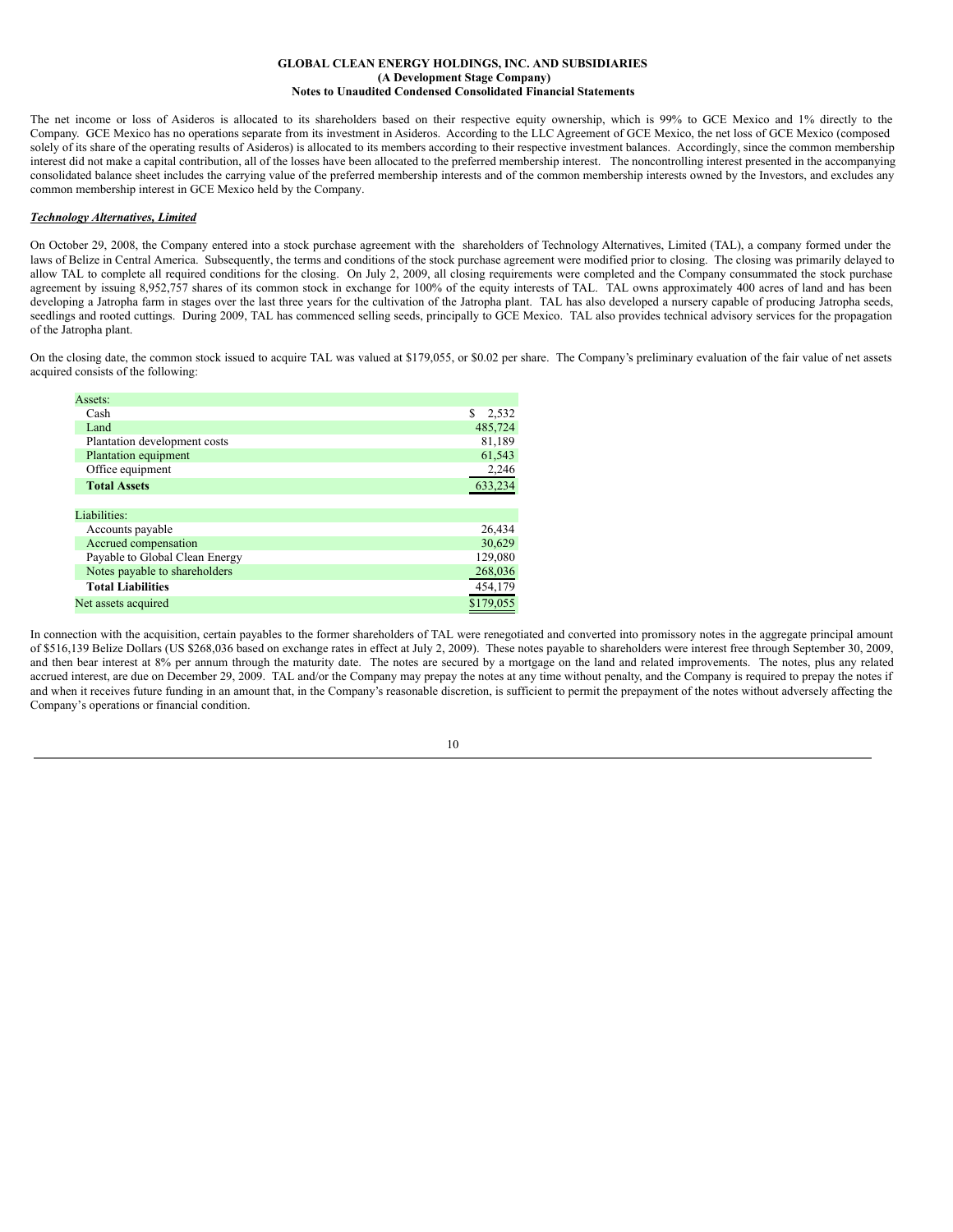The preliminary evaluation of the fair value of net assets acquired is subject to change as management completes the evaluation of the fair value of land and plantation development costs, as well as the completeness of liabilities assumed. Since TAL has been developing its plantation since its inception, its revenues and results of operations have not been significant. Accordingly, supplemental pro forma information of combined revenue and results of operations have not been presented.

### *Engagement of Investment Banking Firm*

On June 29, 2009, the Company engaged the services of Mercanti Securities, LLC, ("Mercanti"), to assist in the raising of additional capital on a joint venture basis. These funds will be used to establish additional Jatropha farms primarily on the Yucatan peninsula in Mexico. As compensation for this engagement, Mercanti or its designate were granted five year warrants to purchase 7,700,000 common shares of the Company at \$ 0.0325 per share. In addition, Mercanti would receive a cash success fee equal to 7.5% of the aggregate gross proceeds of any equity placement and an additional 7.5% of the aggregate gross proceeds of any equity placement payable in warrants.

## **Note 4 – Property and Equipment**

Property and equipment are as follows:

|                                    | 2009              | September 30, December 31,<br>2008 |
|------------------------------------|-------------------|------------------------------------|
| Land                               | 2,525,193 \$<br>S | 2,051,282                          |
| Plantation development costs       | 3,511,873         | 2,117,061                          |
| Plantation equipment               | 818,176           | 509,037                            |
| Office equipment                   | 21,016            | 10,993                             |
| Total cost                         | 6,876,258         | 4,688,373                          |
| Less accumulated depreciation      | (64, 043)         | (22, 296)                          |
| <b>Property and equipment, net</b> | 6.812.215 \$      | 4,666,077                          |

Commencing in June 2008, Asideros purchased certain equipment for purposes of rapidly clearing the land, preparing the land for planting, and actually planting the Jatropha trees. The Company has capitalized farming equipment and costs related to the development of land for farm use in accordance with generally accepted accounting principles. Plantation equipment is depreciated using the straight-line method over estimated useful lives of 5 to 15 years and is currently being capitalized as part of plantation development costs. Plantation development costs are not currently being depreciated. Upon completion of the plantation development, development costs having a limited life and intermediate-life plants that have growth and production cycles of more than one year will be depreciated over the useful lives of the related assets. The land, plantation development costs, and plantation equipment are located in Mexico and in Belize.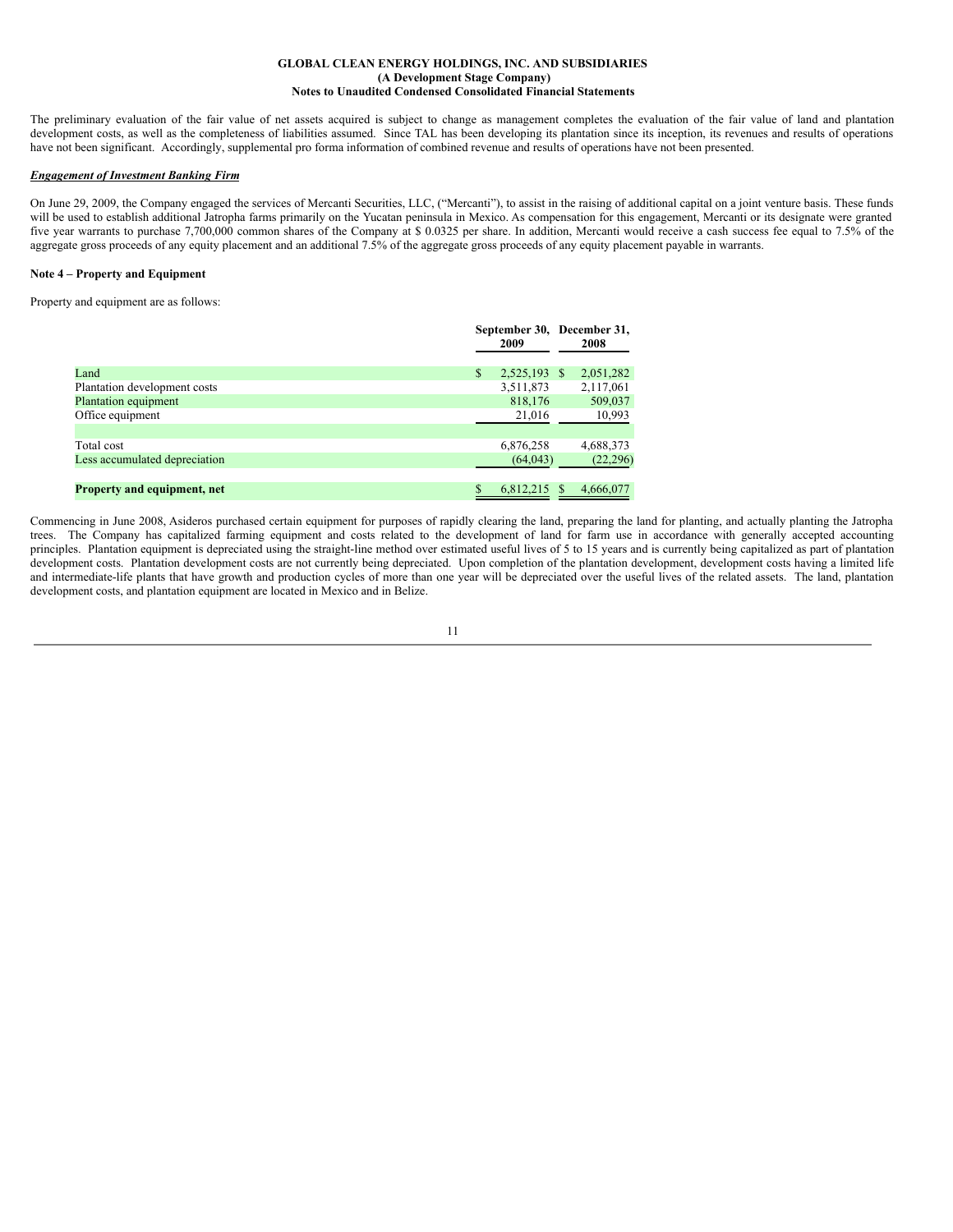## **Note 5 – Accrued Payroll and Payroll Taxes**

A substantial portion of accrued payroll and payroll taxes relates to unpaid compensation for officers and directors that are no longer affiliated with the Company. Accrued payroll taxes will become due upon payment of the related accrued compensation. Accrued payroll and payroll taxes are composed of the following:

|                                                                                          |    | September 30,<br>2009 | December 31,<br>2008 |
|------------------------------------------------------------------------------------------|----|-----------------------|----------------------|
| Former Chief Executive Officer, resigned 2007, including \$500,000 under the Release and |    |                       |                      |
| Settlement Agreement                                                                     | S. | 570.949 \$            | 570,949              |
| Other former officers and directors                                                      |    | 311.200               | 311.200              |
| Accrued payroll taxes on accrued compensation to former officers and directors           |    | 38.510                | 38.510               |
| Accrued payroll, vacation, and related payroll taxes for current officers                |    | 615.504               | 238,149              |
| <b>Accrued payroll and payroll taxes</b>                                                 |    | 1,536,163             | 1.158.808            |

On August 31, 2007, the Company entered into a Release and Settlement Agreement with Judy Robinett, the Company's then-current Chief Executive Officer. Under the agreement, Ms. Robinett agreed to, among other things, assist the Company in the sale of its legacy assets and complete the preparation and filing of the delinquent reports to the Securities and Exchange Commission. Under the agreement, Ms. Robinett agreed to (i) forgive her potential right to receive \$1,851,805 in accrued and unpaid compensation, un-accrued and pro-rata bonuses, and severance pay and (ii) the cancellation of stock options to purchase 14,000,000 shares of common stock at an exercise price of \$0.02 per share. In consideration for her services, the forgiveness of the foregoing cash payments, the cancellation of the stock options, and settlement of other issues, the Company agreed to, among other things, to pay Ms. Robinett \$500,000 upon the receipt of the cash payment under the agreement to sell the SaveCream Assets to Eucodis Pharmaceuticals Forschungs und Entwicklungs GmbH (Eucodis). Pursuant to this agreement, Ms. Robinett resigned on December 21, 2007. Eucodis has since ceased operations. Further, as indicated in Note 10 to these condensed consolidated financial statements, the Company entered into an agreement to sell the SaveCream Assets to an unaffiliated third party on November 16, 2009. Accordingly, it is unlikely that the condition precedent described above, i.e., the Company's sale of the SaveCream Assets to Eucodis, will occur.

#### **Note 6 – Secured Promissory Note**

In order to fund ongoing operations pending closing of the sale of the SaveCream Assets, the Company entered into a loan agreement with, and issued a promissory note in favor of, Mercator Momentum Fund III, L.P. (Mercator) in September 2007. At that time, Mercator, along with two other affiliates, owned all of the issued and outstanding shares of the Company's Series A Convertible Preferred Stock. Late in 2008, Mercator was dissolved and the promissory note was distributed to the former limited partners of Mercator. During the three months ended March 31, 2009, the note holders agreed to extend the due date of the note to July 2009 in exchange for increasing the principal balance of the note by \$15,000 and increasing the interest rate by 2%. At September 30, 2009, the principal balance of the note is \$475,000 and the note bears interest at 10.68%. This note has been further extended under the same terms until January 31, 2010. The loan is secured by a lien on all of the assets of the Company.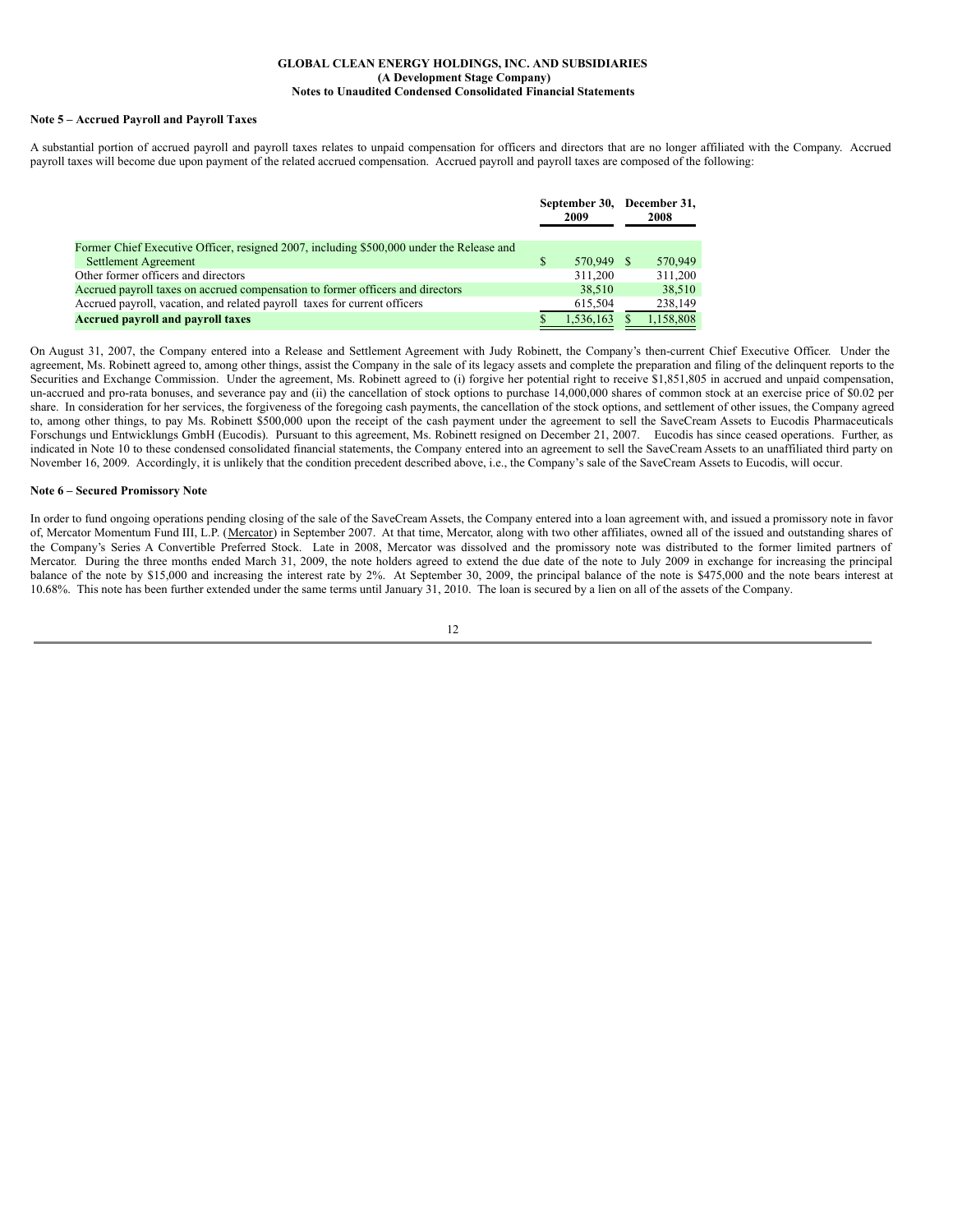## **Note 7 – Changes in Equity (Deficit)**

A summary of the composition of Equity (Deficit) of the Company at September 30, 2009 and 2008, and the changes during the nine months then ended is presented in the following table:

|                                                                                           | <b>Total Global Clean</b><br>Holdings, Inc.<br>stockholders'<br>equity (deficit) |              | Noncontrolling<br>interest |     | <b>Total equity</b><br>(deficit) |
|-------------------------------------------------------------------------------------------|----------------------------------------------------------------------------------|--------------|----------------------------|-----|----------------------------------|
| Balance at December 31, 2008                                                              | \$<br>$(5,948,575)$ \$                                                           |              | 1,962,022                  | \$. | (3,986,553)                      |
| Issuance of common stock                                                                  | 229,055                                                                          |              |                            |     | 229,055                          |
| Capital contribution from noncontrolling interest                                         |                                                                                  |              | 2,204,063                  |     | 2,204,063                        |
| Share-based compensation                                                                  | 401,197                                                                          |              |                            |     | 401,197                          |
| Accrual of preferential return for the noncontrolling interest                            |                                                                                  |              | (325, 638)                 |     | (325, 638)                       |
| Net loss                                                                                  | (909, 978)                                                                       |              | (504, 617)                 |     | (1,414,595)                      |
| Accumulated other comprehensive loss                                                      | (4,609)                                                                          |              | (22, 271)                  |     | (26, 880)                        |
| Balance at September 30, 2009                                                             | (6,232,910)                                                                      | <sup>S</sup> | 3,313,559                  | S.  | (2,919,351)                      |
|                                                                                           | <b>Total Global Clean</b><br>Holdings, Inc.<br>stockholders'<br>equity (deficit) |              | Noncontrolling<br>interest |     | <b>Total equity</b><br>(deficit) |
| Balance at December 31, 2007                                                              | \$<br>$(7,034,431)$ \$                                                           |              |                            | \$  | (7,034,431)                      |
| Reclassification of financial instrument to equity                                        | 2,161,045                                                                        |              |                            |     | 2,161,045                        |
| Capital contribution from noncontrolling interest                                         |                                                                                  |              | 1,649,713                  |     | 1,649,713                        |
| Share-based compensation                                                                  | 307,139                                                                          |              |                            |     | 307,139                          |
| Accrual of preferential return for the noncontrolling interest                            |                                                                                  |              | (67, 983)                  |     | (67, 983)                        |
| Issuance of warrants in satisfaction of accounts payable and amendment of note<br>payable | 160,934                                                                          |              |                            |     | 160,934                          |
| Net loss                                                                                  | (1,346,537)                                                                      |              | (189, 279)                 |     | (1, 535, 816)                    |
| Balance at September 30, 2008                                                             | \$<br>$(5,751,850)$ \$                                                           |              | 1,392,451                  | \$  | (4,359,399)                      |

## *Financial Instrument*

Prior to January 29, 2008, the Company was unable to guarantee that there would be enough shares of authorized common stock to settle certain "freestanding instruments" arising from warrants attached to convertible preferred stock or other sources. Accordingly, the warrants were measured at their fair value and recorded as a liability in the financial statements characterized as a "Financial Instrument". As of January 29, 2008, the fair value of this liability was recorded at \$2,161,045. On January 29, 2008, the shareholders of the Company approved an increase in the number of authorized shares of common stock from 250 million to 500 million. Consequently, as the result of this amendment to the Company's Articles of Incorporation, the Company was then able to settle all 'freestanding instruments". Accordingly, the Company reclassified the liability, characterized in the financial statements as "Financial Instrument" to permanent equity in January 2008.

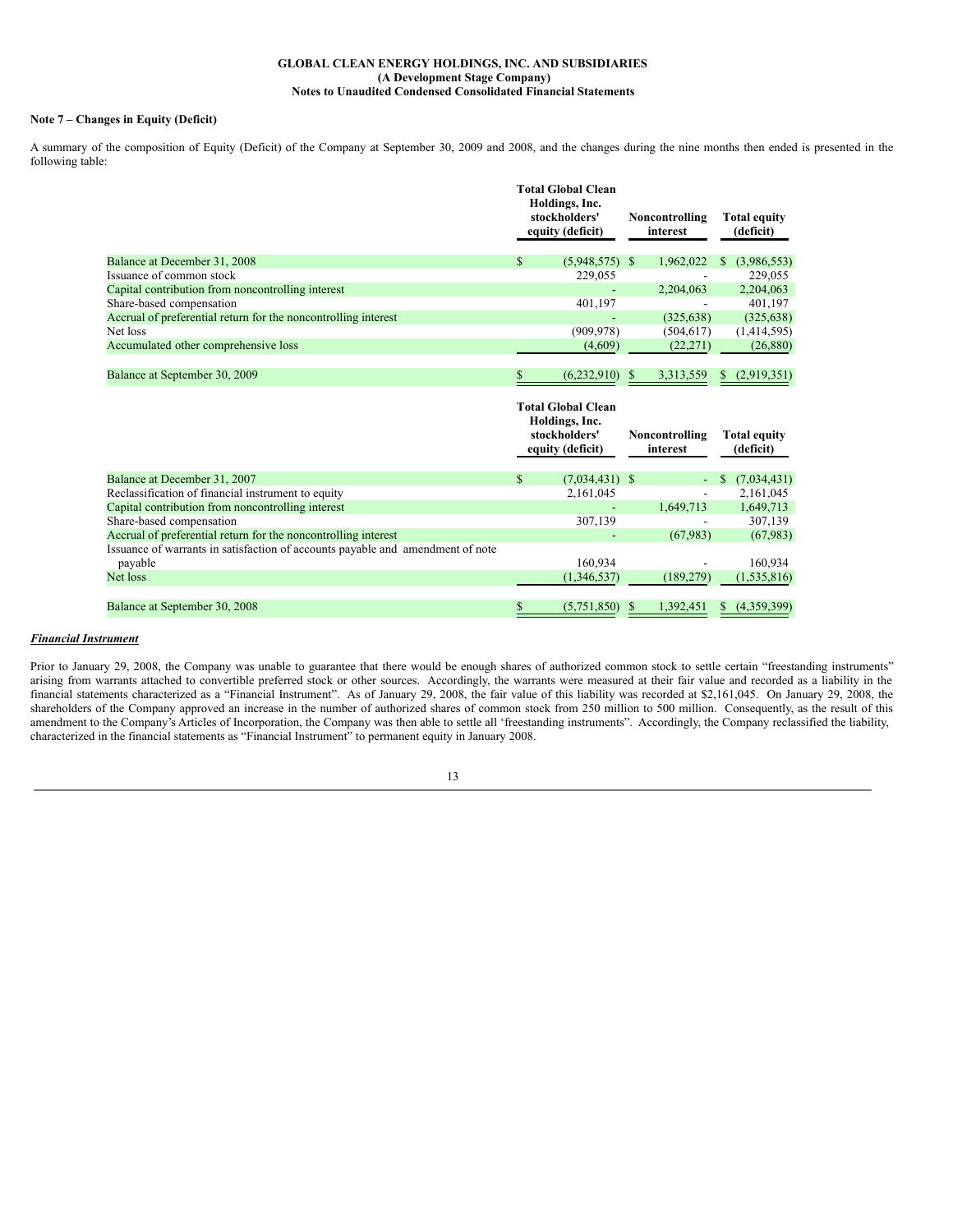## *Common Stock*

During the three months ended June 30, 2009, the Company issued 2,500,000 shares of stock for \$50,000, or \$0.02 per share. Additionally, as further described in Note 3 to these condensed consolidated financial statements, the Company issued 8,952,757 shares of its common stock in exchange for 100% of the equity interests of Technology Alternatives, Limited.

Pursuant to the share exchange agreement to acquire Global Clean Energy Holdings, LLC in September 2007, 13,702,555 shares of common stock had been held in escrow pending the achievement of certain "Market Capitalization Milestones". As of September 7, 2009, the deadline for achieving the milestones, 3,915,016 shares were still being held in escrow pending the achievement of the milestones. The Company failed to meet the remaining milestones by September 7, 2009, and accordingly, these remaining shares have been forfeited and returned to the Company for cancellation.

## **Note 8 – Stock Options and Warrants**

## *Stock Options and Compensation-Based Warrants*

The Company has two incentive stock option plans wherein 24,000,000 shares of the Company's common stock are reserved for issuance there under. The Company granted stock options during the nine months ended September 30, 2008 to acquire 4,500,000 shares of the Company's common stock to the new Executive Vice-President and Chief Financial Officer. Additionally, during the nine months ended September 30, 2008, the Company issued compensation-based warrants to purchase 2,076,083 shares of common stock in satisfaction of outstanding accounts payable totaling \$124,565. The Company granted stock options during the nine months ended September 30, 2009 to acquire 1,000,000 shares of the Company's common stock to non-employee directors. These options are exercisable at \$0.02 per share, vest monthly over ten months starting August 31, 2009, and expire July 3, 2014. During the nine months ended September 30, 2009, the Company also issued compensation-based stock warrants to an investment banking firm to acquire 7,700,000 shares of the Company's common stock at \$0.0325 per share. No income tax benefit has been recognized for share-based compensation arrangements. The Company has recognized plantation development costs totaling \$124,565 related to a liability that was satisfied by the issuance of warrants in 2008. Otherwise, no share-based compensation cost has been capitalized in the balance sheet.

A summary of the status of options and compensation-based warrants at September 30, 2009, and changes during the nine months then ended is presented in the following table:

|                                   |                                  |                                          | Weighted                                    |                                        |
|-----------------------------------|----------------------------------|------------------------------------------|---------------------------------------------|----------------------------------------|
|                                   | <b>Shares</b><br>Under<br>Option | Weighted<br>Average<br>Exercise<br>Price | Average<br>Remaining<br>Contractual<br>Life | Aggregate<br><b>Intrinsic</b><br>Value |
| Outstanding at December 31, 2008  | 52,159,083                       | 0.03<br>-S                               |                                             |                                        |
| Granted                           | 8,700,000                        | 0.03                                     |                                             |                                        |
| Expired                           |                                  |                                          |                                             |                                        |
| Outstanding at September 30, 2009 | 60,859,083                       | 0.03<br>$\mathcal{S}$                    | 5.6 years $\zeta$                           | 210,761                                |
|                                   |                                  |                                          |                                             |                                        |
| Exercisable at September 30, 2009 | 59,959,083                       | 0.03<br>$\mathcal{S}$                    | 5.6 years $\frac{1}{5}$                     | 210,761                                |

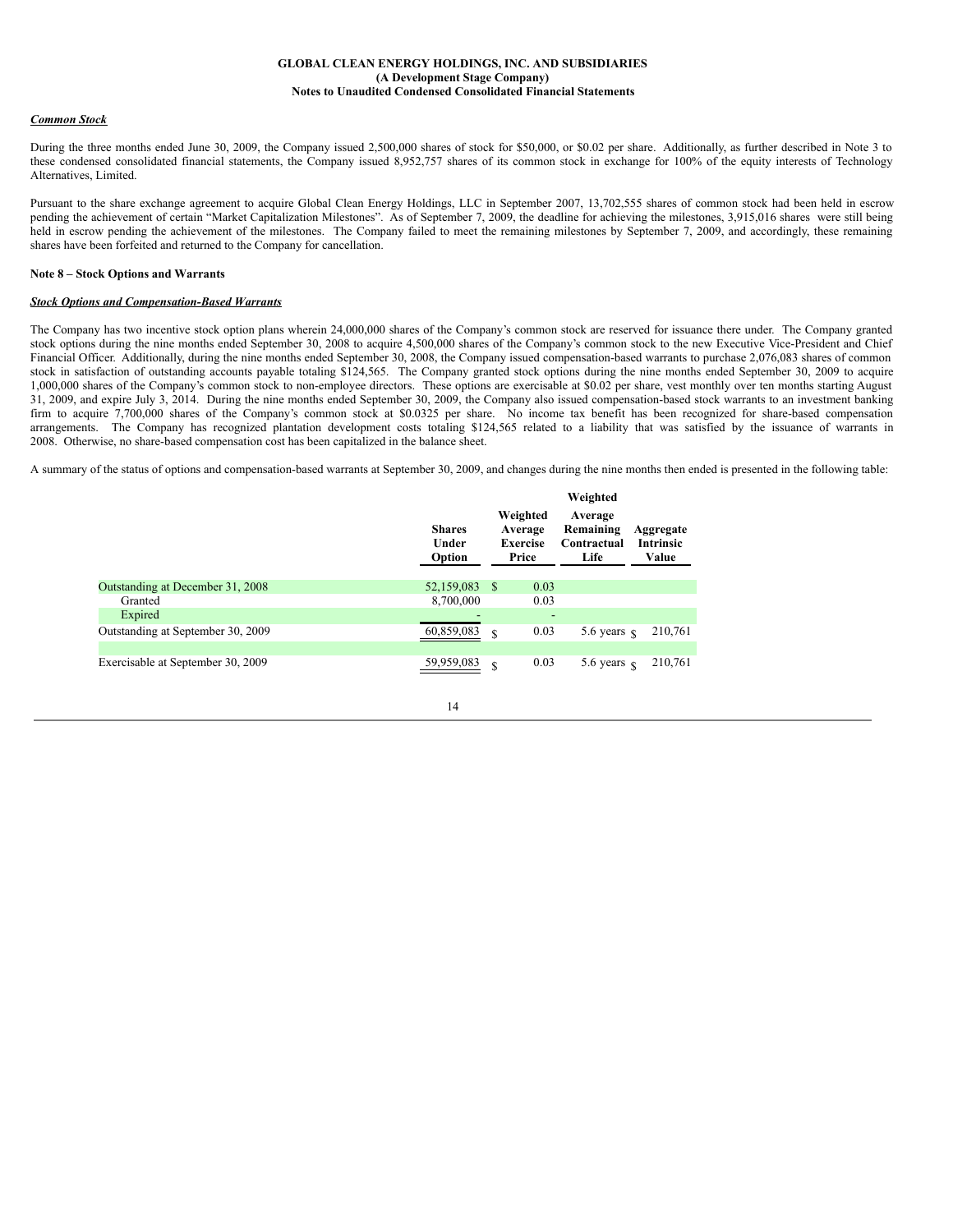At September 30, 2009, options to acquire 80,000 shares of common stock have no stated contractual life. The fair value of other stock option grants and compensation-based warrants is estimated on the date of grant or issuance using the Black-Scholes option pricing model. The weighted-average fair value of stock options granted and compensationbased warrants issued during the nine months ended September 30, 2009 was \$0.014. The weighted-average assumptions used for the stock options granted and compensationbased warrants issued during the nine months ended September 30, 2009 were risk-free interest rate of 2.5%, volatility of 150%, expected life of 5.0 years, and dividend yield of zero. The weighted-average fair value of stock options granted during the nine months ended September 30, 2008 was \$0.042. The weighted-average assumptions used for these options granted during the nine months ended September 30, 2008 were risk-free interest rate of 2.4%, volatility of 127%, expected life of 5.2 years, and dividend yield of zero. The assumptions employed in the Black-Scholes option pricing model include the following. The expected life of stock options represents the period of time that the stock options granted are expected to be outstanding prior to exercise. The expected volatility is based on the historical price volatility of the Company's common stock. The risk-free interest rate represents the U.S. Treasury constant maturities rate for the expected life of the related stock options. The dividend yield represents anticipated cash dividends to be paid over the expected life of the stock options.

Effective April 22, 2009, the Board of Directors approved the following changes in compensation for the members of the board of directors and for the executive officers:

- · Options will be granted to each non-employee member of the Board of Directors to purchase 500,000 shares of the Company's common stock commencing July 1, 2009 and annually thereafter on July 1 of each successive year. The exercise price of the options will be at fair market value, as determined by the closing price of the Company's common stock on the day prior to the grant. The options will have a term of five years until expiration. The options will vest and become exercisable in equal monthly installments.
- Approved the release of 652,503 shares of common stock to Richard Palmer, the Company's Chief Executive Officer. These shares were previously part of the shares from the share exchange agreement to acquire Global Clean Energy Holdings, LLC in September 2007 that were being held in escrow pending the achievement of certain market-related milestones. Mr. Palmer was also awarded the immediate vesting of options to purchase twelve million shares of the Company's common stock previously granted. These options were originally granted under the employment agreement with Mr. Palmer in September 2007 with vesting originally contingent upon the achievement of certain market-capitalization milestones. The exercise price of these options remained unchanged at \$0.03 per share and the term remained unchanged at five years from the date of employment.
- · Approved the immediate vesting of options to purchase 2.5 million shares of the Company's common stock held by Bruce Nelson, the Company's Chief Financial Officer. These options were originally granted under the employment agreement with Mr. Nelson in March 2008 with vesting originally contingent upon the achievement of certain market-capitalization milestones. The exercise price of these options remained unchanged at \$0.05 per share and the term remained unchanged at five years from the date of employment.
- Approved the immediate vesting of options to purchase an additional one million shares of the Company's common stock held by Mr. Nelson. These options were originally granted under the employment agreement with Mr. Nelson in March 2008 with vesting scheduled for June 2009 through March 2010. The exercise price of these options remained unchanged at \$0.05 per share and the term remained unchanged at five years from the date of employment.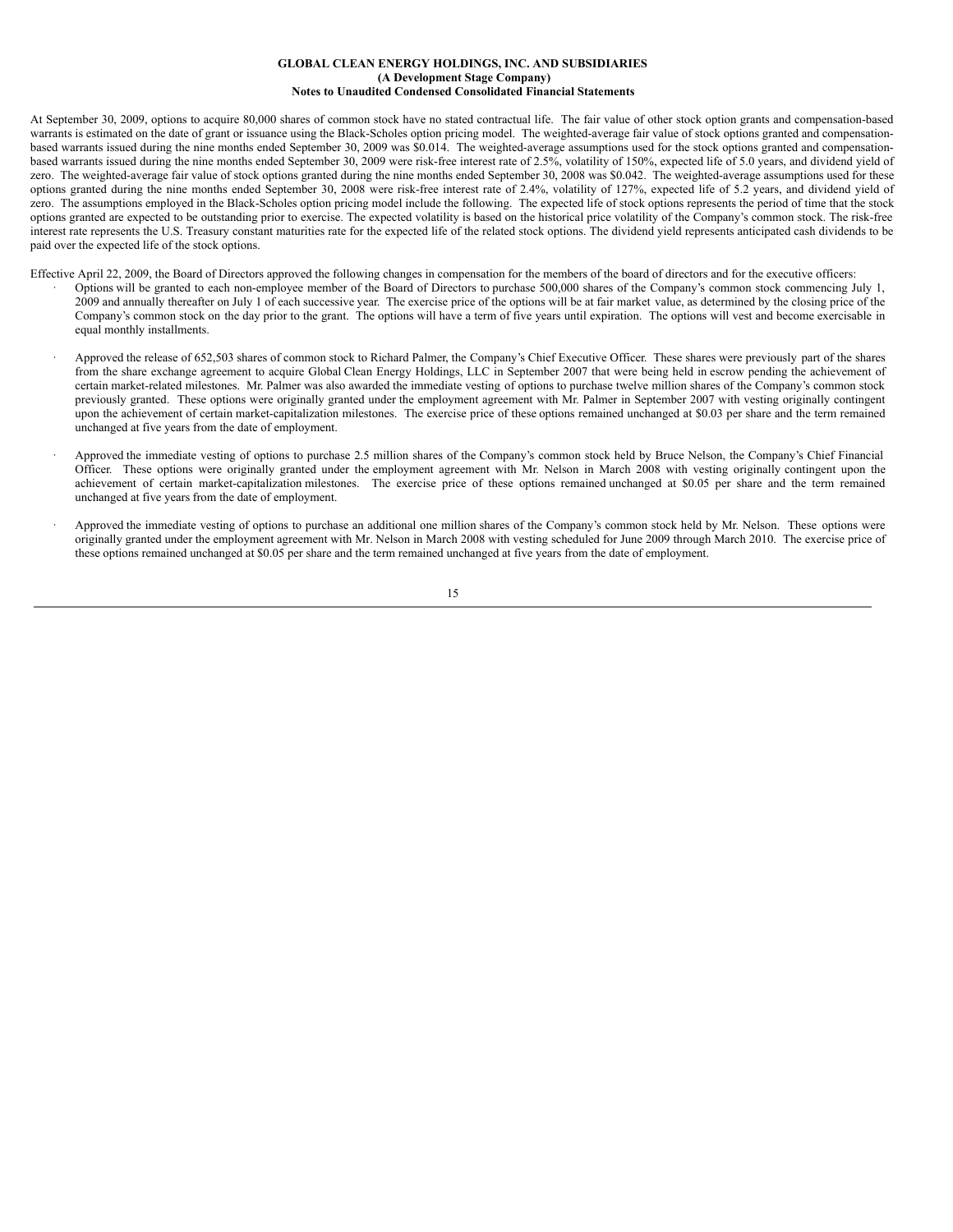These modifications accelerated the vesting of the affected options and accelerated the release of the affected common stock held in escrow, which resulted in the acceleration of the recognition of the remainder of share-based compensation related to these options and common stock held in escrow. Share-based compensation recorded during the three months and nine months ended September 30, 2009 were \$14,982 and \$401,197, respectively, and is included in general and administrative expense. Share-based compensation recorded during the three months and nine months ended September 30, 2008 were \$60,349 and \$307,139, respectively, and is included in general and administrative expense. As of September 30, 2009, there is approximately \$13,000 of unrecognized compensation cost related to stock-based payments that will be recognized over a weighted average period of approximately 0.7 years.

## *Stock Warrants*

A summary of the status of the warrants outstanding at September 30, 2009, and changes during the nine months then ended is presented in the following table:

|                                   | <b>Shares</b><br>Under<br>Warrant | Weighted<br>Average<br><b>Exercise</b><br>Price |
|-----------------------------------|-----------------------------------|-------------------------------------------------|
| Outstanding at December 31, 2008  | 29,742,552 \$                     | 0.01                                            |
| Issued                            |                                   |                                                 |
| Expired                           |                                   |                                                 |
|                                   |                                   |                                                 |
| Outstanding at September 30, 2009 | 29,742,552                        | 0.01<br>$\mathcal{S}$                           |

### **Note 9 – Discontinued Operations**

Prior to 2007, the Company was a developmental-stage bio-pharmaceutical company engaged in the research, validation, development and ultimate commercialization of two drugs known as MDI-P and SaveCream. The Board evaluated the value of its developmental stage drug candidates and in March 2007, the Board determined that the best course of action was to discontinue further development of these drug candidates and sell these technologies. MDI-P was a drug candidate being developed as an anti-infective treatment for bacterial infections, viral infections and fungal infections. In August 2007, the Company sold the MDI-P related assets.

SaveCream is a drug candidate that the Company was developing to reduce breast cancer tumors. From March of 2007 through July of 2008, the Company entered into various agreements with Eucodis Pharmaceuticals Forschungs und Entwicklungs GmbH, an Austrian company (Eucodis) related to the sale of the SaveCream assets. Eucodis entered into a binding letter of intent in March 2007 and later entered into a sale and purchase agreement in July 2007. The sale and purchase agreement was approved by the Company's shareholders in January 2008. Ultimately, all discussions and agreements with Eucodis were terminated in July 2008 due to their inability to obtain their own financing and their failure to close the sale. Eucodis has since ceased operations.

The Company has engaged investment banking firms over the past two years find a buyer for the SaveCream asset. However, the recent contraction of the capital markets has negatively impacted the abilities for several potential purchasers to consummate a purchase. The Company terminated all engagement of investment banking firms assisting in the sale of the asset. The Company has continued to seek interested parties through its previous relationships in the pharmaceutical industry since 2007. On November 16, 2009 the Company entered into a sales agreement with a new, unaffiliated European buyer regarding the SaveCream asset. The new potential buyer was identified without the assistance of an investment banking firm. A further explanation of this transaction is detailed in Note 10 to these condensed consolidated financial statements.

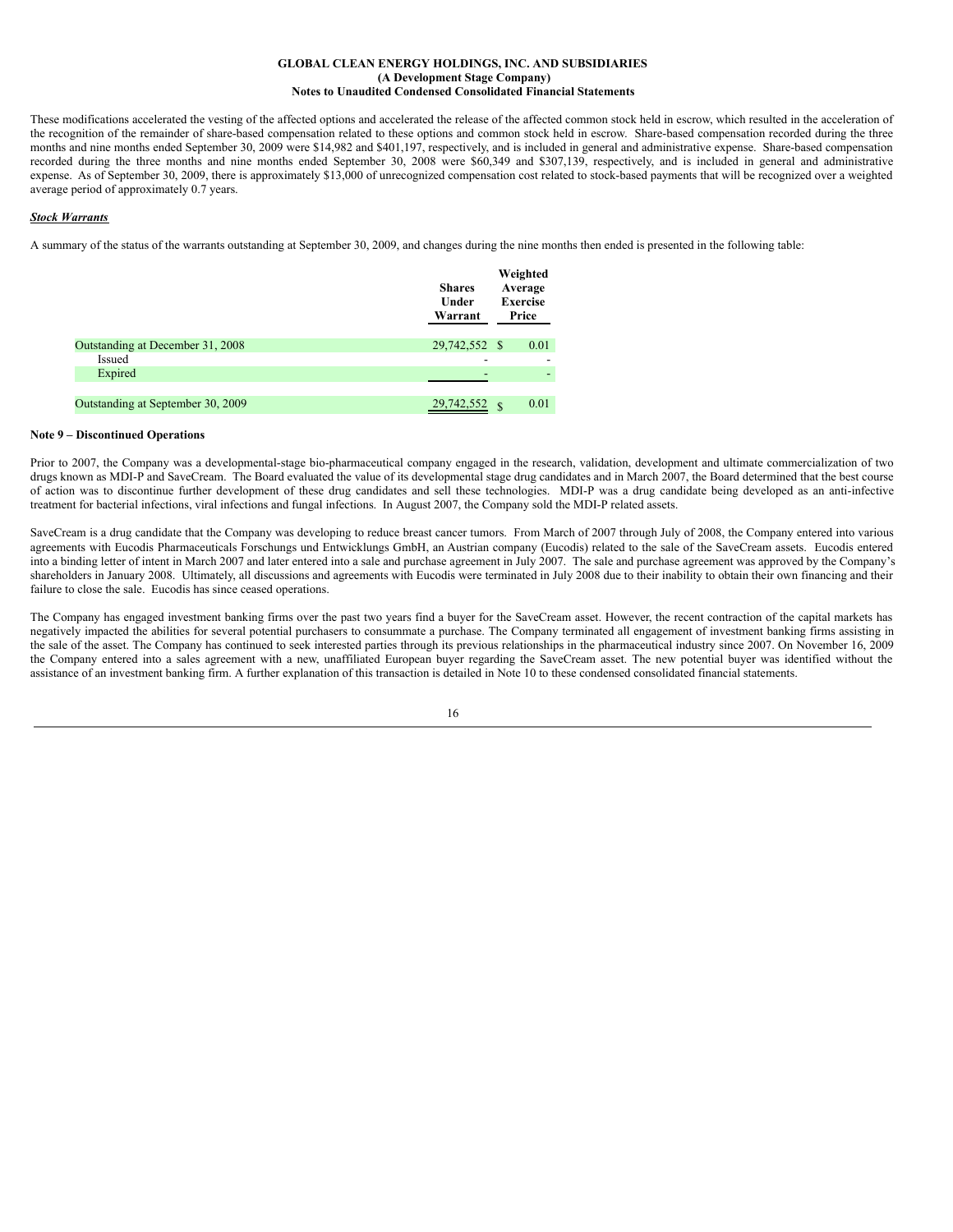Pursuant to accounting rules for discontinued operations, the Company has classified all revenue and expense related to the operations, assets, and liabilities of its biopharmaceutical business as discontinued operations. For all periods prior to March 2007, the Company has reclassified all revenue and operating expenses to discontinued operations, except for estimated general corporate overhead, because all of its operations related to the discontinued technologies. For the three months and nine months ended September 30, 2009 and 2008, the Income (Loss) from Discontinued Operations principally consists of foreign currency transaction gains and losses related to current liabilities associated with the discontinued operations that are denominated in euros. The Company has not recorded any gain or loss through September 30, 2009 associated with the planned sale of the SaveCream assets.

## **Note 10 – Subsequent Event**

On November 16, 2009, Global Clean Energy Holdings, Inc. and its subsidiary, MDI Oncology, Inc., entered into a Sale and Asset Purchase Agreement with Curadis Gmbh, a German company, for the sale and of substantially all of the intellectual property associated with the patents, patent applications, pre-clinical study data and ancillary clinical trial data concerning "SaveCream", a developmental topical aromatase inhibitor cream.

The agreement calls for the payment of 350,000 Euros at closing and a revenue sharing arrangement to pay up to two million Euros to the Company should the pharmaceutical products ever be commercialized. In connection with the agreement, the Company received a deposit of 50,000 Euros. The closing is scheduled to occur prior to year end. Curadis Gmbh will also assume certain liabilities of the Company. Should the pharmaceutical product ever be commercialized the entire transaction will be valued at 4.2 million Euros. Although management is hopeful that the pharmaceutical product will be commercialized, no assurance can be given if or when any additional consideration or cash will be provided to the Company after the closing. The Company will hold a security interest in the sold assets until the final two million Euro payment is made, if ever.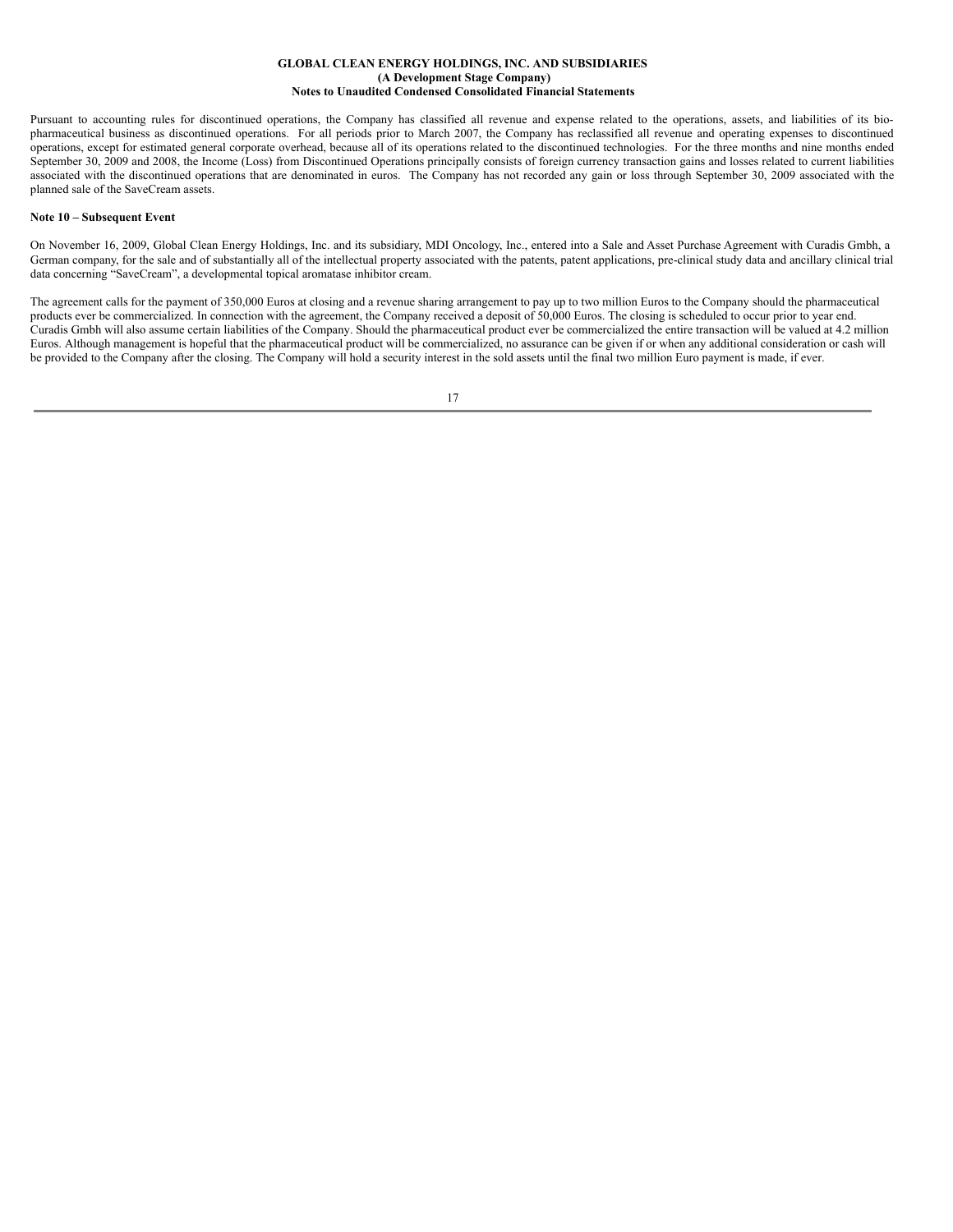#### **ITEM 2. MANAGEMENTS' DISCUSSION AND ANALYSIS OF FINANCIAL CONDITION AND RESULTS OF OPERATIONS**.

This Report, including any documents which may be incorporated by reference into this Report, contains "Forward-Looking Statements" within the meaning of Section 27A of the Securities Act of 1933, as amended, and Section 21E of the Securities Exchange Act of 1934, as amended. All statements other than statements of historical fact are "Forward-Looking Statements" for purposes of these provisions, including our plans to cultivate, produce and market non-food based feedstock for applications in the biofuels market, any projections of revenues or other financial items, any statements of the plans and objectives of management for future operations, any statements concerning the proposed sale of our legacy medical asset, any statements concerning proposed new products or services, any statements regarding future economic conditions or performance, and any statements of assumptions underlying any of the foregoing. All Forward-Looking Statements included in this document are made as of the date hereof and are based on information available to us as of such date. We assume no obligation to update any Forward-Looking Statement. In some cases, Forward-Looking Statements can be identified by the use of terminology such as "may," "will," "expects," "plans," "anticipates," "intends," "believes," "estimates," "potential," or "continue," or the negative thereof or other comparable terminology. Although we believe that the expectations reflected in the Forward-Looking Statements contained herein are reasonable, there can be no assurance that such expectations or any of the Forward-Looking Statements will prove to be correct, and actual results could differ materially from those projected or assumed in the Forward-Looking Statements. Future financial condition and results of operations, as well as any Forward-Looking Statements are subject to inherent risks and uncertainties, including any other factors referred to in our press releases and reports filed with the Securities and Exchange Commission. All subsequent Forward-Looking Statements attributable to the company or persons acting on its behalf are expressly qualified in their entirety by these cautionary statements. Additional factors that may have a direct bearing on our operating *results are described under "Risk Factors" and elsewhere in this report.*

#### **Introductory Comment**

Throughout this Quarterly Report on Form 10-Q, the terms "we," "us," "our," "our company," and "Company" refer to Global Clean Energy Holdings, Inc., a Utah corporation, and, unless the context indicates otherwise, also includes the following subsidiaries: (i) MDI Oncology, Inc., a Delaware corporation, (ii) Global Clean Energy Holdings LLC, a Delaware limited liability company, (iii) Asideros Globales Corporativo, a corporation organized under the laws of Mexico, and (iv) Technology Alternatives Limited, a company formed under the laws of Belize.

### Global Clean Energy Holdings, Inc. is not related to, or affiliated in any manner with "Global Clean Energy, Inc." Readers are cautioned to confirm the entity **that they are evaluating or in which they are making an investment before completing any such investment.**

#### **Overview**

Prior to 2007, Global Clean Energy Holdings, Inc. was a developmental-stage bio-pharmaceutical company, known as Medical Discoveries, Inc., that was engaged in the research, validation and development of two drugs. As more fully described in this report, during 2007 our Board of Directors determined that we could no longer fund the development of our two drug candidates and could not obtain additional funding for these drug candidates. Accordingly, the Board decided to sell our two drug candidates and to develop a new business in the rapidly expanding business of renewable alternative energy sources. As a result, our future business plan, and our current principal business activities include the planting, cultivation, harvesting and processing of inedible plant feedstock to generate seed oils and biomass for use in the biofuels industry, including the production of bio-diesel.

#### **Organizational History**

This company was incorporated under the laws of the State of Utah on November 20, 1991. Effective as of August 6, 1992, this company merged with and into WPI Pharmaceutical, Inc., a Utah corporation. Pursuant to merger, the name of this company was changed to Medical Discoveries, Inc. WPI was incorporated under the laws of the State of Utah on February 22, 1984 under the name Westport Pharmaceutical, Inc. On January 29, 2008, our shareholders approved the change of our corporate name, and on that date we amended our name to "Global Clean Energy Holdings, Inc." to reflect our new focus on the bio-diesel alternative energy market.

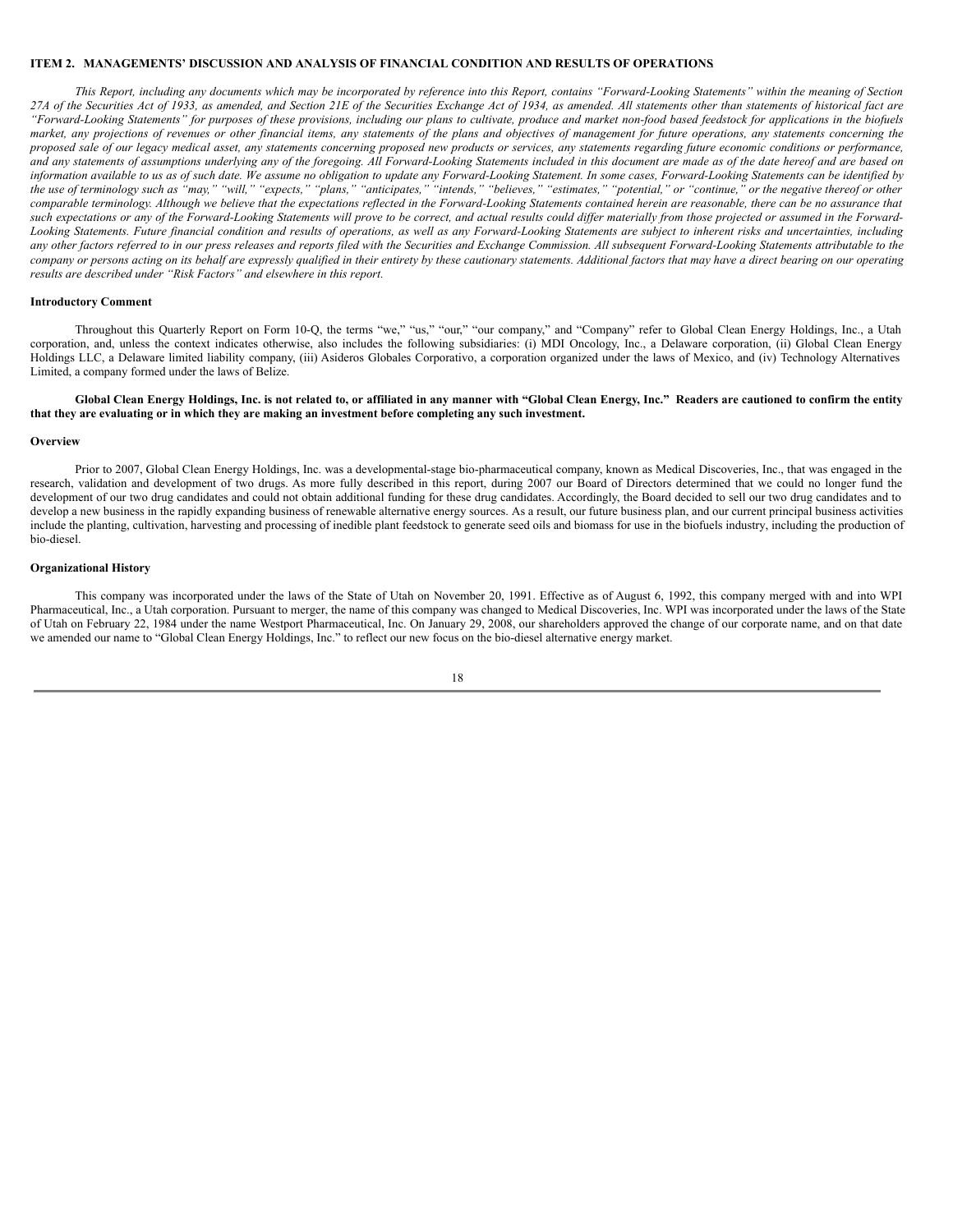On March 22, 2005, we formed MDI Oncology, Inc., a Delaware corporation, as a wholly owned subsidiary to acquire certain breast cancer intellectual property assets from the liquidation estate of Savetherapeutics, A.G.

#### **Transition to new Business**

Until 2007, we were a developmental-stage bio-pharmaceutical company engaged in the research, validation, and development of two drugs we referred to as MDI-P and SaveCream. Both of these drugs were under development, and had not been approved by the U.S. Food and Drug Administration (FDA). The total cost to develop these two drugs, and to receive the approval from the FDA, would have cost many millions of dollars and taken many more years.

Early in 2007, our Board of Directors determined that we could no longer fund the development of our two drug candidates and that we could not obtain additional funding for these drug candidates. Our Board also evaluated the value of the SaveCream drug candidate that was being co-developed with Eucodis Pharmaceuticals Forschungs – und Entwicklungs GmbH, an Austrian company later known as Eucodis Pharmaceuticals GmbH ("Eucodis"), and the return we could expect for our shareholders, and determined that the highest value for this drug candidate could be realized through a sale of that drug candidate to Eucodis. Accordingly, our Board sought to maximize the return from these assets through their sale.

On July 6, 2007, we entered into an agreement with Eucodis to sell SaveCream, and on January 29, 2008, our shareholders approved the sale of the SaveCream asset to Eucodis. However, Eucodis was unable to complete the purchase of the assets, and our agreement to sell the SaveCream assets to Eucodis expired.

Having decided to dispose of the foregoing assets, our Board decided to develop a business in the alternative energy market as a producer of biofuels. Accordingly, our new goal is to produce and sell seed oils, including seeds oils harvested from the planting and cultivation of *Jatropha curcas* plant, for the purpose of providing feedstock oil used for the generation of methyl ester, otherwise known as bio-diesel (the "Jatropha Business"). In connection with commencing our new Jatropha Business, effective September 7, 2007, we (i) hired Richard Palmer, an energy consultant, and a member of Global Clean Energy Holdings LLC ("Global LLC") to act as the our new President, Chief Operating Officer and future Chief Executive Officer, (ii) engaged Mobius Risk Group, LLC, a Texas company engaged in providing energy risk advisory services, to provide us with consulting services related to the development of the Jatropha Business, and (iii) acquired certain trade secrets, know-how, business plans, term sheets, business relationships, and other information relating to the cultivation and production of seed oil from the Jatropha plant for the production of bio-diesel from Global LLC.

Effective April 23, 2008, we entered into a limited liability company agreement ("LLC Agreement") for GCE Mexico I, LLC, a Delaware limited liability company ("GCE Mexico"), with six other unaffiliated persons (collectively, "Unaffiliated Members"). GCE Mexico was organized primarily to acquire approximately 5,000 acres of farm land (the "Jatropha Farm") in the State of Yucatan in Mexico to be used primarily for the (i) cultivation of *Jatropha curcas*, (ii) the marketing and sale of the resulting fruit, seeds, or pre-processed crude Jatropha oil, whether as biodiesel feedstock, biomass or otherwise, and (iii) the sale of carbon value, green fuel value, or renewable energy credit value (and other similar environmental attributes) derived from activities at the Jatropha Farm.

Under the LLC Agreement, we own 50% of the issued and outstanding common membership units of GCE Mexico. The remaining 50% in common membership units were issued to the Unaffiliated Members. In addition, an aggregate of 1,000 preferred membership units were issued to two Unaffiliated Members ("Preferred Members") who have, through September 30, 2009, contributed \$4,619,214 to the capital of GCE Mexico. The Preferred Members are entitled to earn a preferential 12% per annum cumulative compounded return on the balance of their preferred membership interest. The capital contributions have been used to fund the development and operations of the Jatropha Farm. We are not required to make capital contributions to GCE Mexico.

On July 2, 2009, we finalized and closed on a Stock Purchase Agreement with the four shareholders of Technology Alternatives Limited, a company formed under the laws of Belize ("TAL"), pursuant to which we agreed to purchase all of the issued and outstanding shares of TAL.

## **Critical Accounting Policies**

The preparation of financial statements in conformity with accounting principles generally accepted in the United States require management to make estimates and assumptions that affect the reported assets, liabilities, sales and expenses in the accompanying financial statements. Critical accounting policies are those that require the most subjective and complex judgments, often employing the use of estimates about the effect of matters that are inherently uncertain. We are a development stage company as defined by generally accepted accounting principles. Accordingly, all losses accumulated since inception have been considered as part of our development stage activities. Certain other critical accounting policies, including the assumptions and judgments underlying them, are disclosed in the Note A to the Consolidated Financial Statements included in our annual report on Form 10-K filed for the fiscal year ended December 31, 2008. However, we do not believe that there are any alternative methods of accounting for our operations that would have a material affect on our financial statements.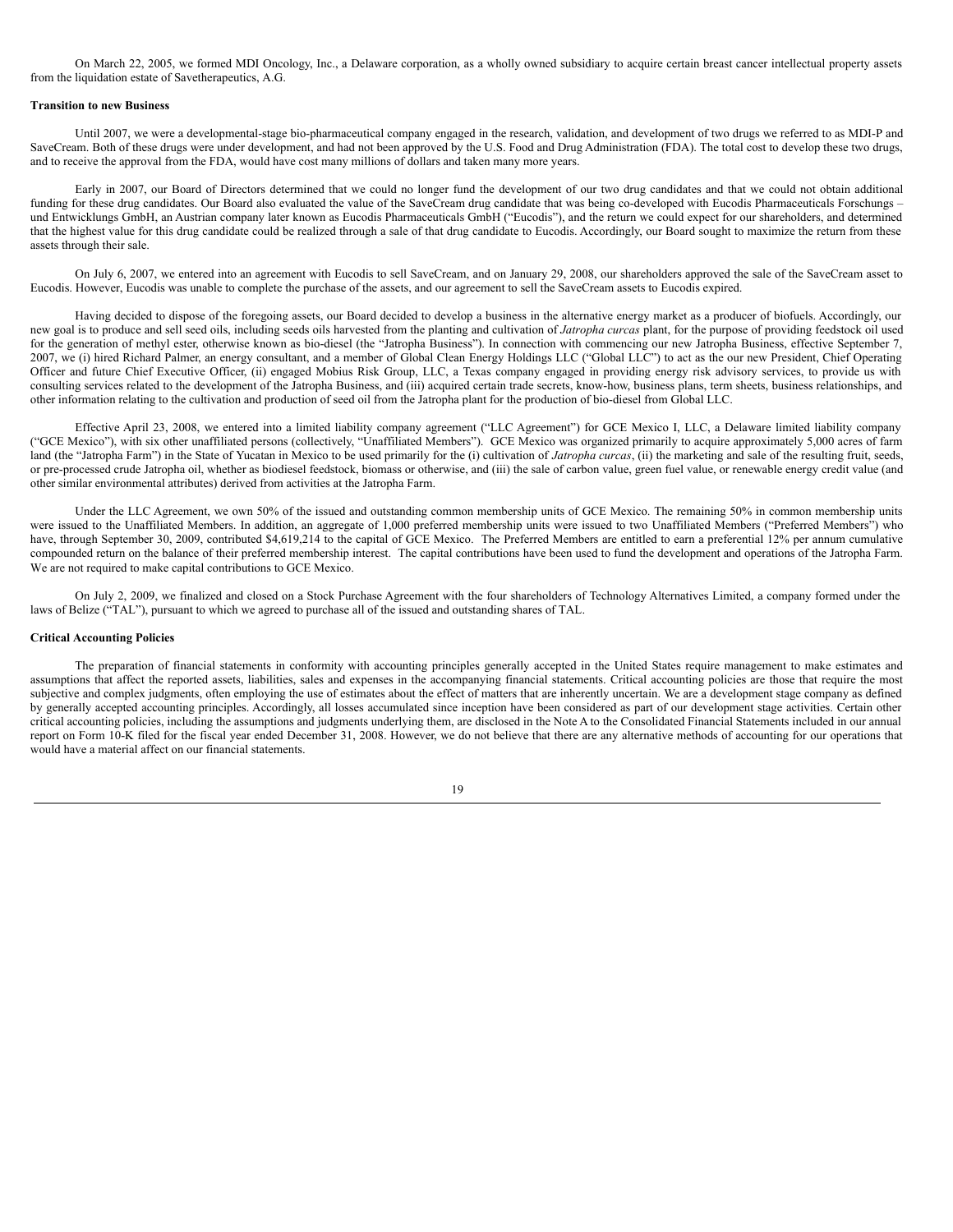#### **Results of Operations**

In 2007 the Board of Directors determined to discontinue our prior bio-pharmaceutical operations. Pursuant to accounting rules for discontinued operations, we have classified all revenue and expense, except general corporate overhead, for 2009, 2008 and prior periods related to the operations of our bio-pharmaceutical business as discontinued operations.

*Revenues and Gross Profit*. We are still a development stage company and have not had significant revenues from our operations or reached the level of our planned operations. We discontinued our prior bio-pharmaceutical operations in March 2007. In September 2007, we commenced operations in our new bio-fuels Jatropha business; however, we are still in the pre-development agricultural stage of our operations and, therefore, do not anticipate generating significant revenues from the sale of bio-fuel products until the fourth quarter of 2009. During the three months and nine months ended September 30, 2009, we recognized revenue of \$149,000 and \$218,000 principally under a biofuel consulting services agreement. We did not recognize any revenues during the three months or the nine months ended September 30, 2008. We are, however, attempting to generate cash from the forward sale of carbon credits, the sale of future oil delivery contracts, the sale of Jatropha seeds for seed propagation purposes, and by providing additional bio-fuel consulting services.

*Operating Expenses*. Our general and administrative expenses related to our continuing operations for the three months and the nine months ended September 30, 2009, were \$264,000 and \$1,205,000, respectively, compared to \$345,000 and \$1,360,000 for the three months and the nine months ended September 30, 2008, respectively. General and administrative expenses principally include officer compensation; third-party services, such as legal, accounting, and consulting expenses; share-based compensation; and other general expenses such as insurance, occupancy costs, travel, etc. The net decrease in general and administrative expenses for the three months ended September 30, 2009 compared to the prior year was \$81,000 and was principally the result of a decrease in share-based compensation of \$45,000, and a reduction of \$41,000 in expenses incurred to third-party legal and consulting service providers. The net reduction in general and administrative expenses for the nine months ended September 30, 2009 was \$156,000 and was principally the result of a reduction of \$225,000 in expenses incurred to third-party legal, accounting and consulting service providers, and a reduction in travel costs of \$17,000, net of an increase in share-based compensation of \$94,000.

*Other Income/ Expense*. The principal component of Other Income/Expense is interest expense. Interest expense for the three months and the nine months ended September 30, 2009, were \$82,000 and \$246,000, respectively, compared to \$79,000 and \$155,000 for the three months and the nine months ended September 30, 2008, respectively. The increase in interest expense for the nine months ended September 30, 2009 is primarily attributable to interest on a mortgage on land purchased in Mexico during April 2008. The mortgage is in the amount of \$2,051,000 and accrues interest at the rate of 12% per year.

*Income (Loss) from Discontinued Operations.* During the three months and nine months ended September 30, 2009, we recognized loss from discontinued operations of \$161,000 and \$182,000, respectively, compared to income from discontinued operations of \$251,000 and \$6,000 for the three months and nine months ended September 30, 2008, respectively. The income or loss from discontinued operations for the three months and nine months ended September 30, 2009 and 2008 principally relates to foreign currency exchange rate gains or losses on liabilities associated with our former business that are denominated in euros.

*Net loss attributable to the noncontrolling interest*. Effective April 23, 2008, we entered into a limited liability company agreement ("LLC Agreement") to form GCE Mexico I, LLC, a Delaware limited liability company (GCE Mexico), with six unaffiliated investors (collectively, the "Investors"). We own 50% of the common membership interests of GCE Mexico and five of the Investors own the other 50% of the common membership interests. Two of the Investors have invested \$4,619,000 in exchange for preferred membership units of GCE Mexico. The proceeds from the preferred membership units have been used to fund the operations of Asideros Globales Corporativo (Asideros), who has acquired land in Mexico and is developing our Jatropha farm there. Asideros is owned 99% by GCE Mexico and 1% by us directly. GCE Mexico and Asideros are variable interest entities. We consider Global Clean Energy Holdings, Inc. to be the primary beneficiary of GCE Mexico and Asideros. As such, our consolidated financial statements include the accounts of GCE Mexico and Asideros. Under the LLC Agreement, the net loss allocated from Asideros to GCE Mexico is then further allocated to the members of GCE Mexico according to the investment balances. Accordingly, since the common membership interest did not make a capital contribution, all of the losses allocated to GCE Mexico have been further allocated to the preferred membership interest. The net loss attributable to the noncontrolling interest in the accompanying Consolidated Statement of Operations represents the allocation of the net loss of GCE Mexico I, LLC to the preferred membership interests.

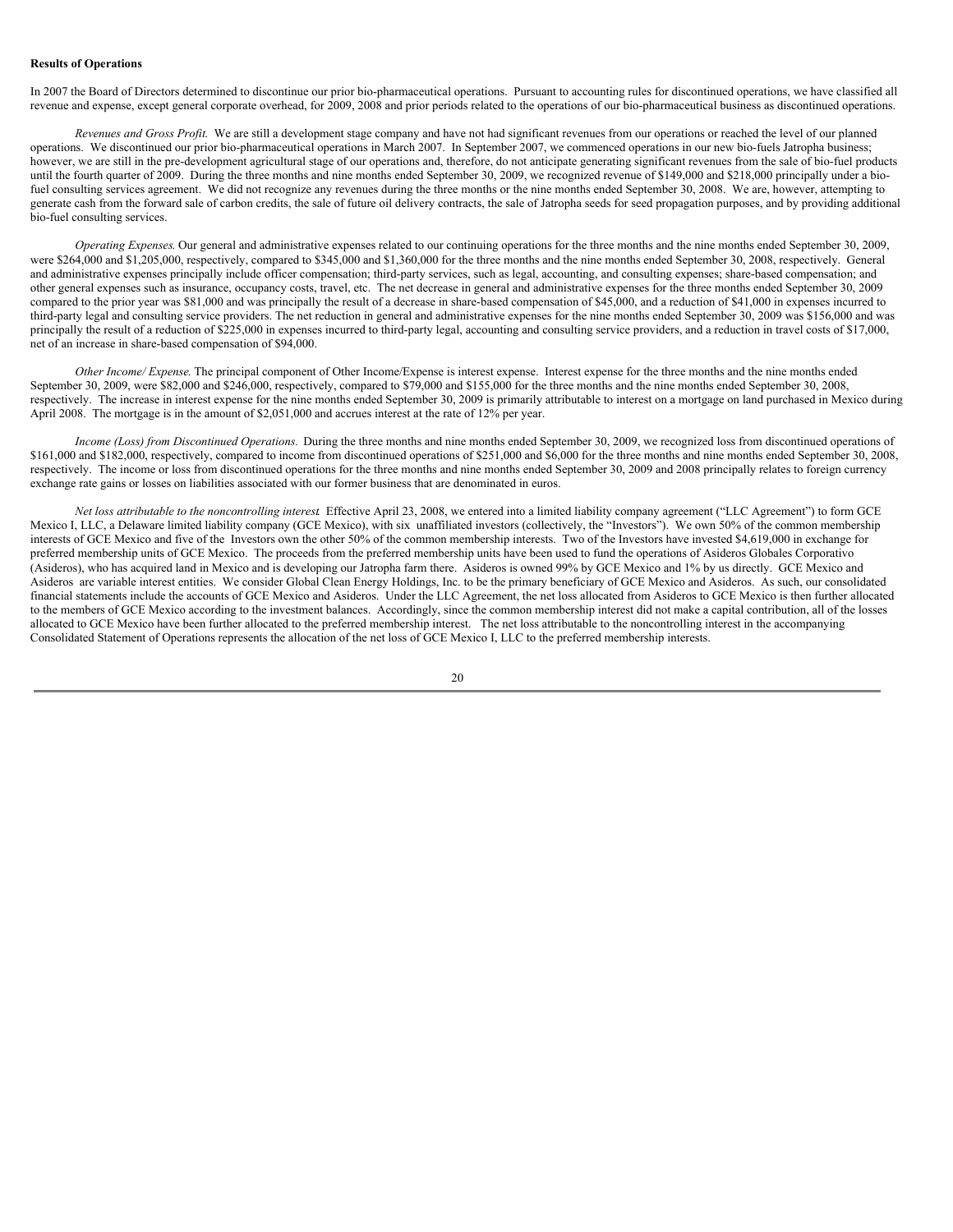#### **Liquidity And Capital Resources**

As of Sept. 30, 2009, we had \$848,000 in cash, a working capital deficit of \$7,683,000, and over \$10,830,000 of outstanding indebtedness. The existence of the foregoing working capital deficit and liabilities is expected to negatively impact our ability to obtain future equity or debt financing and the terms on which such additional financing, if available, can be obtained.

Since our inception, we have financed our operations primarily through private sales of equity and debt financing. In order to fund our short-term working capital needs, we will have to obtain additional funding. Virtually all of the cash reflected on our balance sheet is reserved for the operation of GCE Mexico and our Jatropha Farm. Accordingly, most of those funds are not available to fund our general and administrative or other operating expenses.

Our ability to fund our liquidity and working capital needs will be dependent upon certain potential transactions. As previously disclosed, the principal transaction that was expected to provide us with working capital was the sale of SaveCream, our remaining legacy pharmaceutical assets. Although we had previously agreed to sell these assets in 2007 and 2008, those proposed transaction were not consummated. On November 16, 2009, we entered into a new definitive agreement for the sale of all patents, rights, and data associated with our remaining legacy pharmaceutical assets for 350,000 Euros at closing, and a revenue sharing arrangement to pay up to 2,000,000 Euros to the Company should such legacy pharmaceutical assets ever be commercialized. We anticipate closing this transaction prior to year-end. The acquiring entity will also assume certain liabilities of the Company. If such legacy pharmaceutical assets were ever commercialized, the entire transaction would be valued at 4.2 million Euros. Although we are hopeful that the legacy pharmaceutical assets will be commercialized, no assurance can be given if or when any additional consideration or cash will be provided to the Company after the closing. We will continue to maintain a security interest in such assets until the final 2,000,000 Euro payment is made, if ever. Cash proceeds received at closing in connection with the sale of the legacy pharmaceutical assets will be used to finance the Company's immediate working capital needs.

In order to fund ongoing operations, in September 2007 we entered into a short-term loan agreement with Mercator Momentum Fund III, L.P. ("Mercator"). Pursuant to the loan agreement, Mercator advanced \$350,000 to the Company, of which \$200,000 remained outstanding in May 2008. On May 19, 2008, the loan agreement was modified to accrue interest at an interest rate of 8.68% per annum, Mercator advanced an additional \$250,000, and the amount available under that facility was changed to \$450,000. This loan was secured by a first priority lien on our assets. In connection with this amendment Mercator was granted a new warrant to purchase 581,395 shares of common stock (calculated by dividing \$75,000 by 130% of the closing price of the stock when exercised) at a price of \$0.129 per share. In January 2009, Mercator dissolved and distributed the loan to its limited partners who currently control the loan. The loan amount was increased to \$475,000, and the maturity date was extended to July 13, 2009. In August 2009, the maturity date of this loan was again extended, this time to January 31, 2010. Accordingly, in the event that this loan in not repaid by its maturity date on January 31, 2010, or if the current holders of the promissory note evidencing the loan do not agree to extend the maturity date of this loan past the current maturity date, the holders of the note will have the right to foreclose on our assets, which would have a material adverse affect on our ability to implement our business plan, and may result in the cessation of our business operations.

To date, we have funded our operations from loans we have obtained, from the proceeds of the sale of the \$1,300,000 of Series B Convertible Preferred Stock in November 2007, and from management fees we have received from GCE Mexico I, LLC and other clients. However, we do not have sufficient cash to continue our current operations and will need to raise funds in the immediate future in order to continue to operate.

Our business plan calls for significant infusion of additional capital to establish additional Jatropha farms in Mexico and other locations. Because of our negative working capital position, we currently do not have the funds necessary to acquire and cultivate additional farms. Accordingly, we will have to obtain significant additional capital through the sale of equity and/or debt securities, the forward sale of Jatropha oil and carbon offset credits, and from other financing activities, such as strategic partnerships and joint ventures. The formation and funding of the GCE Mexico I, LLC, as previously discussed, is the first of a series of planned transactions to expand our Jatropha operations. Effective July 2, 2009, we acquired all of the shares of capital stock of Technology Alternatives Limited, a company that owns a 400 acre Jatropha farm in Belize. This acquisition is the second step in the planned expansion of the Company's Jatropha plantations. While we have commenced negotiations with various third parties to obtain additional funding from strategic partnerships and for the sale of carbon credits, no assurance can be given that we will be able to enter into any agreements to obtain funding, sell carbon credits or form additional strategic partnerships. Without raising additional cash (through the sale of our securities, the sale or carbon credits, or strategic arrangements), we will not be able to effect our new business plan in the Jatropha business and will have to further reduce our operations, revise our business plan, and either/or temporarily or permanently cease operations.

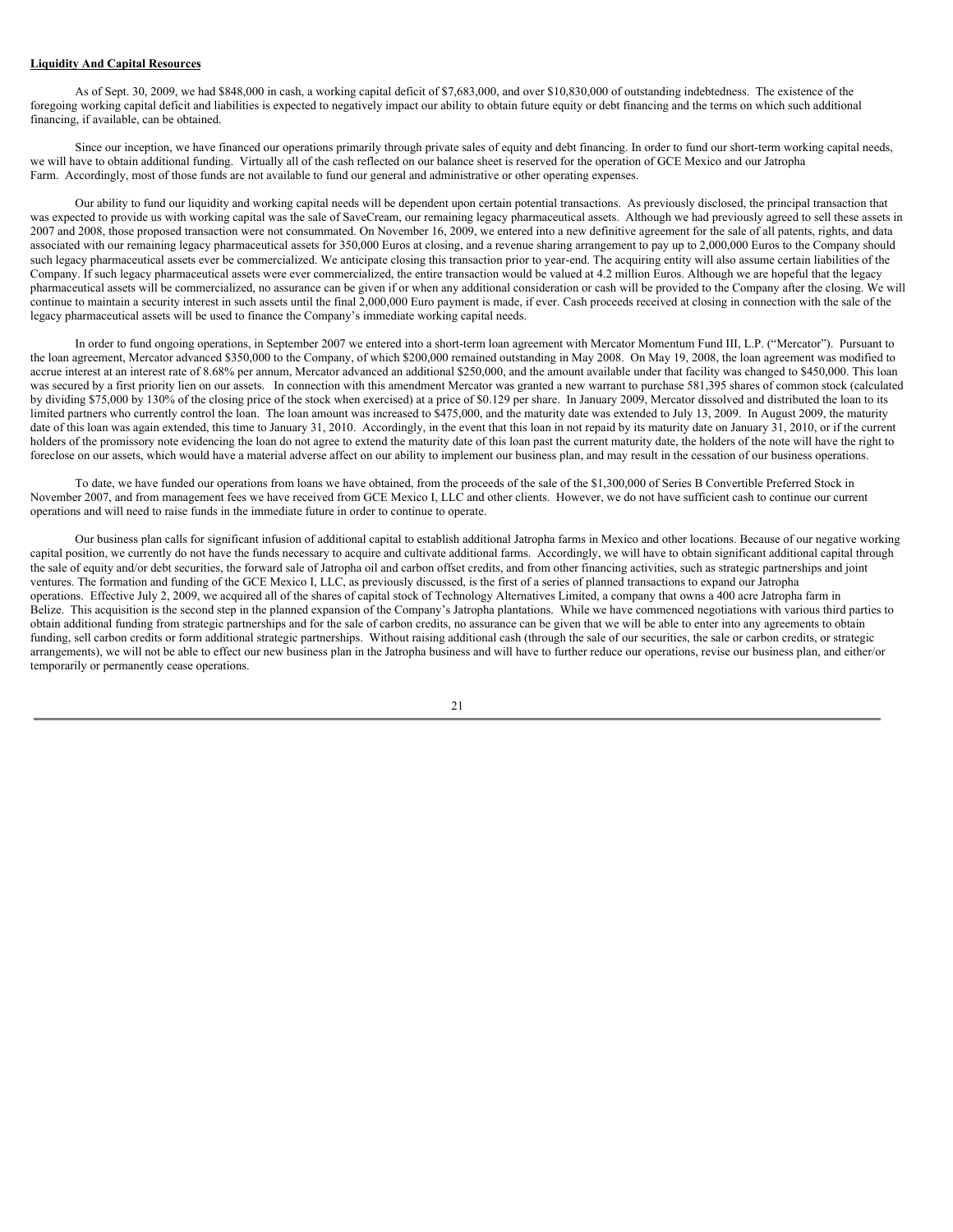On April 29, 2008, we formed a new limited liability company, GCE Mexico I, LLC, that was funded with a \$2,051,282 million loan to acquire approximately 5,000 acres of Jatropha farmland in Mexico. Operating and development funds of \$957,271 (net of transaction costs) were also received by GCE Mexico I, LLC and were used to develop the Jatropha Farm. GCE Mexico's limited partners have contributed a total of \$4,619,214 to GCE Mexico I, LLC through September 30, 2009. As the owner of common membership interests, the Company is not required to make any capital contributions to GCE Mexico I, LLC.

Effective July 2, 2009, we purchased all of the outstanding capital stock of Technology Alternatives Limited, a company formed under the laws of Belize ("TAL"), from its four shareholders. TAL owns and operates a 400-acre farm in subtropical Belize, Central America, which currently is producing Jatropha. TAL also has been performing plant science research and has been providing technical advisory services for propagation of Jatropha for a number of years. Under the Stock Purchase Agreement, as amended, in consideration for the purchase of all of the shares of TAL, (i) promissory notes were issued by TAL to the four former owners as evidence of its indebtedness to them in the aggregate amount of \$516,139 Belize Dollars (US \$268,036 based on exchange rates in effect at July 2, 2009), and (ii) an aggregate of 8,952,757 unregistered shares of our common stock were issued to the four former owners. The entire outstanding balance of the promissory notes mature six months following the consummation of the transaction. We currently do not have the funds to pay the full amount of the promissory note that we delivered to the sellers of TAL. Since the TAL promissory notes is secured by a mortgage on the 400 acre farm, our failure to pay this note upon its maturity could result in the loss of that farm and our investment in the Belizean Jatropha farm.

Inflation and changing prices have had no effect on our continuing operations over our two most recent fiscal years.

We have no off-balance sheet arrangements as defined in Item 303(a)(4) of Regulation S-K.

### **ITEM 3. QUANTITATIVE AND QUALITATIVE DISCLOSURES ABOUT MARKET RISK**.

Not applicable.

#### **ITEM 4T. CONTROLS AND PROCEDURES.**

We maintain disclosure controls and procedures that are designed to ensure that information required to be disclosed in the reports that we file with, or submit to, the Securities and Exchange Commission (the "SEC") under the Securities Exchange Act of 1934 (the "Exchange Act") is recorded, processed, summarized and reported within the time periods specified in the SEC's rules and forms and that such information is accumulated and communicated to our management, including our chief executive and financial officers, as appropriate, to allow timely decisions regarding required disclosure. As required by SEC Rule 13a-15(b), we carried out an evaluation, under the supervision and with the participation of our management, including our chief executive and financial officers, of the effectiveness of the design and operation of our disclosure controls and procedures as of the end of the period covered by this report. Based on that evaluation, our chief executive and financial officers concluded that our disclosure controls and procedures were effective as of the end of the period covered by this report.

Based upon our evaluation, we also concluded that there was no change in our internal control over financial reporting during our most recent fiscal quarter that has materially affected, or is reasonably likely to materially affect, our internal control over financial reporting.

#### **PART II**

## **ITEM 1. LEGAL PROCEEDINGS**.

There have been no material developments with respect to any of the legal proceedings described in our previously filed Annual Report on Form 10-K.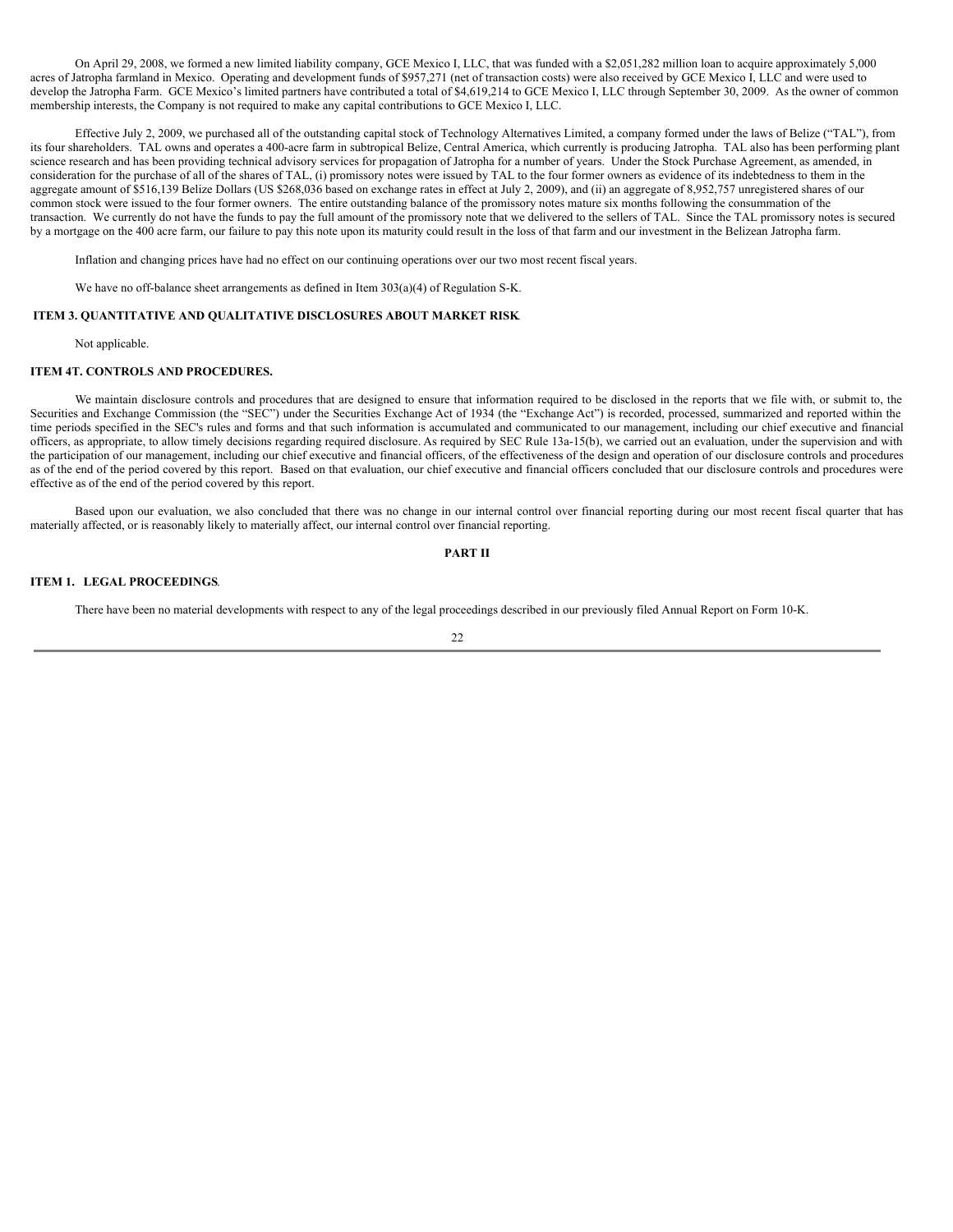## **ITEM 1A. RISK FACTORS.**

Information regarding risk factors appears (i) under "Risk Factors" included in Item 1, and "Item 6, Management's Discussion and Analysis of Financial Condition and Results of Operations" of our Annual Report on Form 10-K for the year ended December 31, 2008; and (ii) under "Risk Factors" included in Item 1A of our Quarterly Report on Form 10-Q for the quarter ended June 30, 2009, as filed with the Securities and Exchange Commission. There have been no material changes from the risk factors previously disclosed in the above-mentioned periodic reports.

## **ITEM 2. UNREGISTERED SALES OF EQUITY SECURITIES AND USE OF PROCEEDS**.

None.

## **ITEM 3. DEFAULTS UPON SENIOR SECURITIES**.

None.

## **ITEM 4. SUBMISSION OF MATTERS TO A VOTE OF SECURITY HOLDERS**.

None.

## **ITEM 5. OTHER INFORMATION**

On November 16, 2009 Global Clean Energy Holdings, Inc. and our wholly-owned subsidiary, MDI Oncology, Inc., entered into a Sale and Asset Purchase Agreement with Curadis Gmbh, a German company, for the sale the intellectual property and all contractual and other rights we acquired in March 2005 from Savetherapeutics, including substantially all of the intellectual property associated with the patents, patent applications, pre-clinical study data and ancillary clinical trial data concerning "SaveCream", a developmental topical aromatase inhibitor cream.

The agreement with Curadis GmbH calls for the payment of 350,000 Euros, 50,000 of which we have already received, and the remaining 300,000 Euros due at closing, the assumption of certain liabilities (including in particular our 1,850,000 Euro obligation to the liquidator of Savetherapeutics), and a revenue sharing/royalty arrangement under which Curadis has agreed to pay up to 2 million Euros from the sale of products or from licensing fees received by Curadis. These royalty and other payments will be payable only if and when any pharmaceutical products are ever commercialized or licensed. The closing of the transaction is subject to certain conditions, including the approval of the transaction by the liquidator or Savetherapeutics, and no assurance can be given that the closing will occur. The closing is scheduled to occur prior to year end. If any pharmaceutical products are ever commercialized or licensed, and if as a result we receive the entire 2,000,000 Euro payment, the entire transaction will be valued at 4.2 million Euros. Although we are hopeful that some pharmaceutical products will be commercialized from the technologies we sold to Curadis GmbH, no assurance can be given if or when any additional consideration will be paid to the Company after the closing. As collateral for its contingent obligation to pay us up to 2,000,000 Euros in royalties and other payments in the future from the commercialization of the technology, Curadis has agreed to grant us a first lien on the patents and other properties we may sell to Curadis.

## **ITEM 6. EXHIBITS**

| 10.1            | Sale and Asset Purchase Agreement, dated November 16, 2009, between the Company, MDI Oncology, Inc., and Curadis        |
|-----------------|-------------------------------------------------------------------------------------------------------------------------|
|                 | Gmbh*                                                                                                                   |
| 31.1            | Rule 13a-14(a) Certification, as adopted pursuant to Section 302 of the Sarbanes-Oxley Act of $2002^*$                  |
| 31.2            | Rule 13a-14(a) Certification, as adopted pursuant to Section 302 of the Sarbanes-Oxley Act of $2002^*$                  |
| 32.1            | Certification pursuant to 18 U.S.C. Section 1350, as adopted pursuant to Section 906 of the Sarbanes-Oxley Act of 2002* |
| 32.2            | Certification pursuant to 18 U.S.C. Section 1350, as adopted pursuant to Section 906 of the Sarbanes-Oxley Act of 2002* |
| *Filed herewith |                                                                                                                         |

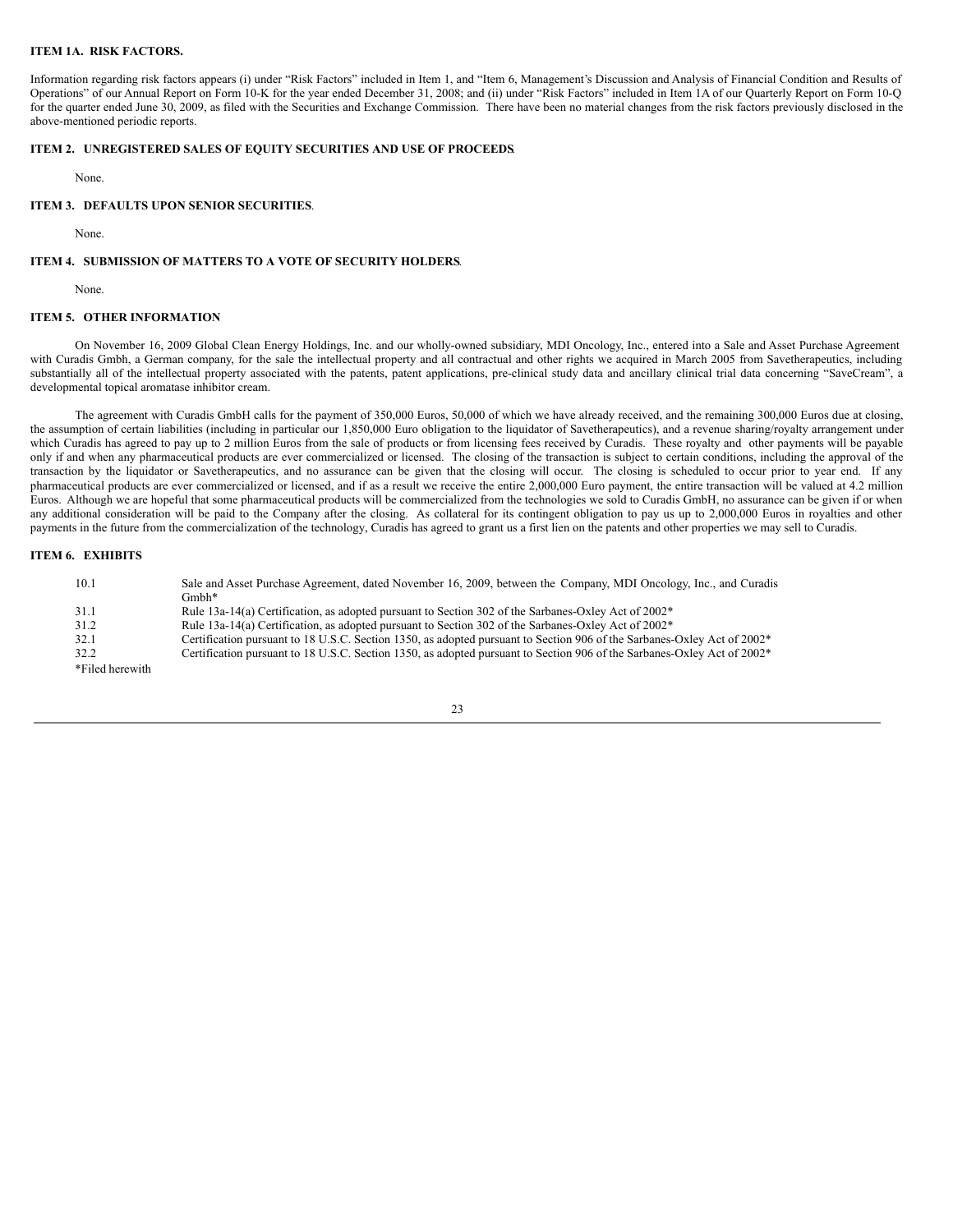# **SIGNATURES**

In accordance with Section 13 or 15(d) of the Securities Exchange Act of 1934, the registrant caused this report to be signed on its behalf by the undersigned, thereunto duly authorized.

GLOBAL CLEAN ENERGY HOLDINGS, INC.

Date: November 20, 2009 By: /s/ Bruce K. Nelson Bruce K. Nelson

Chief Financial Officer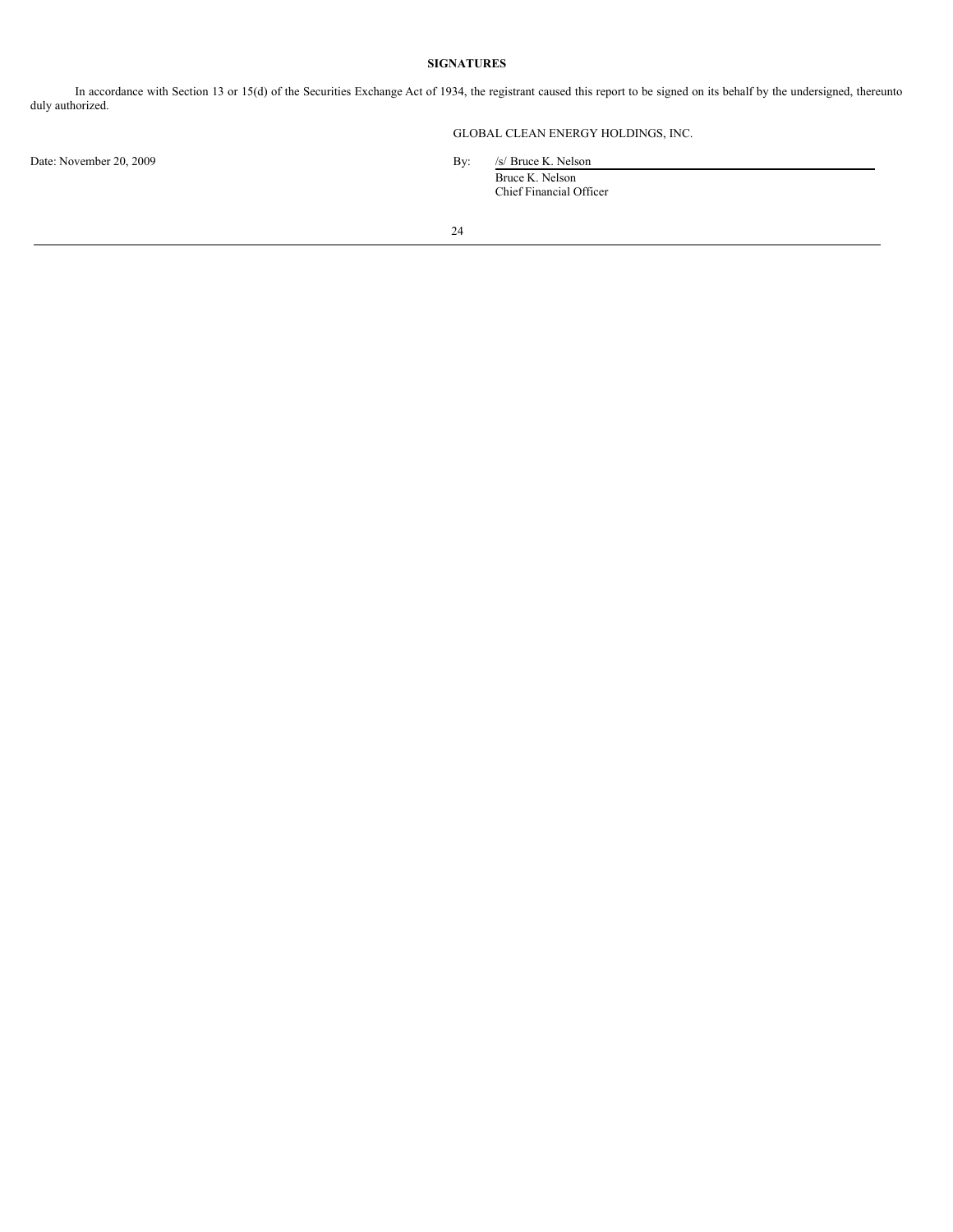## **SALE AND PURCHASE AGREEMENT**

# **AMONG**

# **GLOBAL CLEAN ENERGY HOLDING, INC.**

**AND**

# **MDI ONCOLOGY, INC.**

**AND**

# **CURADIS GMBH**

**Dated November 16, 2009**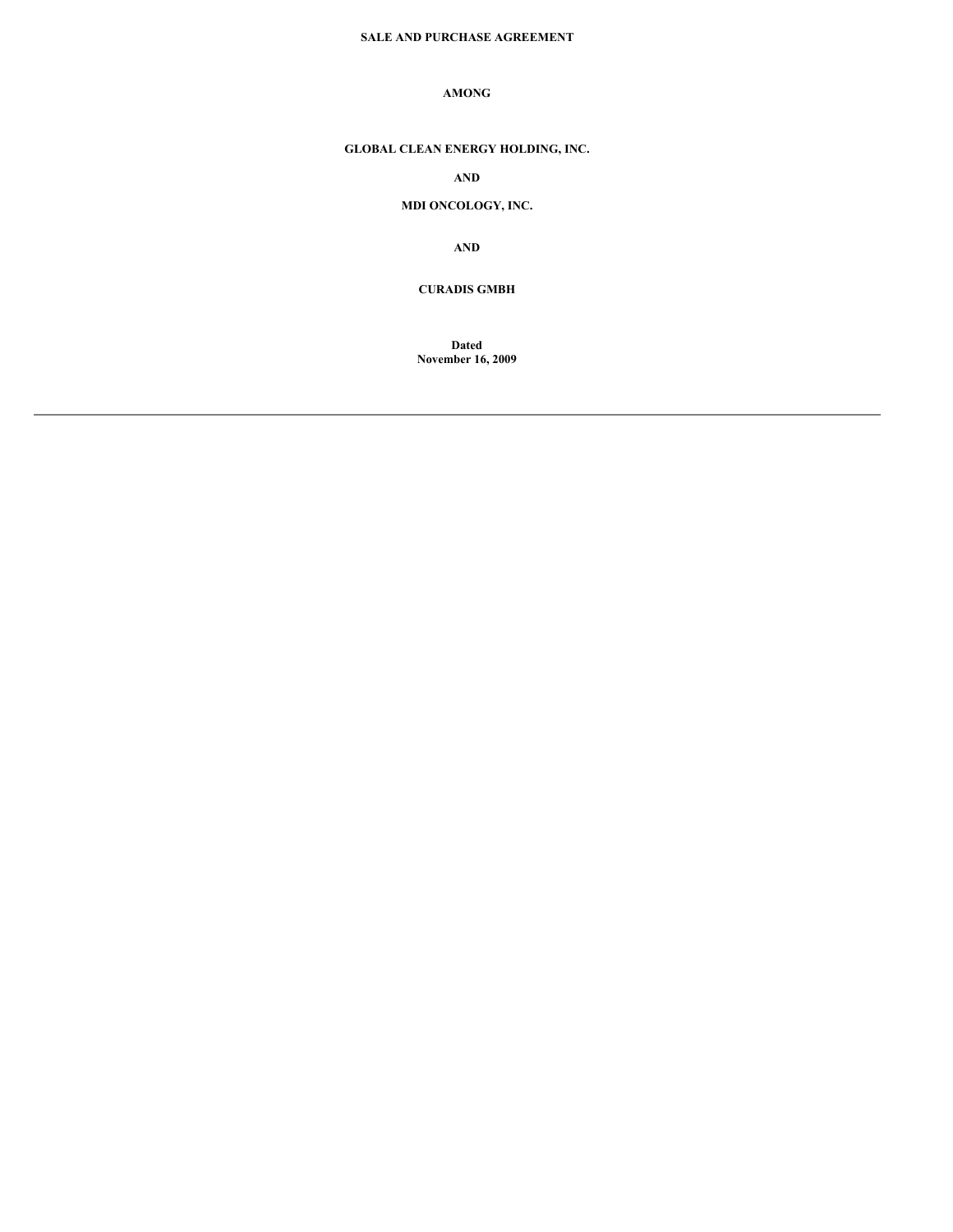#### **SALE AND ASSET PURCHASE AGREEMENT**

This Sale and Asset Purchase Agreement (this "*Agreement*", which term is intended to include all exhibits, schedules and other documents attached hereto or referred to herein) is made and entered into as of November 16, 2009 (the "*Effective Date*") by and between Global Clean Energy Holdings, Inc., a Utah corporation formerly known as Medical Discoveries, Inc. ("GCEH"), and MDI Oncology, Inc., a Delaware corporation ("MDI" and collectively with GCEH, "Sellers"), whose principal places of business are located 6033 West Century Blvd., Suite 895 Los Angeles, CA 90045, and Curadis GmbH ("Curadis"), whose principal place of business isHenkestr. 91, 91052 Erlangen, Germany. Individually GCEH, MDI and Curadis shall be referred to as a "Party" and collectively as the "Parties."

## **RECITALS**

GCEH and MDI purchased substantially all of the intellectual property assets of Savetherapeutics AG a German company in liquidation pursuant, to an agreement with its liquidator, dated March 11, 2005 (the "*Savetherapeutics Contract*"), as a result of which Sellers own, among other things, patents, patent applications, pre-clinical study data and ancillary clinical trial data concerning "SaveCream", a developmental topical aromatase inhibitor cream (the "*Product*").

The Parties have entered into a letter, dated August 25, 2009, regarding the acquisition by Curadis of all of Sellers' rights under the Savetherapeutics Contract, and all intellectual property and other rights owned by Sellers, whether subsequently acquired or developed by or though the efforts of Sellers or otherwise, which are related to the Product.

**NOW, THEREFORE**, in consideration of the mutual covenants, agreements, representations and warranties herein, the Parties agree as follows:

## **ARTICLE 1 DEFINITIONS**

For purposes of this Agreement, the following definitions shall apply unless specifically stated otherwise:

1.1 **"***Af iliate*" shall mean, with respect to any Person, any other Person controlling, controlled by or under direct or indirect common control with such Person. A Person shall be deemed to control a corporation (or other entity) if such Person possesses, directly or indirectly, the power to direct or cause the direction of the management and policies of such corporation (or other entity), whether through the ownership of voting securities, by contract or otherwise.

1.2 "*Agreement*" shall have the meaning set forth in the heading of this document.

1.3 "*Assigned Contracts*" shall have the meaning set forth in Section 3.2(a) of this Agreement.

1.4 *"Australian Patent"* shall mean the patent granted to Sellers (Pub. No. AU 751040) in Australia. The Parties acknowledge that the Australian Patent has lapsed and that Curadis has agreed to use its good faith efforts to cause the Australian Patent to be re-instated.

1.5 "*Closing*" shall have the meaning set forth in Section 4.1(b).

1.6 "*Co-Development Contract*" shall mean that certain Definitive Master Agreement, dated July 29, 2006, entered into between MDI and Eucodis Forschungs-und Entwicklungs GmbH.

1.7 *"Collateral"* shall have the meaning set forth in Section 2.5 of this Agreement.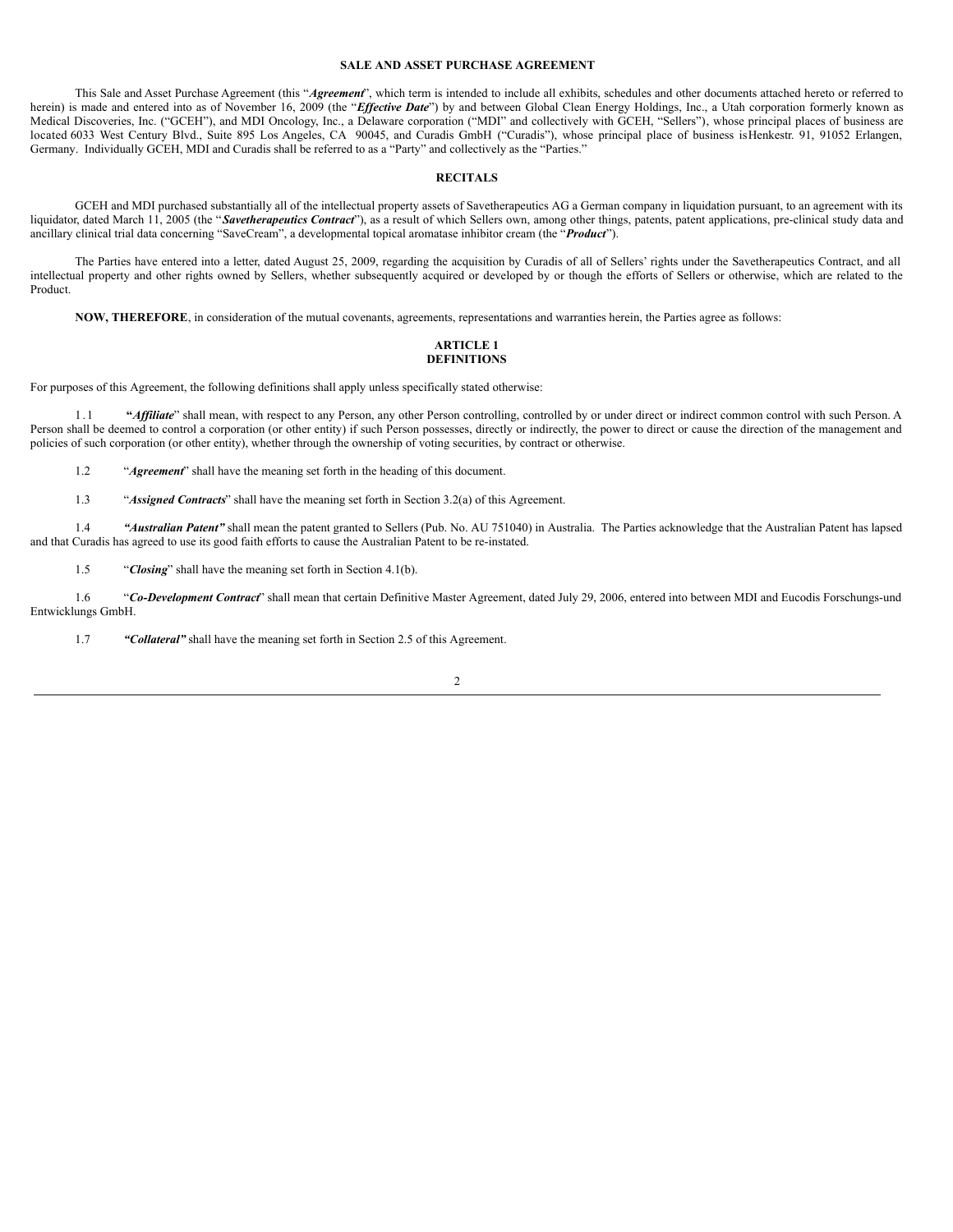1.8 "*Confidential Information*" shall have the meaning set forth in Section 8.1 of this Agreement.

1.9 *"Covered Product"* shall mean (a) the Product, and (b) any other cosmetic, pharmaceutical, diagnostic, therapeutic or other product that cannot be manufactured, used, sold, offered for sale without infringing one or more valid claims under the Patents Rights, whether or not such product is manufactured, used, distributed or sold by Curadis or any of its Affiliate.

1.10 *"Curadis"* shall have the meaning set forth in the heading of this Agreement.

1.11 "*Effective Date*" shall have the meaning set forth in the heading of this Agreement.

1.12 "*Encumbrance*" shall mean any title defect, mortgage, assignment, pledge, hypothecation, security interest, lien, charge, option, claim of others or encumbrance of any kind.

1.13 *"First Commercial Sale"* shall mean the first sale of any Covered Product.

1.14 "*GCEH*" shall have the meaning set forth in the heading of this Agreement.

1.15 "*MDI*" shall have the meaning set forth in the heading of this Agreement.

1.16 *"Net Sales"* shall means the gross amount received on sales by Curadis or any of its Affiliates and or licensees of Covered Products, less the following: (a) amounts repaid or credited by reason of rejection or return; (b) to the extent separately stated on purchase orders, invoices, or other documents of sale, any taxes or other governmental charges levied on the production, sale, transportation, delivery, or use of a Covered Product which is paid by or on behalf of Curadis, its Affiliates or any licensees; and (c) outbound transportation costs prepaid or allowed and costs of insurance in transit.

In any transfers of Covered Products between Curadis and an Affiliate or a licensee, Net Sales shall be calculated based on the final sale of the Covered Product to an independent third party. In the event that Curadis or an Affiliate or a licensee receives non-monetary consideration for any Covered Products, Net Sales shall be calculated based on the fair market value of such consideration.

In the case of sales of a product that contains a Covered Product component and at least one other essential functional component *"*(*Combination Products"*), Net Sales means the gross amount billed or invoiced on sales of the Combination Product.

1.17 "*Parties*" shall have the meaning set forth in the heading of this Agreement.

1.18 "Patent Rights" shall mean all of Sellers' right, title and interest in the patents and patent applications acquired under the Savetherapeutics Contract or in connection therewith, and any other patent and/or patent application listed in Exhibit 1.18 attached hereto, and any division, continuation, continuation-in-part, renewal, extension, reexamination or reissue of each such patent and any and all corresponding U.S. and foreign counterpart patent applications or patents.

1.19 "*Product*" shall have the meaning set forth in the Recitals to this Agreement.

1.20 **"***Purchased Assets***"** shall mean:

(a) All of the intellectual property and all contractual and other rights, if any, acquired by Sellers pursuant to the Savetherapeutics Contract;

(b) All of the intellectual property and all contractual and other rights acquired by Sellers pursuant to the Co-Development Contract;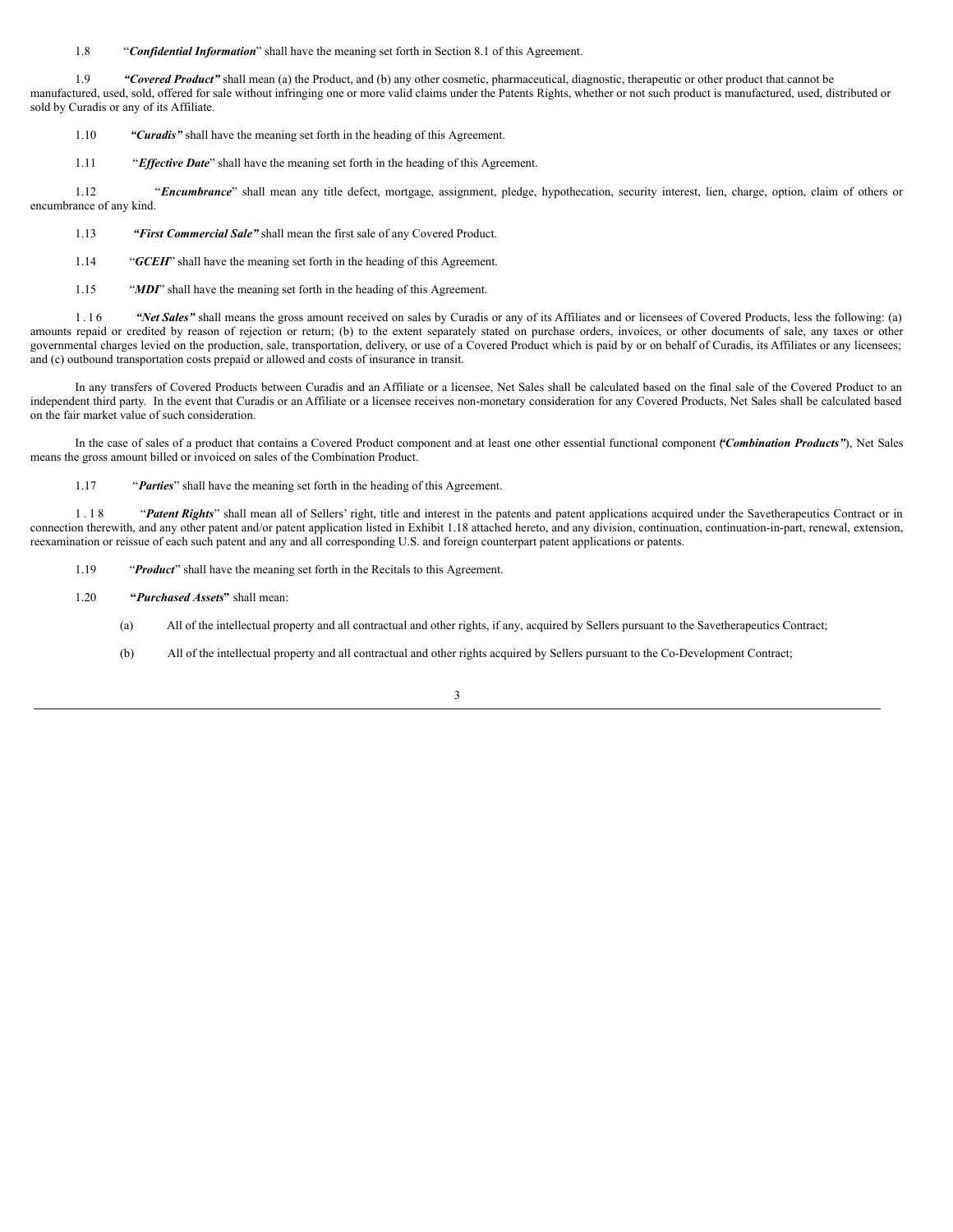(c) Any and all Patent Rights, inventions, discoveries, rights in confidential data (including know-how and trade secrets), manufacturing methods and processes, trademarks, trade names, brand names, logos, trade dress, copyrights and other intellectual property and goodwill associated with the Product, owned or under contract to acquire by Sellers, in each case whether registered or unregistered, and including without limitation all applications for and renewals or extensions of such rights, and all similar or equivalent rights or forms of protection;

(d) Any regulatory files and data relating to the Product owned by Sellers, including without limitation marketing authorization procedures and preclinical and clinical studies; and,

- (e) All rights of Sellers under the Assigned Contracts.
- 1.21 "*Purchase Price*" shall have the meaning set forth in Section 3.1 of this Agreement.
- 1.22 **"***Person***"** shall mean any individual or corporation, partnership, trust, incorporated or unincorporated association, joint venture or other entity of any kind.

1 . 2 3 *"Russian Patent"* shall mean the patent initially granted to SW Patentverwertungs GmbH (Pub. No. RU 2225206) in Russia. The Parties acknowledge that the Russian Patent has lapsed and that Curadis has agreed to use its good faith efforts to cause the Russian Patent to be re-instated.

1.24 "*Savetherapeutics Contract*" shall mean the agreement with the liquidator of Savetherapeutics AG, a German company in liquidation, dated March 11, 2005, attached to this Agreement as Exhibit 1.24.

- 1.25 "*Schmidt Litigation*" shall mean the lawsuit between MDI and Dr. Alfred Schmidt currently pending before a court in Hamburg, Germany.
- 1.26 "*Sellers*" shall have the meaning set forth in the heading of this Agreement.
- 1.27 "*Transfer Documents*" shall have the meaning set forth in Section 2.5 of this Agreement.

#### **ARTICLE 2 SALE, ASSIGNMENT AND TRANSFER OF PURCHASED ASSETS**

2.1 Subject to the terms and conditions set forth in this Agreement and in reliance upon the representations and warranties of the Parties herein set forth, at the Closing Sellers shall sell, assign, transfer, and convey, as the case may be, the Purchased Assets to Curadis, and Curadis shall purchase the Purchased Assets. Title to all of the Purchased Assets shall be delivered to Curadis at the Closing.

2.2 The Purchased Assets shall be sold, assigned, transferred, conveyed and delivered to Curadis free of any and all liabilities, obligations and encumbrances except only for those listed in Exhibit 2.2.

2.3 Upon the Closing, all of the Purchased Assets and all non-publicly available information relating thereto shall be considered to be Confidential Information belonging to Curadis, and the Sellers shall no longer have any rights thereto or therein, except to the extent set forth in the Security Agreement.

2.4 Sellers shall be responsible for all sales, use, transfer, value added and other related taxes, imposed by the United States government, if any, arising out of the sale by Sellers of the Purchased Assets to Curadis pursuant to this Agreement, and Curadis shall be responsible for all other sales, use, transfer, value added and other related taxes arising out of the sale by Sellers of the Purchased Assets to Curadis pursuant to this Agreement.

2.5 Until the Purchase Price (as set forth in 3.1 below) is fully paid, Curadis shall not, without the Sellers' prior written consent, sell, transfer or convey, as the case may be, the Purchased Assets to a third party, except for licensing in the ordinary course of business, or create or permit to be created an Encumbrance over the Purchased Assets, except for the security interest granted under Section 2.6 of this Agreement and encumerances for taxes, assessments or government charges or claims the payment of which is not at the time required and imposed by law.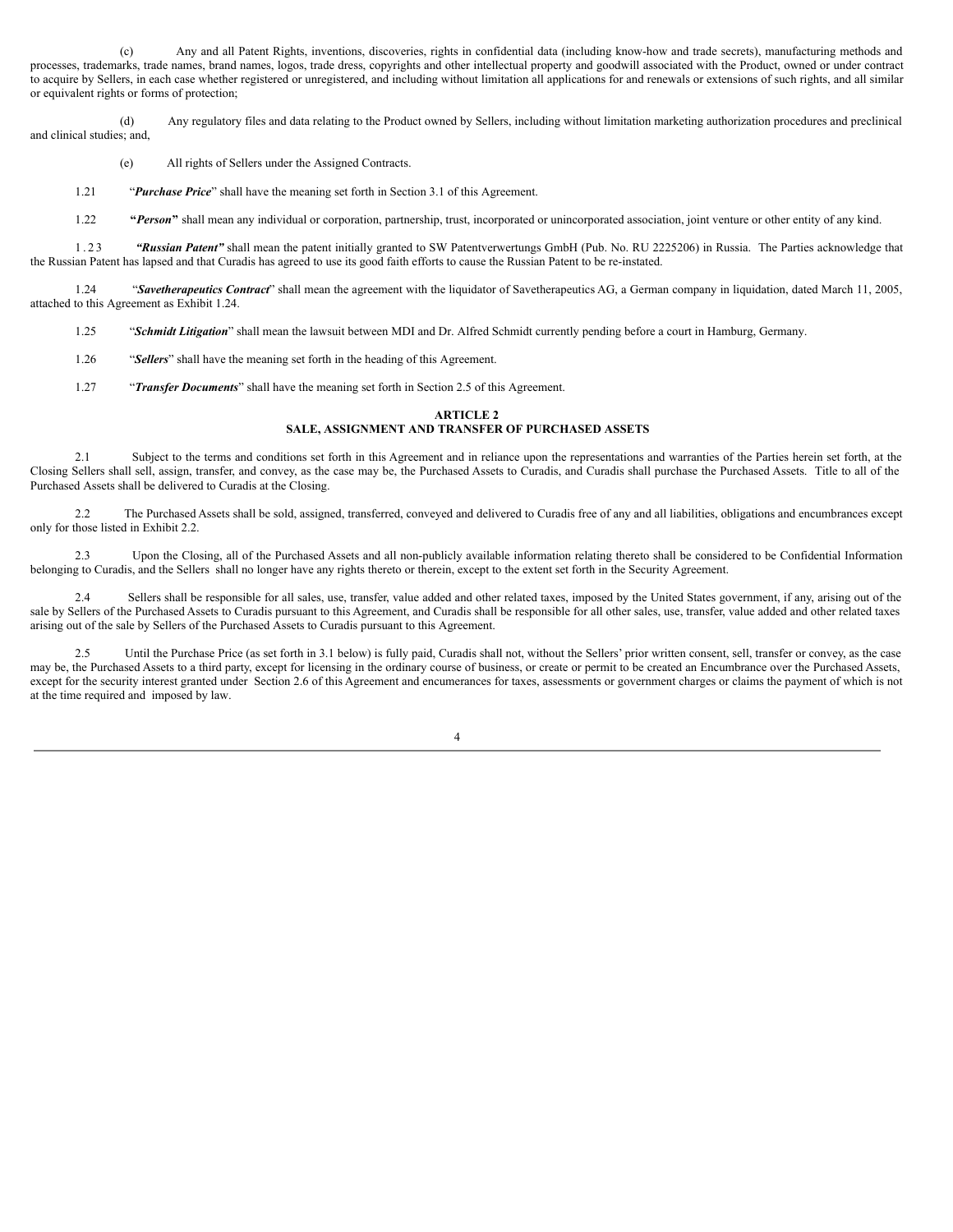2.6 As collateral security for the prompt and complete payment of the Purchase Price when due, at the Closing Curadis shall grant to the Sellers a security interest in all of right, title and interest in all of the Purchased Assets (the "Collateral"). The security interest granted will be senior to all other liens with respect to the Collateral, except to the extent otherwise required by law. The grant of the security interest shall be effected by a security agreement (the "*Security Agreement*"), the form of which is set forth in Exhibit 2.6 attached to this Agreement. The foregoing security interest will be released upon payment in full of the Final Payment (as defined in Section 3.1(c) below).

## **ARTICLE 3**

## **PURCHASE PRICE; TIMING OF PAYMENTS; DISCHARGE OF CERTAIN DEBTS**

3.1 The purchase price for the Purchased Assets (the "*Purchase Price*") and the rights under the this Agreement shall be 4,200,000 euros, subject to reduction as set forth below. The Purchase Price shall be payable as follows:

- (a) Deposit Payment 50,000 euros, which amount was delivered to Sellers on September 8, 2009 following the execution and delivery of the August 25, 2009 letter agreement. Sellers hereby acknowledge receipt of the 50,000 euros payment.
- (b) Closing Payment 300,000 euros to be delivered at the Closing by bank transfer to GCEH on behalf of Sellers.
- (c) Final Payment 2.0 Million euros (the "*Final Payment*"). The Final Payment shall be paid from the following sources:
	- (i) Curadis will pay Sellers a royalty based on of 2% of Net Sales derived from direct commercialization of Covered Products by Curadis or one of its Affiliates.
	- (ii) In the event that Curadis grants a license to a product that constitutes a Covered Product or which otherwise includes a license to any of the intellectual property rights transferred as part of the Purchased Assets, Sellers will receive the following:
		- a. Curadis will pay Sellers 5% from any "up front license fee," "milestone payment" or other lump sum payment that Curadis receives from time to time from such licensor.
		- b. if the license agreement between Curadis and a licensee provides that the licensee is obligated to pay a royalty equal to 4% of Net Sales or less, then Curadis shall pay to Sellers one half (50%) of the royalties that such licensee is required to pay under the license (the other 50% of such royalty shall be payable to Curadis).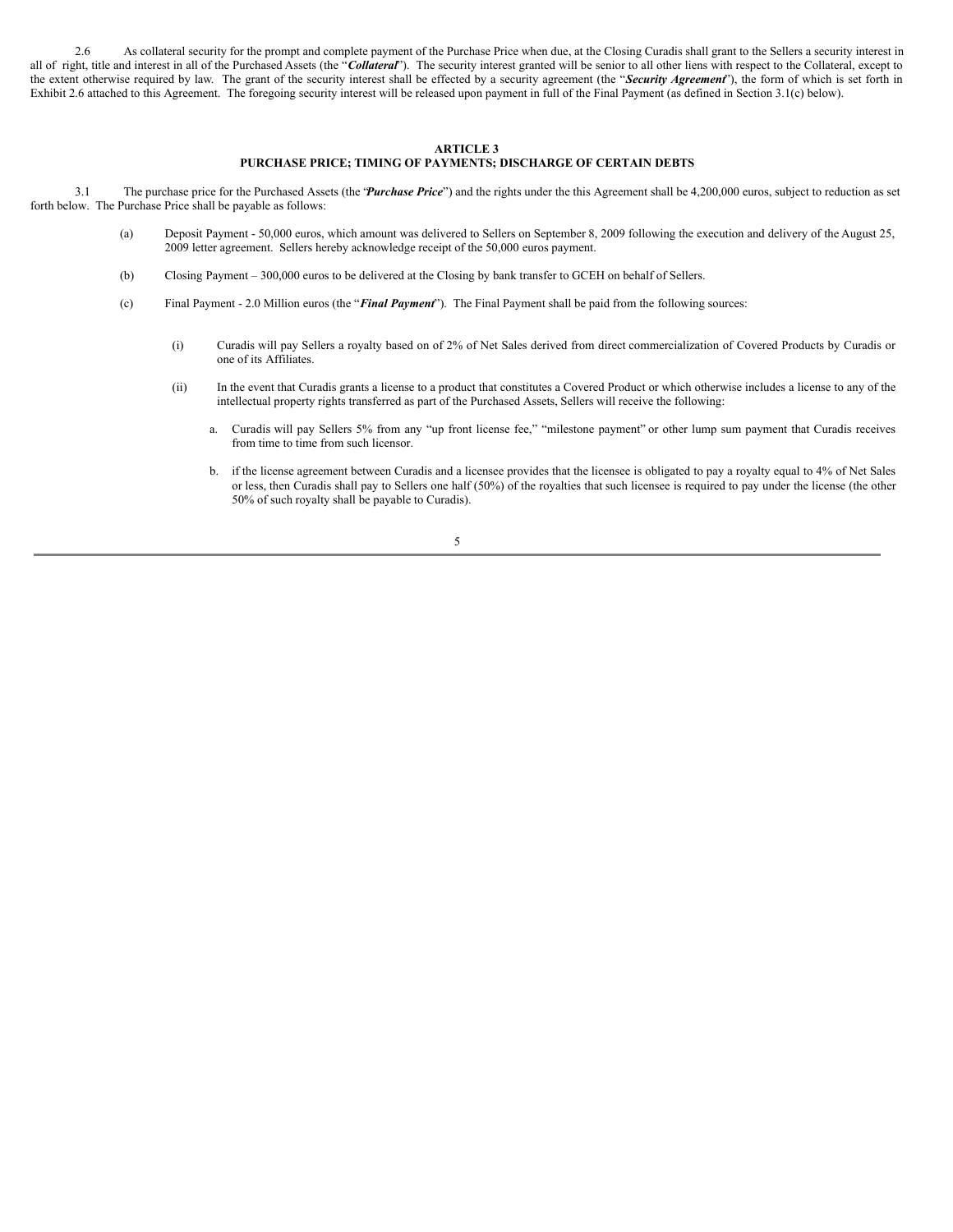c. if the license agreement between Curadis and a licensee provides that the licensee is obligated to pay a royalty of more than 4% of Net Sales, then Curadis shall ensure that the licensee pays to Sellers 2% of the Net Sales generated by the licensee (any excess royalty shall be paid to Curadis).

After Sellers have received an aggregate amount of 2 Million euros under this Section 3.1(c) equal to the Final Payment, all future income and/or royalty payments shall be made to, and belong to Curadis.

Notwithstanding the foregoing, the amount of the Final Payment may be reduced as follows: (i) If before the later of December 31, 2010 or the date of the First Commercial Sale the Russian Patent is not re-instated, the Final Payment shall be reduced by 100,000 euros; (ii) If before the later of December 31, 2010 or the date of the First Commercial Sale the Australian Patent is not re-instated, the Final Payment shall be reduced by 100,000 euros. Curadis may pre-pay the Final Payment, in whole or in part, at any time without any penalty.

(d) Obtaining the full release of the Sellers' obligations to pay the liquidator of Savetherapeutics AG, any future payments, including the remaining 1,850,000 euro unpaid portion of the purchase price under the Savetherapeutics Contract.

3.2 In addition to the foregoing payments of the Purchase Price, on the Closing, Curadis shall assume and shall be financially responsible for:

.

(a) Sellers' actual or potential obligation to Marc Kessemeier under the Consulting Agreement between Marc Kessemeier and Sellers or otherwise, provided that Curadis shall not be responsible for any amount over 21,000 euros.

(b) Sellers' actual or potential obligation to Prof. Dr. Wieland, provided that Curadis shall not be responsible for any amount over 205,000 euros.

(c) The financial obligations of Sellers arising under the assigned contracts attached to this Agreement as Exhibit 3.2(a); *provided*, *however*, that the benefits of each of such assigned contracts (the "*Assigned Contracts*") has been validly assigned to Curadis in accordance with the terms thereof.

(d) To the extent not paid by Curadis prior to the Closing, all fees and costs arising after August 25, 2009 related to (i) the prosecution and maintenance of any of the patents or patent applications included in the Purchased Assets (including the payment of all patent filing and maintenance fees payable to any U.S., European or other patent office, and all legal fees payable to patent lawyers, whether or not engaged by Sellers), and (ii) the Schmidt Litigation, including all legal fees and costs to be owed to Huschke-Rechtsanwaelte.

## **ARTICLE 4 CONDITIONS TO THE CLOSING; CLOSING**

4.1. Closing. The Closing of the transactions contemplated hereby shall occur on or before November, 2009 (the "Closing Date"), or such other date as the Parties may mutually agree to in writing.

4 . 2 Conditions Precedent to Curadis' Closing Obligations Each of the following shall be a condition to the obligation of Curadis to consummate the transactions contemplated by this Agreement, except to the extent that Curadis may elect to waive any of such conditions in writing: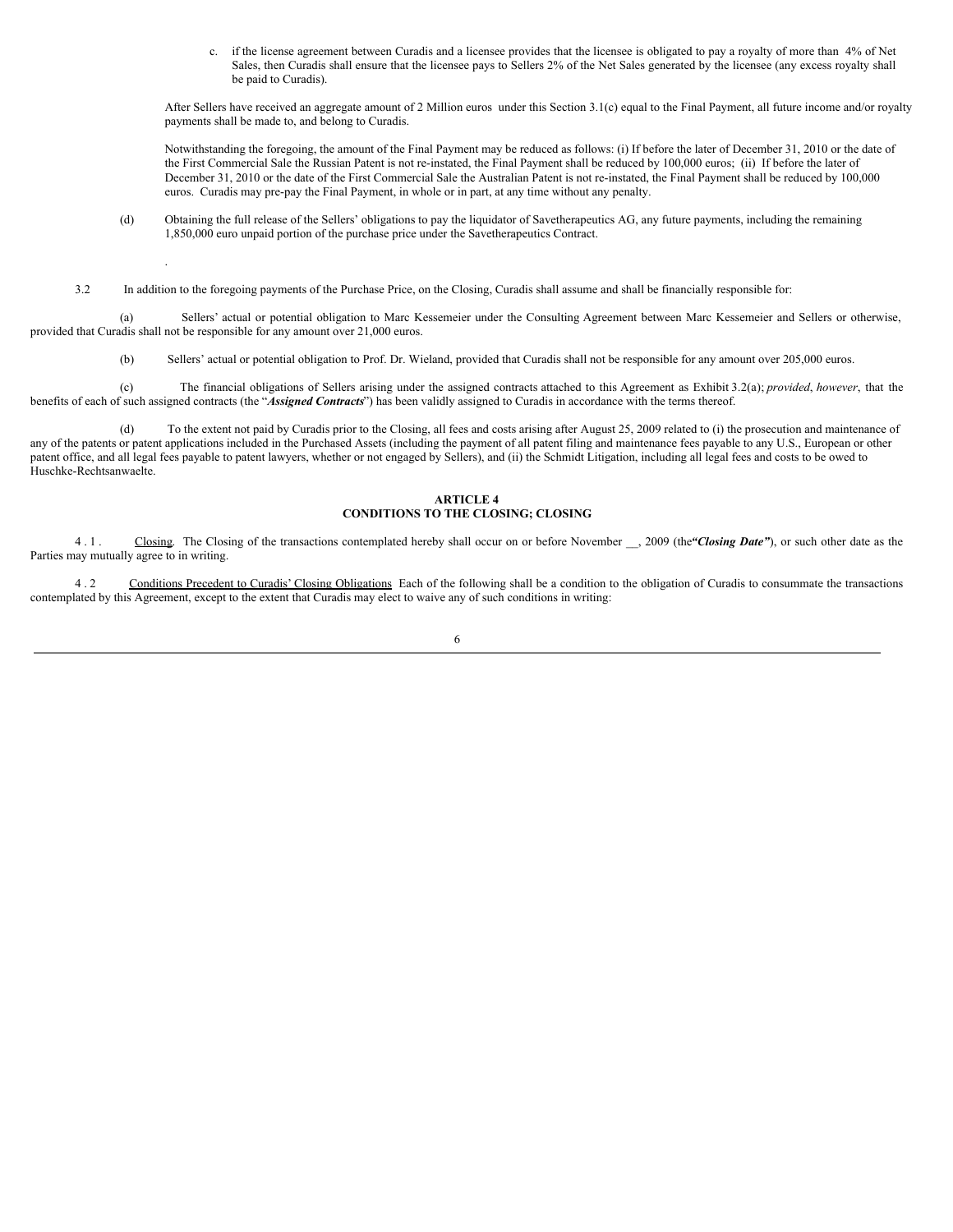(a) The liquidator of Savetherapeutics shall have consented in writing to the assignment and transfer of the Savetherapeutics Contract and the Purchased Assets to Curadis, and shall have consented to the other transactions contemplated by this Agreement, to the extent such consent is necessary.

(b) Curadis shall have received executed copies of all patent assignments, bills of sale and other documents and instruments necessary to sell, transfer and assign to Curadis all of the Purchased Assets.

(c) Curadis shall have received a certificate, executed by the Chief Executive Officer of each Seller, confirming that (i) each of the representations and warranties made by such Seller in this Agreement is true and correct in all material respects on and as of the Closing as though such representation or warranty was made on and as of the Effective Date, as well as on and as of the Closing, and (ii) such Seller has performed and complied with, in all material respects, each agreement, covenant and obligation required by this Agreement to be so performed or complied with by such Seller at or before the Closing.

(d) The Assigned Contracts listed in Exhibit 3.2(a) have been validly assigned to Curadis in accordance with the terms thereof.

4 . 3 Conditions Precedent to Sellers' Closing Obligations Each of the following shall be a condition to the obligation of Sellers to consummate the transactions contemplated by this Agreement, except to the extent that Sellers may elect to waive any of such conditions in writing:

(a) The liquidator of Savetherapeutics shall have consented in writing to the assignment and transfer of the Savetherapeutics Contract and the Purchased Assets, and shall have consented to the other transactions contemplated by this Agreement, to the extent such consent is necessary.

(b) Curadis shall have executed the Security Agreement.

(c) Sellers shall have received an instrument, in form and substance reasonably satisfactory to Sellers, in which the liquidator of Savetherapeutics fully releases Sellers from any and all obligations and liabilities under the Savetherapeutics Contract, including all the obligations to pay the liquidator the remaining 1,850,000 euro unpaid portion of the purchase price under the Savetherapeutics Contract.

(d) Sellers shall have received one or more instruments, in form as provided in Exhibit 4.3 (d); executed by the parties to the Assigned Contracts, in which Curadis assumes all of the obligations of Sellers under the Assigned Contracts, and Sellers are released from all obligations under the Assigned Contracts.

(e) Sellers shall have received evidence, reasonably satisfactory to Sellers, that all fees, costs and other obligations required to be paid and satisfied by Curadis under Section 3.2(b) have been paid or otherwise satisfied in full.

(f) Sellers shall have received a certificate, executed by the Managing Director of Curadis, confirming that (i) each of the representations and warranties made by Curadis in this Agreement is true and correct in all material respects on and as of the Closing as though such representation or warranty was made on and as of the Closing, and (ii) Curadis has performed and complied with, in all material respects, each agreement, covenant and obligation required by this Agreement to be so performed or complied with by Curadis at or before the Closing.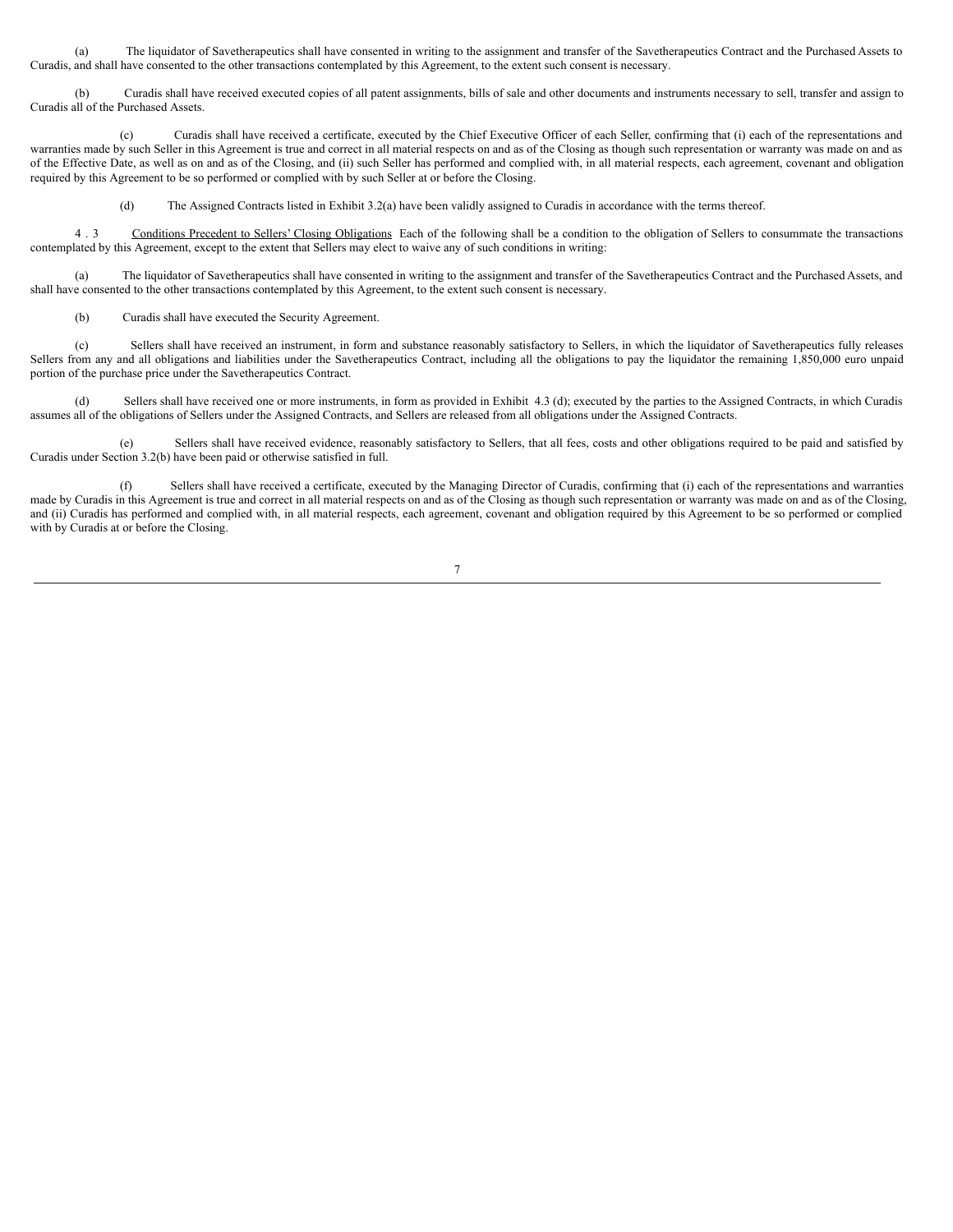4.4 Closing Deliveries of Sellers. At or prior to the Closing, each Seller shall execute and deliver to Curadis:

(a) Patent assignments, bills of sale and other such assignment instruments, in form and substance reasonably satisfactory to Curadis, covering the Purchased Assets and the Assigned Contracts, and otherwise effecting the full sale and conveyance of the Purchased Assets to Curadis, free and clear of all liens, security interests and other encumbrances other than those listed in this Agreement.

(b) All originals, books, records, correspondence and other documents in Sellers' possession or control that evidence or relate to the Purchased Assets and the Product;

- (c) The Closing certificate described above in Section 4.2(c); and
- (d) Such other closing documents as Curadis may reasonably request in order to consummate the transactions contemplated by this Agreement.
- 4.5 Closing Deliveries of Curadis. At or prior to the Closing, Curadis shall execute and deliver to Sellers:
- (a) Payment, by bank transfer, of 300,000 euros;
- (b) The Closing certificate described above in Section 4.3(f);
- (c) The Security Agreement; and
- (d) Such other closing documents as Sellers may reasonably request in order to consummate the transactions contemplated by this Agreement.

## **ARTICLE 5 COVENANTS AND CONTINUING OBLIGATIONS**

5.1 The Parties agree to jointly use their commercially reasonable efforts to obtain the consent of the liquidator of Savetherapeutics to the sale and transfer of the Purchased Assets to Curadis under this Agreement and to the other transactions contemplated hereby. The Parties agree to cooperate in good faith in dealing with the liquidator and to persuade the liquidator to approve the proposed transactions. Notwithstanding the foregoing, nothing herein shall require any of the Parties to make any payments to, or to otherwise provide any consideration to the liquidator in order to obtain the liquidator's consent.

5.2 Sellers shall be entitled to retain one copy of any document delivered by Sellers under this Agreement, but only in their legal files for evidentiary purposes.

5.4 It is expressly understood and agreed that Curadis is not the successor to Sellers or any of their affiliates in their business affairs, and Curadis undertakes no responsibility, obligation or liability, expressed or implied, under any contract of Sellers that are not Assigned Contracts, and that such other contracts shall remain the sole responsibility of Sellers.

5.5 For the period of five (5) years from the Closing, neither of Sellers, nor any of their Affiliates shall be a party to, or assist with or undertake, either on their own, with third parties or on behalf of third parties, any research and development with respect to the Covered Product or any product which could be used in reasonable substitution thereof, nor commercialize any products based on the Covered Product, except if and as requested by Curadis.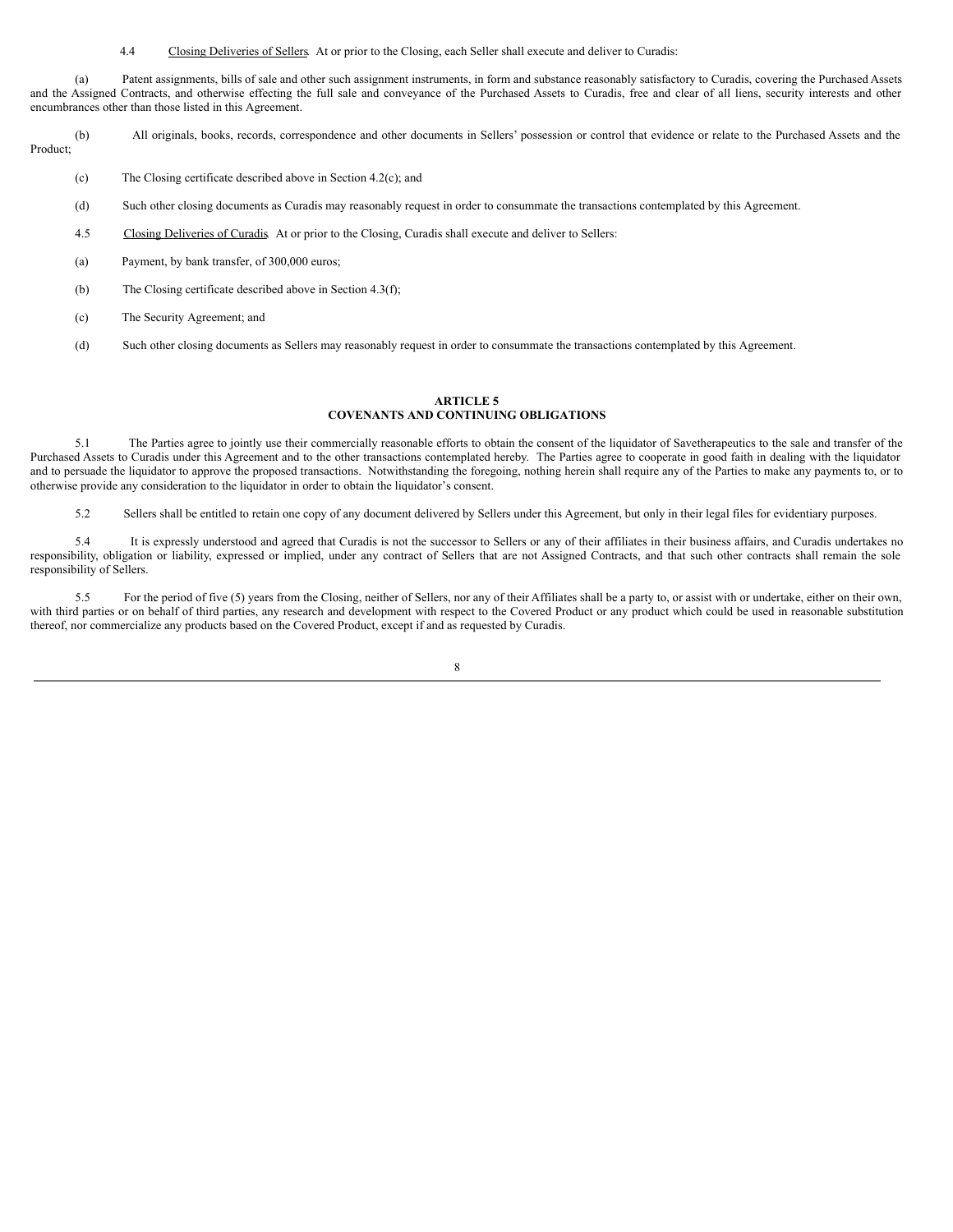5.6 Curadis shall keep, and shall require that its Affiliates and each licensee keep, complete and accurate books of account and records in sufficient detail to enable the expenses incurred by Curadis and its Affiliates and any licensee and the amounts payable under this Agreement to be determined. Such books and records shall be kept at the principal place of business of Curadis or its accountant, its Affiliate or such blicensee, as the case may be, for at least sixty (60) months following the end of the calendar year to which such books and records pertain; provided, however, that in the event Sellers conduct an audit and a dispute arises over the accuracy of reports or payments, Curadis, its Affiliates and each licensee, as the case may be, shall retain all applicable books of account and records and continue to permit access to such books of account and records until the resolution of such dispute.

5.7 Upon reasonable prior written notice from Sellers and not more than once in each calendar year until the Final Payment referred to in Section 3.1(c) has been paid in full (unless an audit reveals inaccurate reports or payments), Curadis shall permit, and shall require its Affiliates and each licensee to permit, an independent certified public accounting firm of nationally recognized standing in the United States or Germany selected by Sellers and reasonably acceptable, as the case may be, to Curadis, its Affiliate or the licensee to have access during normal business hours to such books of account and records of Curadis, and its Affiliates and each a licensee that are relevant for calculation of the Final Payment, at such person's or entity's principal place of business, as may be reasonably necessary to verify the accuracy of the reports and payments provided by Curadis for any calendar year ending not more than sixty (60) months prior to the date of such request.

5.8 After the First Commercial Sale, Curadis shall furnish to Sellers a written report for each calendar quarter showing: (a) the aggregate amount of gross sales and other dispositions of all Covered Products (broken-out by Covered Product) sold or other disposed of by Curadis, its Affiliates and any licensees during such calendar quarter and the calculation of Net Sales from such amount, and (b) the amount of royalties which shall have accrued under this Agreement based upon such Net Sales. Reports to be provided by Curadis to Sellers under this Section 5.8 shall be due forty-five (45) days following the end of each calendar quarter. If for any quarter following the First Commercial Sale, there were no Net Sales, a report stating such fact shall be due within forty-five (45) days following the end of such quarter. A responsible financial officer of Curadis (or that officer's responsible designee) shall certify in writing that each report provided under this Section 5.8 is correct and complete. The obligation to provide reports under this Section 5.8 shall continue until the Final Payment referred to in Section 3.1(c) has been paid in full.

5.9 Curadis hereby agrees that from and after the Effective Date, Curadis shall continue to vigorously prosecute the Schmidt Litigation at the sole expense of Curadis. After the Effective Date until the Closing, Curadis shall control and direct the Schmidt Litigation, provided that Curadis shall (x) promptly inform Sellers of all instructions that it provides Huschke-Rechtsanwaelte and of all other actions that it takes with respect to such litigation, and (y) not settle or otherwise terminate the Schmidt Litigation before the final judgment is rendered without the prior written consent of Sellers. Sellers shall fully cooperate with Curadis in prosecuting the Schmidt Litigation at the sole expense of Curadis. Curadis shall advance (or if paid by Sellers, reimburse) all of the reasonably incurred out-of-pocket expenses of Sellers and their representatives (including legal fees and costs), in furnishing such assistance requested by Curadis. If Curadis elects not to step-in or take over the Schmidt Litigation in its own name, or if stepping-in/taking-over and defending the Schmidt Litigation by Curadis is not legally possible, Sellers shall continue to prosecute such litigation as instructed by Curadis, and shall not settle the claims at their own discretion unless Curadis approves such settlement in advance. However, Curadis shall be entitled to defend and settle the Schmidt Litigation at its own discretion. Notwithstanding anything herein to the contrary, Curadis shall not settle the Schmidt Litigation in a manner that results in monetary damages to Sellers without Sellers approval.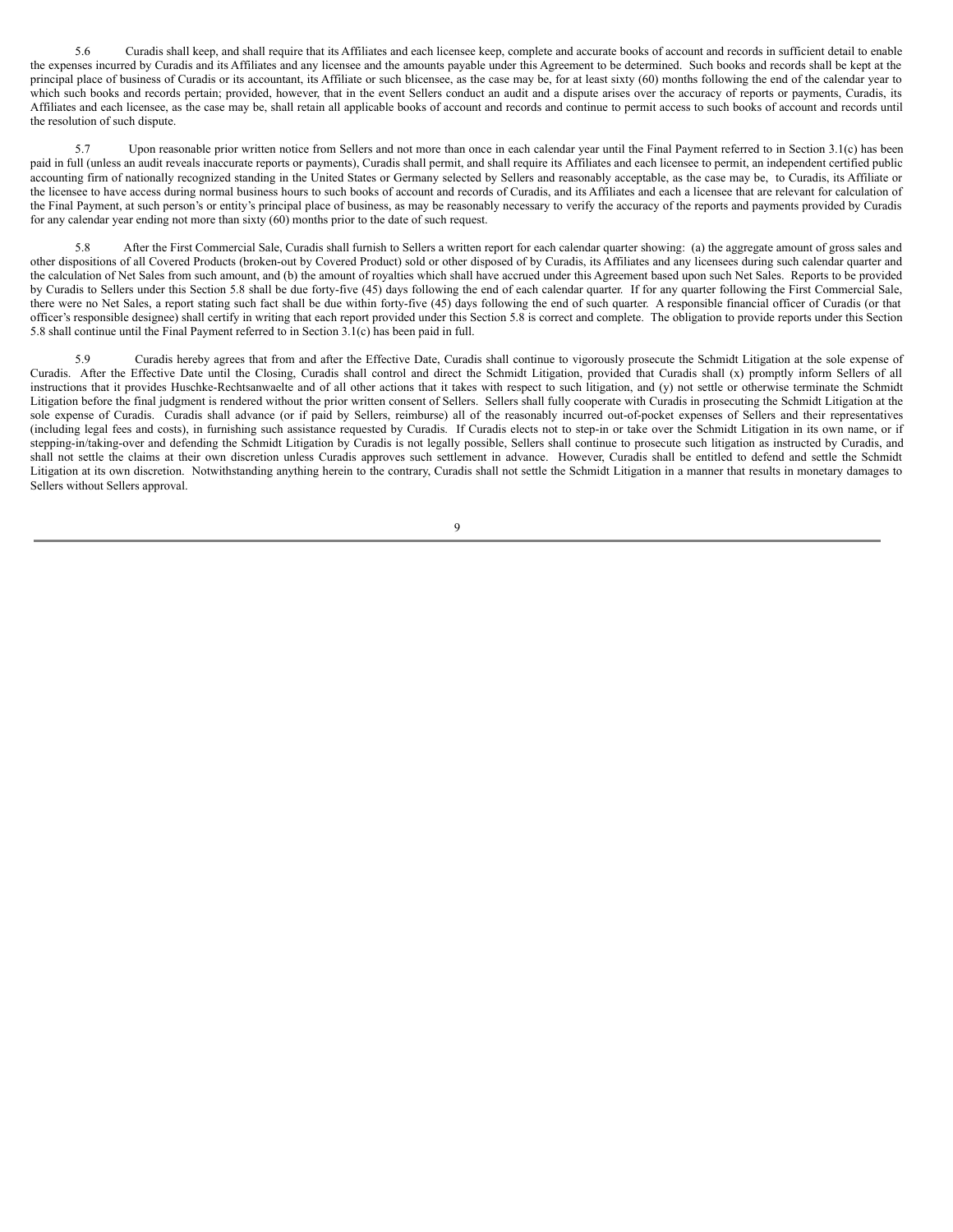5.10 Curadis covenants and agrees with the Sellers that from and after the date of this Agreement and until the Final Payment has been paid in full, at any time and from time to time, upon the written request of the Sellers, and at the sole expense of Curadis, Curadis will promptly and duly execute and deliver any and all such further documents and take such further action as the Sellers may reasonably deem desirable to obtain the full benefits of the security interest granted in the Collateral and of the rights and powers granted in the Security Agreement, including, without limitation, the filing of any financing statements or documents under any jurisdiction with respect to the security interests granted in the Security Agreement, the filing of any other documentation as may be required to create or perfect the security interest in any jurisdiction, and the execution, delivery and recordation of such assignments of patents as may be necessary to effectuate, perfect, and record the Sellers' security interest in the Collateral.

5.11 Commencing on the Closing Date and continuing until the Final Payment has been fully satisfied, Curadis shall assume, in coordination with Sellers, full responsibility for the application, maintenance, reexamination, reissue, reinstatement, opposition and prosecution of any kind (collectively "Prosecution") relating to the Patent Rights in all jurisdictions, including, but not limited to, payment of all costs, fees and expenses related thereto. Curadis shall have the right to select counsel with respect to the responsibility assumed by Curadis in this Section 5.12, and Curadis shall diligently pursue the Prosecution of the Patent Rights. Curadis shall, at Sellers' request, provide Sellers with (i) evidence that the Patent Rights are being maintained in accordance with this Section, and (ii) copies of any and all communications with any patent authorities or patent office regarding the Prosecution of the Patent Rights. Curadis shall obtain the prior written consent of Sellers (which consent shall not be unreasonably withheld or delayed), prior to abandoning, disclaiming, withdrawing, seeking reissue or allowing to lapse any material patent, or patent application relating to the Patent Rights listed on Exhibit 5.12.

## **ARTICLE 6 REPRESENTATIONS AND WARRANTIES**

6.1 Sellers represent and warrant to Curadis as of the Effective Date and at the Closing as follows:

(a) Each Seller is a corporation duly and validly existing and in good standing under the laws of the state of its incorporation. MDI is a corporation wholly-owned by GCEH. Sellers have all requisite corporate power and authority to own their respective assets, including the Purchased Assets, and to carry on their business as presently conducted.

(b) Sellers have all requisite power and authority to execute and deliver and perform their obligations under this Agreement and to consummate the transactions contemplated by this Agreement.

(c) All acts (corporate or otherwise) required to be taken by or on the part of, and all approvals required to be obtained by, Sellers necessary to enter into this Agreement, consummate the transactions contemplated by this Agreement and perform its obligations under this Agreement have been duly and properly taken by Sellers.

(d) This Agreement has been duly and validly executed and delivered by Sellers, and constitutes the legal, valid and binding obligation of Sellers enforceable against Sellers in accordance with its terms, subject to applicable bankruptcy, moratorium, reorganization, insolvency and similar laws of general application relating to or affecting the rights and remedies of creditors generally and to general equitable principles (regardless of whether a proceeding is brought in equity or at law).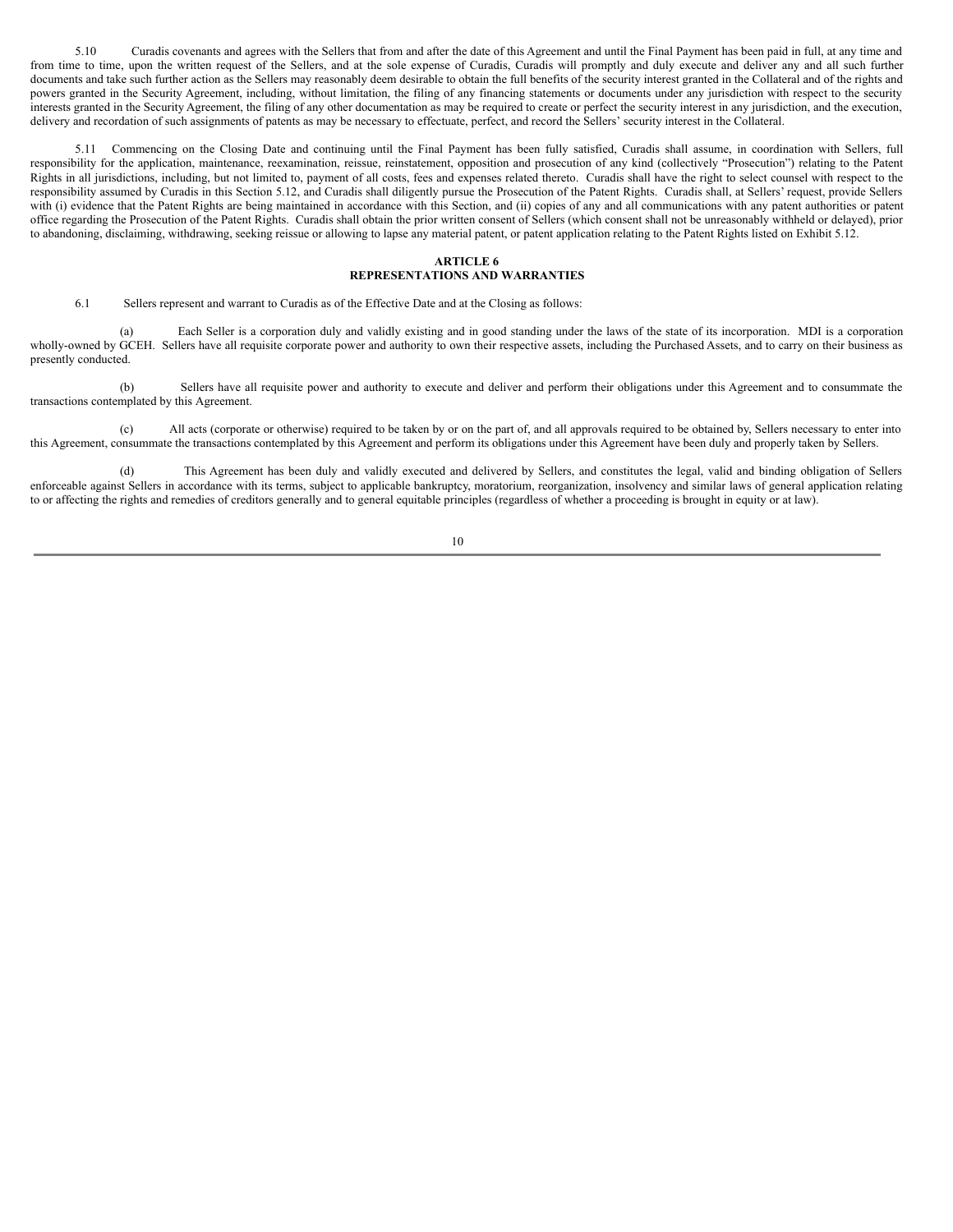(e) The Purchased Assets do not constitute all or substantially all of the assets of Sellers, on a consolidated basis.

(f) The execution and delivery of this Agreement by Sellers, the consummation by them of the transactions contemplated by this Agreement, and the performance by them of their obligations under this Agreement does not, and will not at all relevant times (i) violate or conflict with any provision of their respective Certificates of Incorporation or By-Laws, or (ii) result in a violation by Sellers of any law to which they or any of its properties or assets are subject, or (iii) violate, or conflict with, or result in a breach of any provision of, or constitute a default (or give rise to any right of termination, cancellation or acceleration) under, any of the terms, conditions or provisions of any agreement lease, instrument, obligation, understanding or arrangement to which either of Sellers is a party or by which any of their properties or assets is subject.

(g) Except for the Schmidt Litigation, there is no litigation, proceeding, investigation, arbitration or claim pending, or, to the best of the knowledge of Sellers, threatened against Sellers, and there is, to the best of Sellers' knowledge, no reasonable basis for any such action, which affects in whole or in part Sellers' ability to consummate the transactions contemplated by this Agreement, the performance of Sellers' obligations hereunder or the ability of Curadis to fully enjoy the Purchased Assets.

To the best of Sellers' knowledge, (i) the use of the Purchased Assets does not infringe intellectual property rights of third parties, except to the extent as may have been alleged in the Schmidt Litigation, (ii) the Purchased Assets are free from any liens, charges and Encumbrances or other rights of third parties, (iii) the full enjoyment of the Purchased Assets are not dependant on any rights of third parties, (iv) no fraudulent or other improper document has been filed with any third governmental agency which may invalidate any of the rights enjoyed by the Purchased Assets, and (v) the Purchased Assets are valid and enforceable against third parties, and there are no grounds for revocation, invalidation or re-examination of any of the Purchased Assets.

(i) No permit, consent, approval or authorization of, or declaration, filing or registration with, any governmental authority or other third party is or will be necessary to be made or obtained by Sellers in connection with (i) the execution and delivery by Sellers of this Agreement, (ii) the consummation by them of the transactions contemplated under this Agreement, or (iii) the performance by Sellers of their obligations under this Agreement.

The Assigned Contracts are being duly assigned to Curadis at Closing and duly authorized, executed and delivered by Sellers and constitute the legal, valid and binding obligation of Sellers enforceable against Sellers in accordance with their terms, subject to applicable bankruptcy, moratorium, reorganization, insolvency and similar laws of general application relating to or affecting the rights and remedies of creditors generally and to general equitable principles (regardless of whether a proceeding is brought in equity or at law). Sellers have not terminated the Assigned Contracts, nor have Sellers received any written notice from any of the other parties to any of the Assigned Contracts that the Assigned Contracts have been breached or terminated.

(k) To the best of Sellers' knowledge, Sellers have no liability to any party to the Assigned Contracts other than the liabilities specified in the Assigned Contracts. Sellers have not received from any party to the Assigned Contracts any written notices (i) asserting any breach of the Assigned Contracts, (ii) terminating or modifying any of the Assigned Contracts, or (iii) otherwise challenging the terms and provisions of the Assigned Contracts.

(l) Sellers have not granted to any third parties any rights relating to the Product or the Covered Product or relating in any way to any of the rights acquired by Sellers pursuant to the Savetherapeutics Contract, except for third party rights that have expired or been terminated.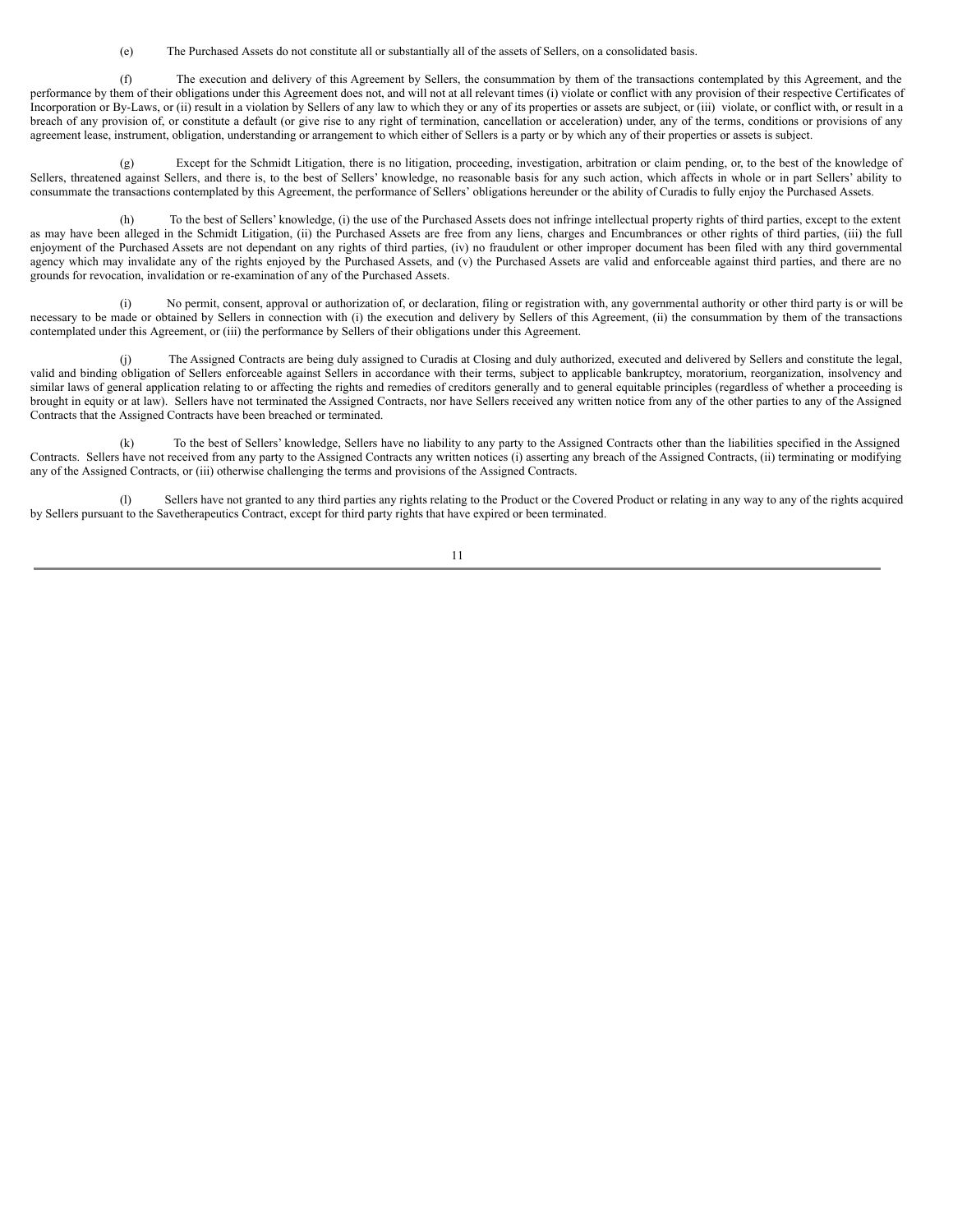6.2 Curadis represents and warrants to Sellers as follows:

(a) Curadis is a company duly organized, validly existing and in good standing under the laws of Germany and has all requisite power and authority to own its assets and to carry on its business as presently conducted.

(b) Curadis has all requisite power and authority to execute and deliver and perform its obligations under this Agreement and the Security Agreement and to consummate the transactions contemplated by such agreements.

(c) All acts (corporate or otherwise) required to be taken by or on the part of, and all approvals required to be obtained by, Curadis necessary to enter into this Agreement and the Security Agreement, consummate the transactions contemplated by this Agreement and the Security Agreement, and perform its obligations under this Agreement and the Security Agreement have been duly and properly taken by Curadis.

(d) This Agreement and the Security Agreement have been duly and validly executed and delivered by Curadis and constitute the legal, valid and binding obligations of Curadis enforceable against Curadis in accordance with their terms, subject to applicable bankruptcy, moratorium, reorganization, insolvency and similar laws of general application relating to or affecting the rights and remedies of creditors generally and to general equitable principles (regardless of whether a proceedings is brought in equity or at law).

(e) The execution and delivery of this Agreement by Curadis, the consummation by it of the transactions contemplated by this Agreement, and the performance by it of its obligations under this Agreement does not, and will not at all relevant times (i) violate or conflict with any provision of its operative governing documents, (ii) result in a violation by Curadis of any law to which it or any of its properties or assets are subject, or (iii) violate, or conflict with, or result in a breach of any provision of, or constitute a default (or give rise to any right of termination, cancellation or acceleration) under, any of the terms, conditions or provisions of any agreement lease, instrument, obligation, understanding or arrangement to which Curadis is a party or by which any of its properties or assets is subject.

## **ARTICLE 7 INDEMNIFICATION**

7.1 From and after the Closing, Sellers shall defend, indemnify and hold harmless Curadis and its officers, directors, employees, consultants and agents from and against all liabilities, claims, damages, costs and expenses (including reasonable attorney's fees) incurred by Curadis and its officers, directors, employees, consultants and agents arising from or out of (a) any breach of or inaccuracy in any representation or warranty made by Sellers in this Agreement, or (b) any breach of any covenant or agreement made by Sellers in this Agreement, (c) the Assigned Contracts, other than the agreements between Sellers and the Liquidator of Savetherapeutics AG i.L., to the extent the liability or cause for such claim was existing before or on the Effective Date, or (d) any claim against Curadis by a party to the Assigned Contracts based on Sellers' fraud or willful misconduct under such agreements.

7.2 From and after the Closing, Curadis shall defend, indemnify and hold harmless Sellers and their officers, directors, employees, consultants and agents from and against all liabilities, claims, damages, costs and expenses (including reasonable attorney's fees) incurred by Sellers and their officers, directors, employees, consultants and agents arising from or out of (a) any breach of or inaccuracy in any representation or warranty made by Curadis in this Agreement, (b) any breach of any covenant or agreement made by Curadis in this Agreement, or (c) the Assigned Contracts to the extent the liability or cause for such claim was created after the Effective Date.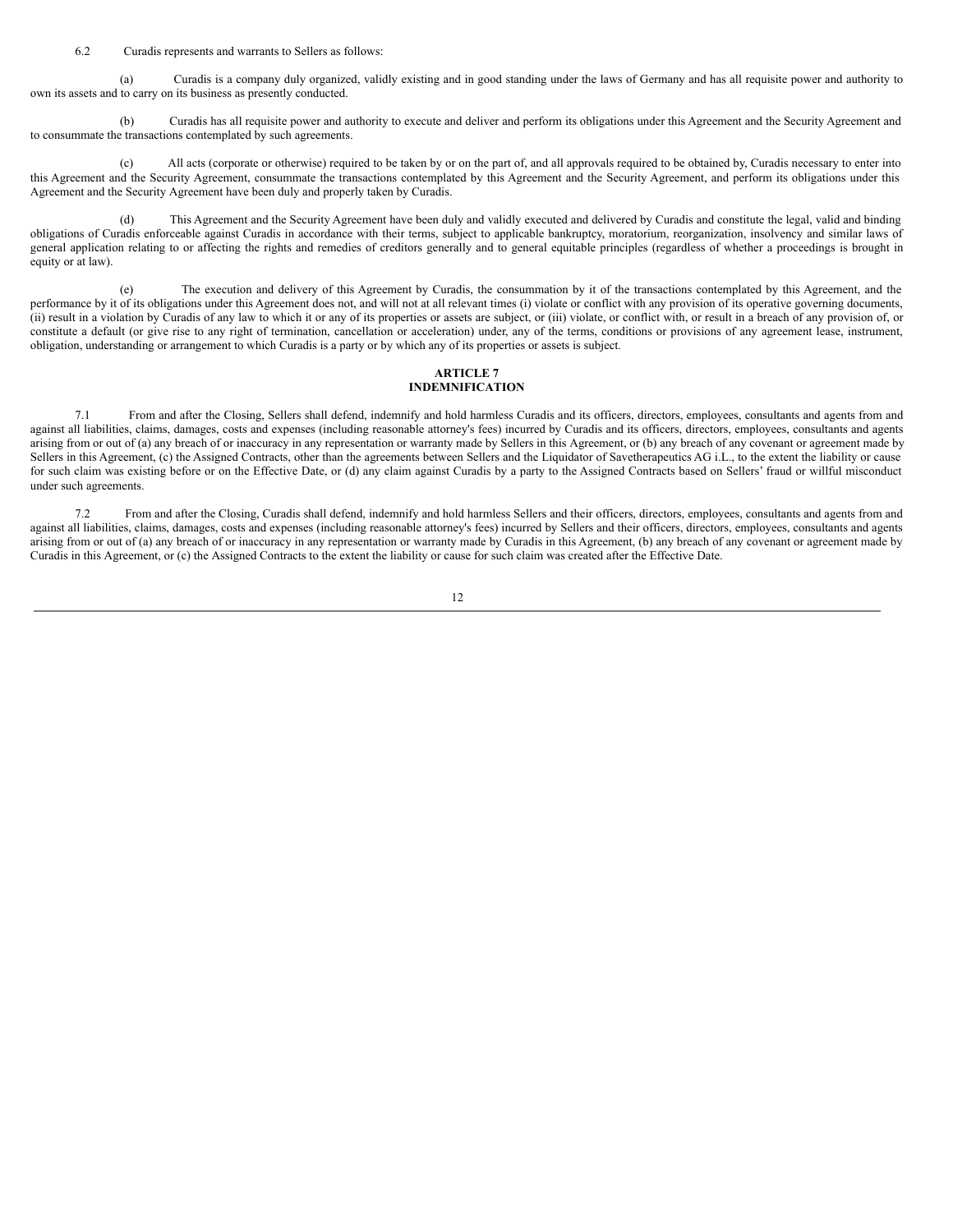7.3 No obligation of indemnification shall arise relating to a third party claim or cause of action unless the indemnified Party making such claim shall: (a) notify the indemnifying Party of such claim promptly upon becoming aware of the existence or threatened existence of any such claim giving rise to, or that may give rise to a claim of indemnification hereunder, and (b) allow the indemnifying Party full control over the defense of such claim, and (c) cooperate in the defense of such claim at the indemnifying Party's expense. Notwithstanding any contrary provision in this Article, the failure to so notify, provide information and assistance shall not relieve the indemnifying Party of its obligations to the indemnified Party hereunder unless, and then only to the extent that the indemnifying Party is materially prejudiced thereby. If the indemnifying Party does not timely acknowledge its indemnification obligation hereunder with respect to such claim, or does not defend such claim, the indemnified Party shall have the right, but not the obligation, to defend and settle such claim until such time as the indemnifying Party acknowledges in writing its indemnification obligation hereunder with respect to such claim or elects in writing to defend and settle such claim in accordance with the indemnification provisions herein. The indemnified Party shall, at its own cost, have the right to participate in any legal proceeding, settlement negotiation or other like event, and to contest and defend a claim and to be represented by legal counsel of its choosing, but shall have no right to settle a claim without the prior written approval of the indemnifying Party.

7.4 Each Party shall cooperate with and provide to the other all information and assistance which the latter may reasonably request in connection with any claim entitling any party to indemnification hereunder.

7.5 No party shall be responsible for or bound by any settlement that imposes any obligation on it that is made without its prior written consent, which consent shall not be unreasonably withheld, conditioned or delayed.

7.6 For avoidance of any doubt, this Section applies to the situation when (a) all Parties are named defendants, as well as (b) any one Party is named a defendant and deems that it may have any right to recourse or indemnification against the other Party under this Agreement.

7.7 The foregoing indemnification provisions are in addition to, and not in derogation of or to the exclusion of, any statutory or common law remedy any Party may have for breach of representation, warranty, or covenant.

## **ARTICLE 8 CONFIDENTIALITY**

8.1 For purposes of this Agreement, "*Confidential Information*" shall mean information and data in any medium, including oral, written or electronic, disclosed in connection with this Agreement, relating to the Purchased Assets or the transactions contemplated by this Agreement, along with any trade secrets, business information, technical information, or marketing information that the party disclosing the information deems confidential and has appropriately marked as such prior to disclosing such information to the receiving party. The terms and conditions of this Agreement (but not its existence) are deemed to be Confidential Information that shall not be disclosed to third parties without the written consent of the Parties, with the exception of any regulatory filings (including, without limitation, Sellers' obligation to file a report on Form 8-K with the U.S. Securities and Exchange Commission and to issue a press release in connection with the execution and delivery of this Agreement), press releases as set forth in Section 9.12, or disclosures to investors or shareholderes that a Party may be required to make under either applicable laws and regulations. Irrespective of the foregoing, Confidential Information shall not include information that (a) was reported as nonconfidential by either Party in writing prior to disclosure, (b) was lawfully in the public domain prior to Closing, or becomes publicly available other than through breach of this Agreement, (c) is publicly disclosed pursuant to legal, judicial or administrative proceedings or otherwise required by law (including, without limitation, regulations promulgated by the U.S. Securities and Exchange Commission), subject to Sellers giving all reasonable prior notice and assistance to Curadis to allow it to seek protective or other court orders, (d) is approved for release in writing by Curadis, and/or (e) Curadis will use in order to exercise its rights under this Agreement, including but not limiting to, required disclosure made to regulatory and other authorities, and disclosures made pursuant to confidentiality agreements to its Affiliate(s) and potential partners and licensees. From and after the Closing, all Confidential Information relating to the Purchased Assets shall be deemed to be Confidential Information belonging to Curadis.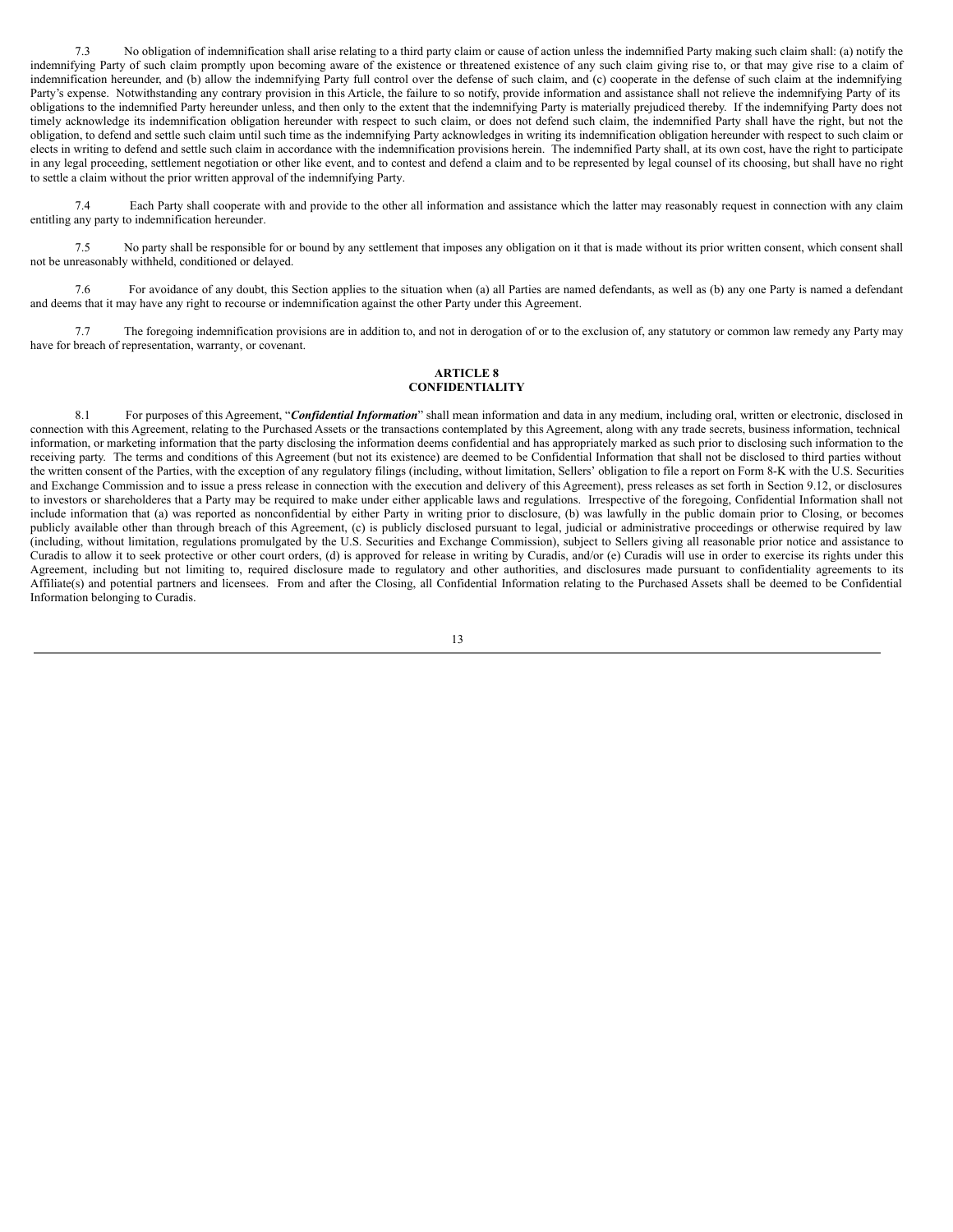#### 8.2 Each Party shall:

(a) strictly protect and maintain the confidentiality of the Confidential Information belonging to the other Party with at least a reasonable standard of care that is no less than that which they use to protect similar confidential information of their own;

(b) not disclose, nor allow to be disclosed, the Confidential Information belonging to the other Party to any person other than to employees, consultants and counsel, on a need to know basis; *provided, however*, that such recipients of the Confidential Information are bound by obligations of confidentiality no less strict than those contained herein;

(c) unless otherwise expressly provided for in this Agreement, not use the Confidential Information belonging the other Party for any purpose other than in relation to the exercise of its rights and obligations under this Agreement; and,

(d) take all necessary precautions to restrict access of the Confidential Information belonging to any other Party to unauthorized personnel; and immediately notify the Party to which the Confidential Information belongs in the event of any unauthorized disclosure or loss of such Confidential Information.

8.3 Sellers shall not publish or otherwise disclose any Confidential Information about or in relation to the Purchased Assets generated or known to them before or after the Effective Date, without the explicit prior written approval of Curadis.

8.4 No Party shall assert that anything disclosed or discussed constitutes a waiver of attorney-client privilege or attorney work-product.

8.5 The Parties acknowledge and agree that monetary damages may not be adequate in the event of a default under this Article and that the non-defaulting Party shall be entitled, without the posting of a bond, to seek injunctive relief by a court or other body granting such relief, in which event such relief or receipt of monetary damages shall not constitute an election of remedies; and the non-defaulting Party is independently entitled to each and every remedy available by law for a default under this Article.

8.6 The provisions of this Article, from and after the Effective Date, shall supersede and fully replace any confidentiality obligations established between the Parties in relation to the Purchased Assets prior to the Effective Date.

## **ARTICLE 9 MISCELLANEOUS**

9.1 **Notice**. All notices, requests, demands or other communications to or upon the respective Parties hereto shall be deemed to have been given or made the earlier of (a) actual receipt or refusal to accept receipt, (b) two (2) business days after deposit with a recognized overnight courier service, (c) receipt by facsimile or electronic means, when such delivery is confirmed by the recipient or his agent, or (d) five business days after mailing when deposited in the mails, registered mail or certified, return receipt requested, postage prepaid, addressed to the respective party at the following address (or to such other person or address as is specified elsewhere in this Agreement for specific purposes):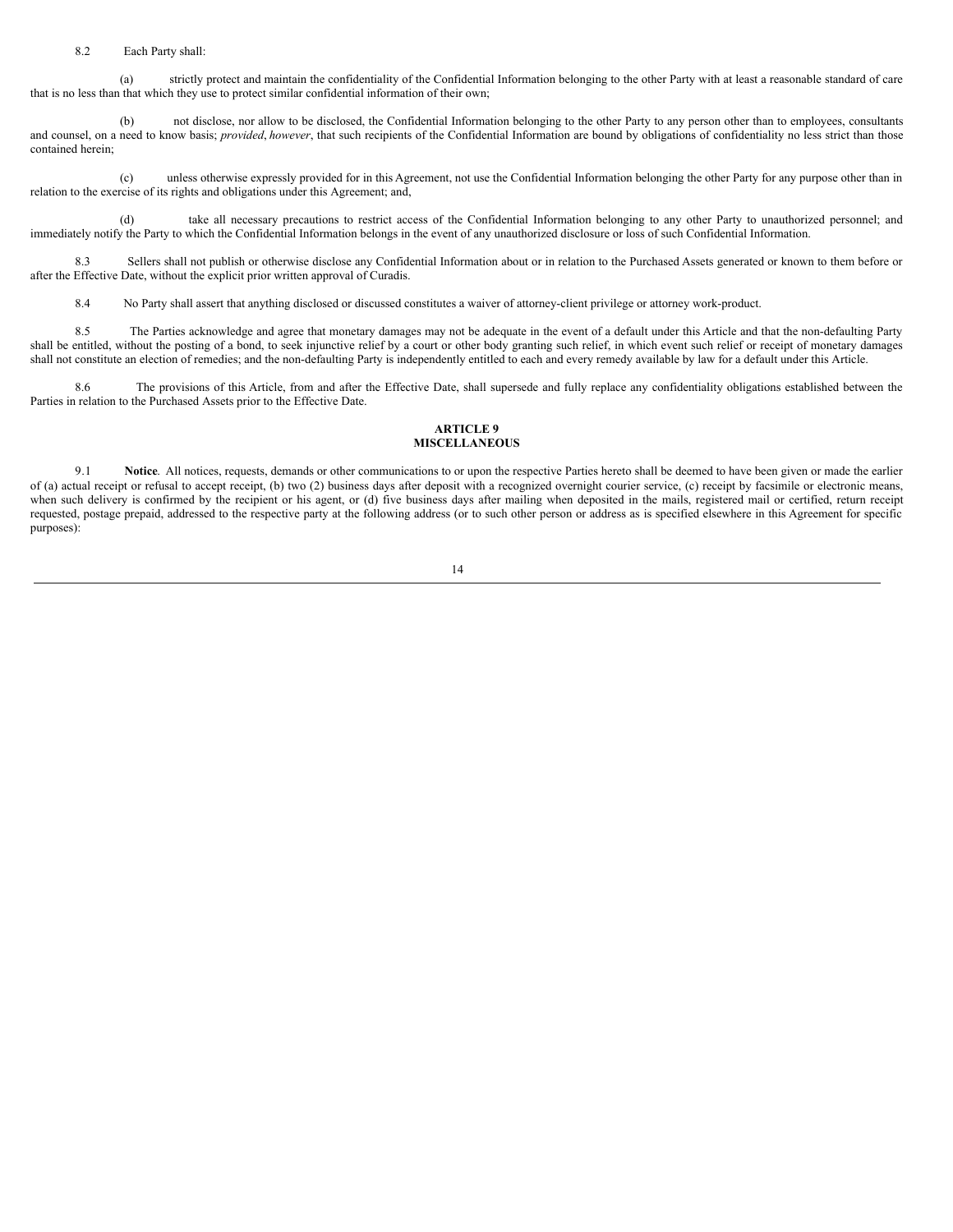If to Curadis: Curadis GmbH

Henkestr. 91, 91052 Erlangen, Germany Attention to: Martin Windisch

If to Global Clean Energy Holdings, Inc. (Medical Discoveries, Inc.) or MDI Oncology, Inc.:

Global Clean Energy Holdings, Inc. 6033 W. Century Blvd, Suite 895 Los Angeles, CA 90045 Attention: Richard Palmer

The above addresses for receipt of notice may be changed by any Party by notice, given as provided herein, which notice shall be effective only upon actual receipt.

9 . 2 **Entire Agreement**. This Agreement contain the entire understanding of the Parties with regard to the transactions contemplated by this Agreement, superseding in all respects any and all prior oral or written agreements or understandings pertaining to the subject matter hereof. This Agreement can be amended, modified or supplemented only by an agreement in writing which is signed by the Parties to be charged.

9.3 **Incorporation of Exhibits and Schedules**. The Exhibits, Appendices and Schedules attached to this Agreement are incorporated herein and are hereby made a part of this Agreement.

9 . 4 **Severability**. If and to the extent that any court of competent jurisdiction holds any provision or part of this Agreement to be invalid or unenforceable, such holding shall in no way affect the validity of the remainder of this Agreement before any other court or in any other jurisdiction.

9.5 **Successors and Assigns**. This Agreement shall inure to the benefit of and be binding upon the successors and permitted assigns of the Parties.

9.6 **Assignment.** The benefits of this Agreement (but not the obligations set forth hereunder) can be assigned or otherwise transferred in whole or in part by either party without the transferring party receiving prior written consent of the other party; *provided*, *howeve*r, that the rights of the non-transferring party under this Agreement remain unaffected.

9.7 Waiver. A waiver by any party of any of the terms and conditions of this Agreement in any instance shall not be deemed or construed to be a waiver of such term or condition for the future.

9.8 **Headings**. Headings in this Agreement are included for ease of reference only and have no legal effect.

9.9 **Counterparts**. This Agreement may be executed in two or more counterparts (the Parties intend to execute six counterparts), each of which shall be deemed an original and all of which together shall constitute one and the same instrument.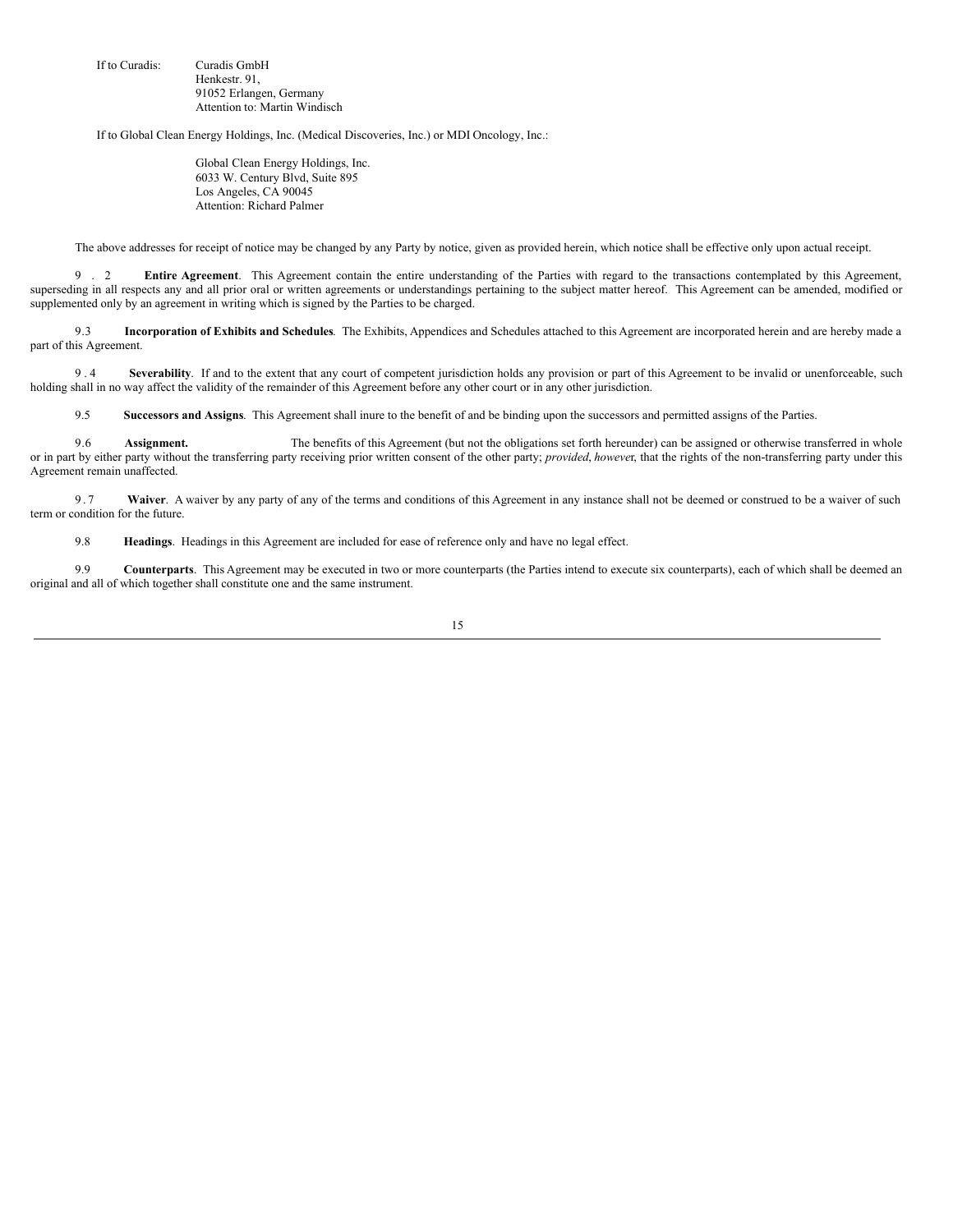9.10 **Applicable Law**. This Agreement shall be governed by and construed in accordance with the laws of the Federal Republic of Germany, without regard to the principles of conflicts of law. Any dispute arising out of or in connection with this contract, including any question regarding its existence, validity or termination, shall be referred to and finally resolved by arbitration under the UNCITRAL Arbitration Rules, which Rules are deemed to be incorporated by reference into this clause. Any arbitration commenced pursuant to this clause shall be administered by the London Court of International Arbitration (LCIA). The appointing authority shall be the LCIA. The standard LCIA administrative procedures and schedule of costs shall apply. The number of arbitrators shall be one. The place of arbitration shall be London, England. The language to be used in the arbitral proceedings shall be English. The governing law of the contract shall be the substantive law of Federal Republic of Germany. The arbitrators shall apportion the expenses of the arbitration (including the legal fees and expenses incurred by the parties) between the parties. Any judgment of the arbitrators shall be enforceable in any court of competent jurisdiction.

9.11 **Further Assurances**. The Parties shall provide, grant and/or execute any additional documents or declarations and shall provide any other assistance that may reasonably be requested to enable Curadis to acquire and manage the Purchased Assets properly and in full. Except (a) as otherwise provided herein to the contrary, and (b) for the costs of recording any assignments to Curadis for the Patent Rights in patent offices worldwide, which cost shall be at the expense of Curadis, each of the Parties shall bear its own expenses, including without limitation the expenses relating to the duplication and delivery of documents and the expenses relating to the preparation of this Agreement, the documents referred to herein and the actions being taken (whether before or after the Effective Date) to enable such Party to comply with its representations, warranties, covenants and agreements contained herein.

9 . 1 2 **Press Release.** The Parties shall have the right to issue press releases relating to its entry into this Agreement;*provided*, *however*, that prior to release, the releasing Party provides the other Parties with a draft of the press release in sufficient time for the non-releasing Party to comment on the release. At no time shall any Party issue a release which places the other Parties at risk with any governmental authority as such relates to its public company position.

- 9.13 **Termination of Agreement.** Curadis or Sellers may terminate this Agreement as provided below:
- (a) Curadis and Sellers may terminate this Agreement by mutual written consent of all three parties at any time prior to the Closing Date;

(b) Subject to Section 9.13(f) below, Curadis may terminate this Agreement by giving written notice to Sellers at any time prior to the Closing Date in the event Sellers are in breach, and Sellers may terminate this Agreement by giving written notice to Curadis at any time prior to the Closing Date in the event Curadis is in breach, of any material representation, warranty, or covenant contained in this Agreement in any material respect; provided, however, that the party in breach shall have ten calendar days to cure such breach;

(c) Curadis may terminate this Agreement by giving written notice to Sellers at any time prior to the Closing Date if the Closing shall not have occurred on or before the 30th day following the date of this Agreement by reason of the failure of any condition precedent under Section 4.2 above (unless the failure results primarily from Curadis itself breaching any representation, warranty, or covenant contained in this Agreement);

(d) Sellers may terminate this Agreement by giving written notice to Curadis at any time prior to the Closing Date if the Closing shall not have occurred on or before the 30th day following the date of this Agreement by reason of the failure of any condition precedent under Section 4.3 (unless the failure results primarily from Sellers breaching any representation, warranty, or covenant contained in this Agreement);

(e) In the event of a termination of this Agreement by Curadis or Sellers pursuant to this Section 9.13 (other than pursuant to Section 9.13(b)), all obligations of the parties hereunder shall terminate without liability of any party to any other party. The termination of this Agreement by either party shall not adversely affect any right that a party may have against another party for breach of contract.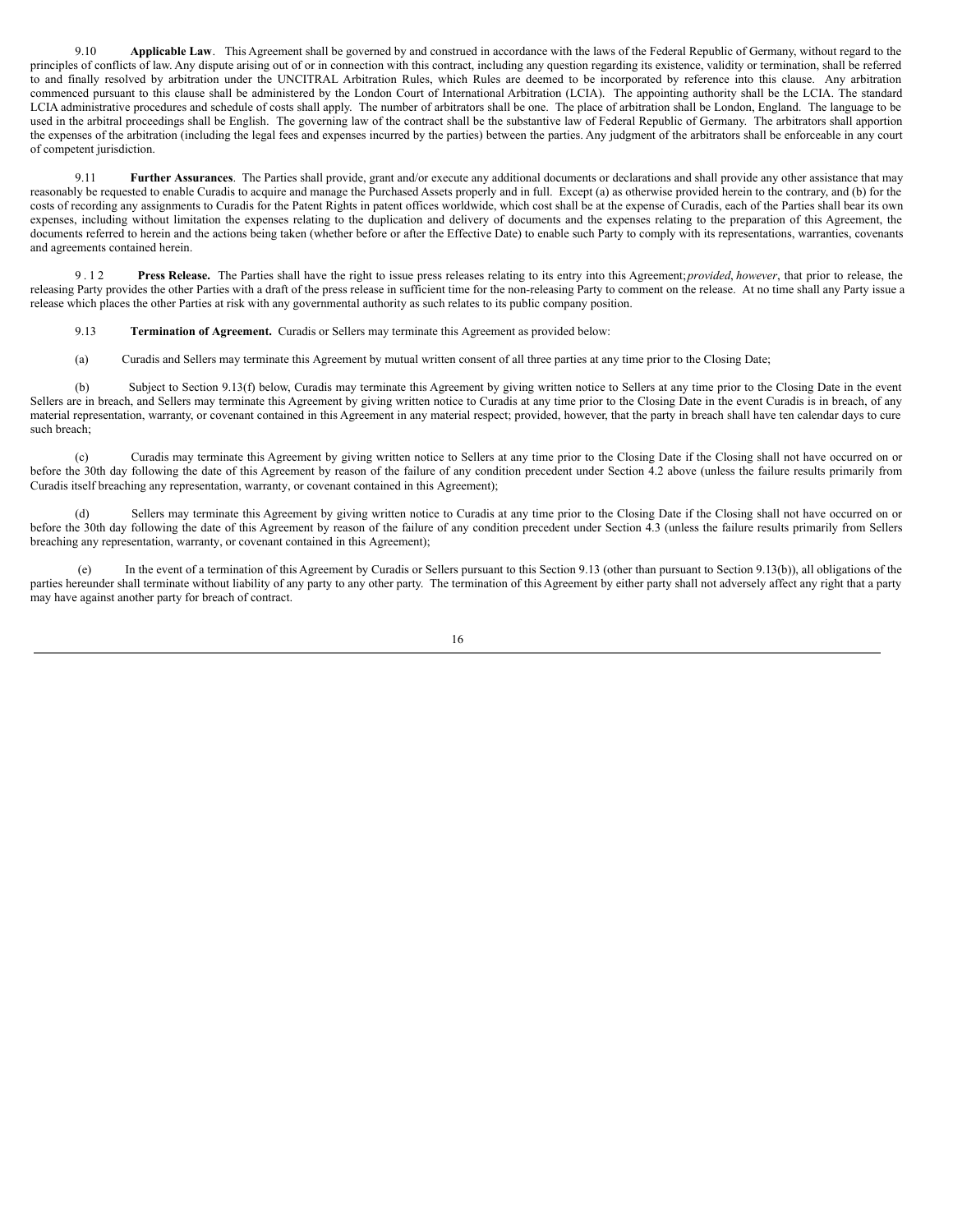**In Witness Whereof**, the Parties have caused this Agreement to be duly executed in their respective names and on their behalf, on the date first above written.

**Curadis GmbH**

By: /s/ CURADIS GMBH  $Title:$ 

# **Global Clean Energy Holdings, Inc**.

By: /s/GLOBAL CLEAN ENERGY HOLDINGS, INC.  $Title:$ 

# **MDI Oncology, Inc**.

By: /s/MDI ONCOLOGY, INC. Title: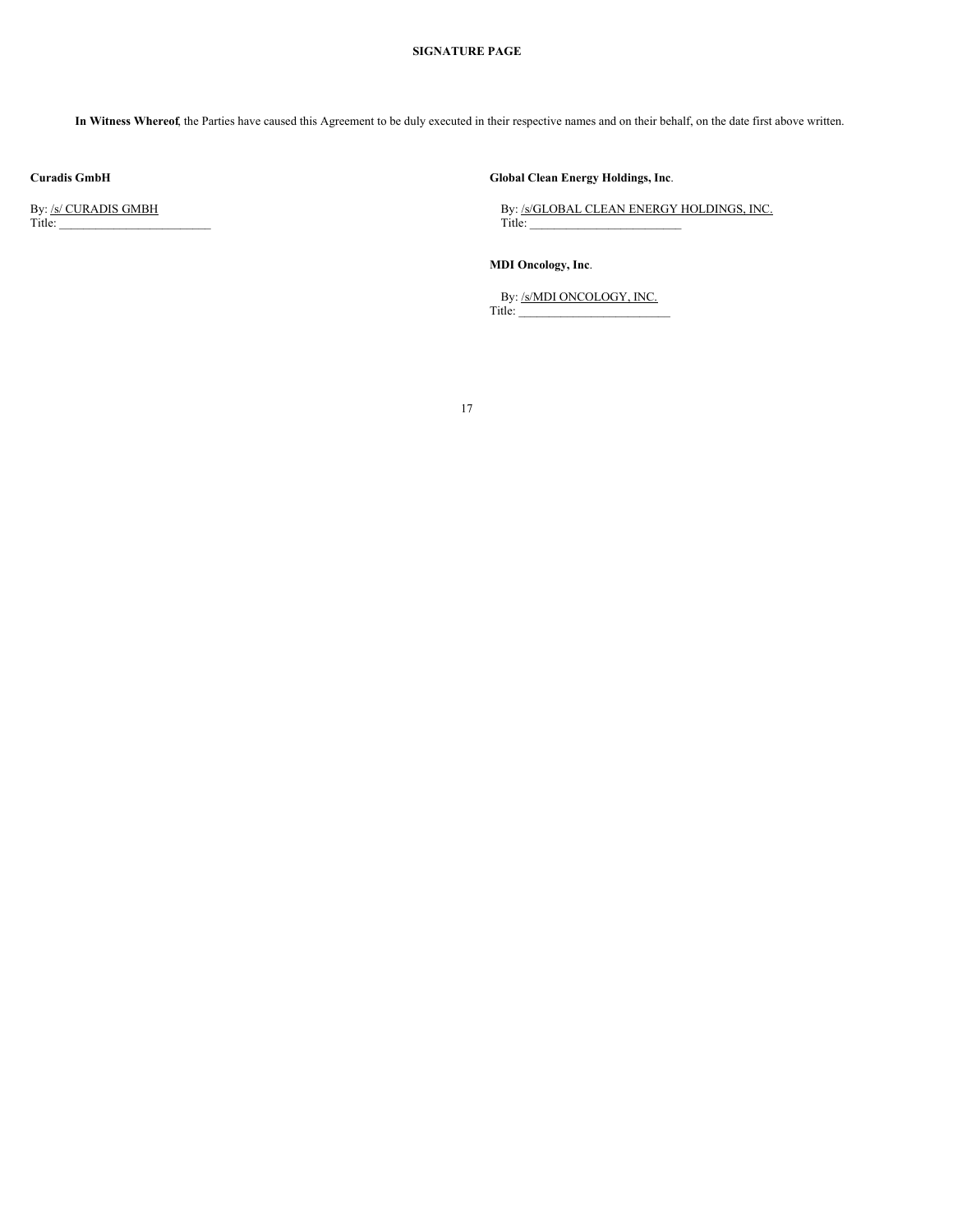## **CERTIFICATIONS PURSUANT TO SECTION 302 OF THE SARBANES-OXLEY ACT OF 2002**

I, Richard Palmer, certify that:

- 1. I have reviewed this report on Form 10-Q of Global Clean Energy Holdings, Inc.;
- 2. Based on my knowledge, this report does not contain any untrue statement of a material fact or omit to state a material fact necessary to make the statements made, in light of the circumstances under which such statements were made, not misleading with respect to the period covered by this report;
- 3. Based on my knowledge, the financial statements, and other financial information included in this report, fairly present in all material respects the financial condition, results of operations and cash flows of the registrant as of, and for, the periods presented in this report;
- 4. The registrant's other certifying officer(s) and I are responsible for establishing and maintaining disclosure controls and procedures (as defined in Exchange Act Rules 13a-15(e) and 15d-15(e)) and internal control over financial reporting (as defined in Exchange Act Rules 13a-15(f) and 15d-15(f)) for the registrant and have:
	- (a) Designed such disclosure controls and procedures, or caused such disclosure controls and procedures to be designed under our supervision, to ensure that material information relating to the registrant, including its consolidated subsidiaries, is made known to us by others within those entities, particularly during the period in which this quarterly report is being prepared;
	- (b) Designed such internal control over financial reporting, or caused such internal control over financial reporting to be designed under their supervision, to provide reasonable assurance regarding the reliability of financial reporting and the preparation of financial statements for external purposes in accordance with generally accepted accounting principles;
	- (c) Evaluated the effectiveness of the registrant's disclosure controls and procedures and presented in this report our conclusions about the effectiveness of the disclosure controls and procedures, as of the end of the period covered by this report based on such evaluation; and
	- (d) Disclosed in this report any change in the registrant's internal control over financial reporting that occurred during the registrant's most recent fiscal quarter (the registrant's fourth fiscal quarter in the case of an annual report) that has materially affected, or is reasonably likely to materially affect, the registrant's internal control over financial reporting.
- 5. The registrant's other certifying officer(s) and I have disclosed, based on our most recent evaluation of internal control over financial reporting, to the registrant's auditors and the audit committee of registrant's board of directors (or persons performing the equivalent functions):
	- (a) All significant deficiencies and material weaknesses in the design or operation of internal control over financial reporting which are reasonably likely to adversely affect the registrant's ability to record, process, summarize and report financial information; and
	- (b) Any fraud, whether or not material, that involves management or other employees who have a significant role in the registrant's internal control over financial reporting.

Date: November 20, 2009 By: /s/ Richard Palmer

Richard Palmer Chief Executive Officer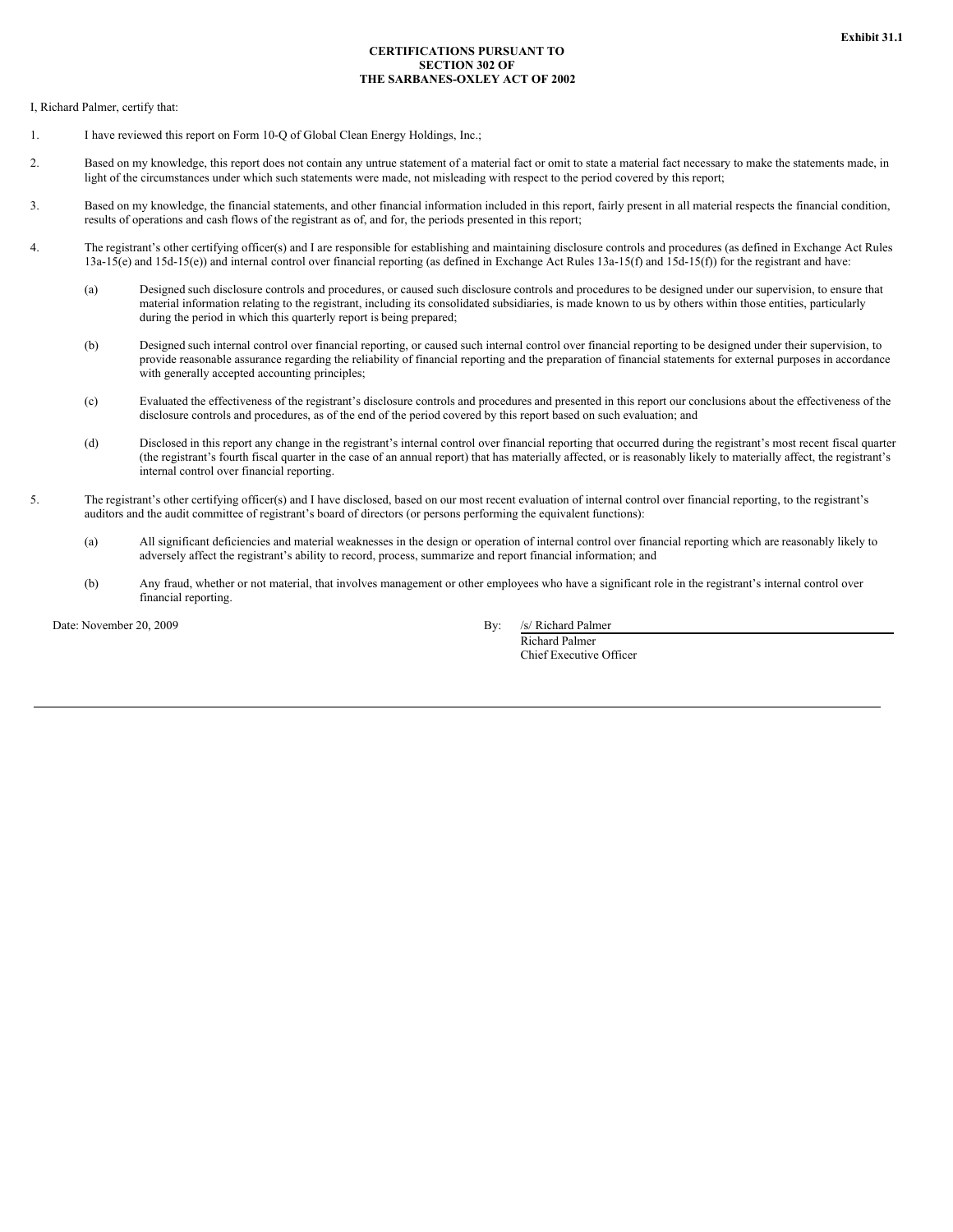## **CERTIFICATIONS PURSUANT TO SECTION 302 OF THE SARBANES-OXLEY ACT OF 2002**

I, Bruce Nelson, certify that:

- 1. I have reviewed this report on Form 10-Q of Global Clean Energy Holdings, Inc.;
- 2. Based on my knowledge, this report does not contain any untrue statement of a material fact or omit to state a material fact necessary to make the statements made, in light of the circumstances under which such statements were made, not misleading with respect to the period covered by this report;
- 3. Based on my knowledge, the financial statements, and other financial information included in this report, fairly present in all material respects the financial condition, results of operations and cash flows of the registrant as of, and for, the periods presented in this report;
- 4. The registrant's other certifying officer(s) and I are responsible for establishing and maintaining disclosure controls and procedures (as defined in Exchange Act Rules 13a-15(e) and 15d-15(e)) and internal control over financial reporting (as defined in Exchange Act Rules 13a-15(f) and 15d-15(f)) for the registrant and have:
	- (a) Designed such disclosure controls and procedures, or caused such disclosure controls and procedures to be designed under our supervision, to ensure that material information relating to the registrant, including its consolidated subsidiaries, is made known to us by others within those entities, particularly during the period in which this quarterly report is being prepared;
	- (b) Designed such internal control over financial reporting, or caused such internal control over financial reporting to be designed under their supervision, to provide reasonable assurance regarding the reliability of financial reporting and the preparation of financial statements for external purposes in accordance with generally accepted accounting principles;
	- (c) Evaluated the effectiveness of the registrant's disclosure controls and procedures and presented in this report our conclusions about the effectiveness of the disclosure controls and procedures, as of the end of the period covered by this report based on such evaluation; and
	- (d) Disclosed in this report any change in the registrant's internal control over financial reporting that occurred during the registrant's most recent fiscal quarter (the registrant's fourth fiscal quarter in the case of an annual report) that has materially affected, or is reasonably likely to materially affect, the registrant's internal control over financial reporting.
- 5. The registrant's other certifying officer(s) and I have disclosed, based on our most recent evaluation of internal control over financial reporting, to the registrant's auditors and the audit committee of registrant's board of directors (or persons performing the equivalent functions):
	- (a) All significant deficiencies and material weaknesses in the design or operation of internal control over financial reporting which are reasonably likely to adversely affect the registrant's ability to record, process, summarize and report financial information; and
	- (b) Any fraud, whether or not material, that involves management or other employees who have a significant role in the registrant's internal control over financial reporting.

Date: November 20, 2009 By: /s/ Bruce Nelson

Bruce Nelson Chief Financial Officer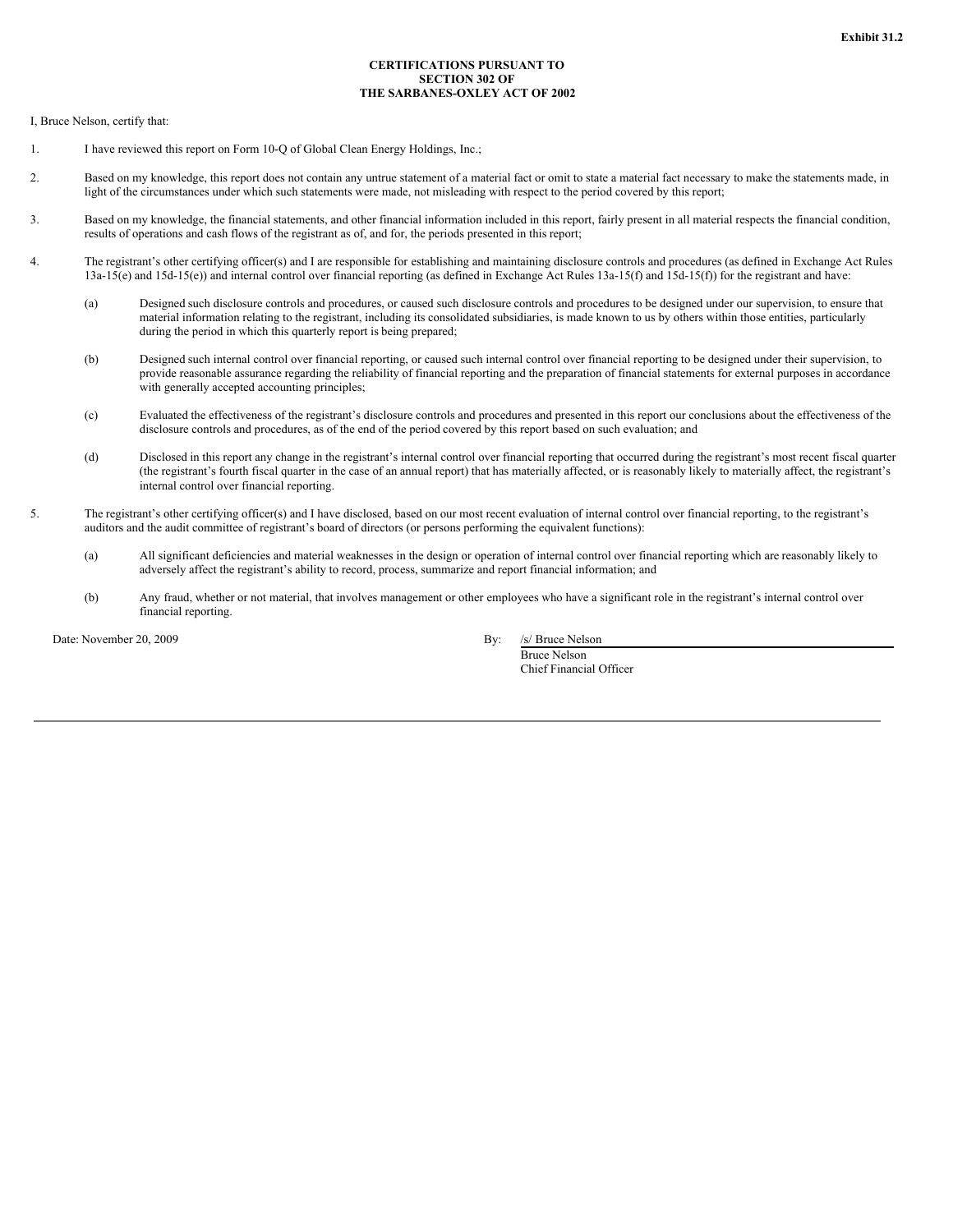## **CERTIFICATION PURSUANT TO 18 U.S.C. SECTION 1350, AS ADOPTED PURSUANT TO SECTION 906 OF THE SARBANES-OXLEY ACT OF 2002**

Pursuant to 18 U.S.C. § 1350, as created by Section 906 of the Sarbanes-Oxley Act of 2002, the undersigned officer of Global Clean Energy Holdings, Inc. (the "Company") hereby certifies that, to the best of his knowledge:

(i) The Quarterly Report on Form 10-Q of the Company for the quarter ended September 30, 2009 (the "Report") fully complies with the requirements of Section 13(a) or Section 15(d), as applicable, of the Securities Exchange Act of 1934, as amended; and

(ii) The information contained in the Report fairly presents, in all material respects, the financial condition and results of operations of the Company.

Date: November 20, 2009 By:

/s/ Richard Palmer<br>Richard Palmer Chief Executive Officer